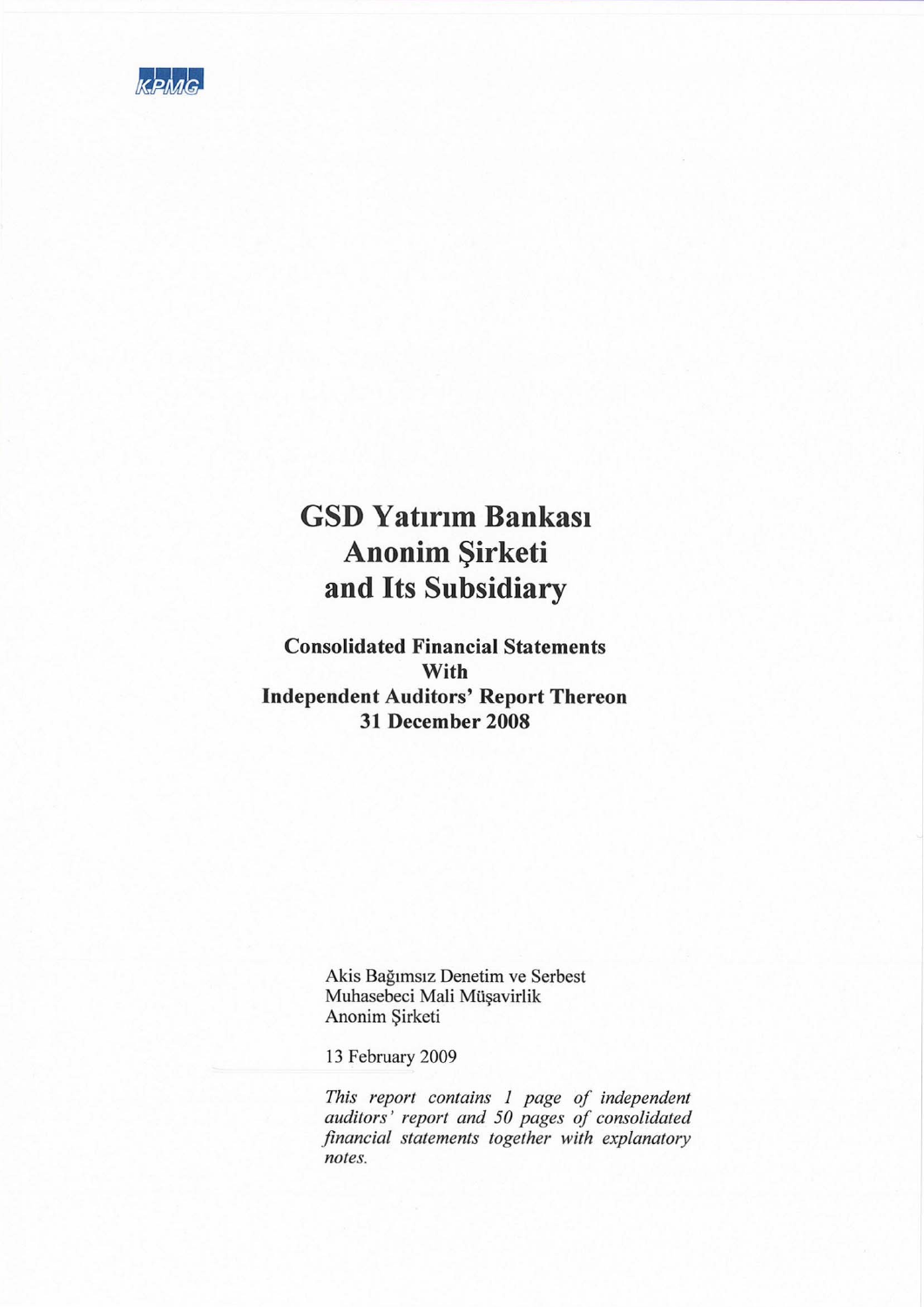# **GSD Yatırım Bankası Anonim Şirketi and Its Subsidiary**

#### **TABLE OF CONTENTS**

|                                                | Page           |
|------------------------------------------------|----------------|
|                                                |                |
| Independent Auditors' Report                   |                |
| <b>Consolidated Balance Sheet</b>              |                |
| Consolidated Income Statement                  | 2              |
| Consolidated Statement of Changes in Equity    | 3              |
| Consolidated Statement of Cash Flows           | $\overline{4}$ |
| Notes to the Consolidated Financial Statements | $5 - 50$       |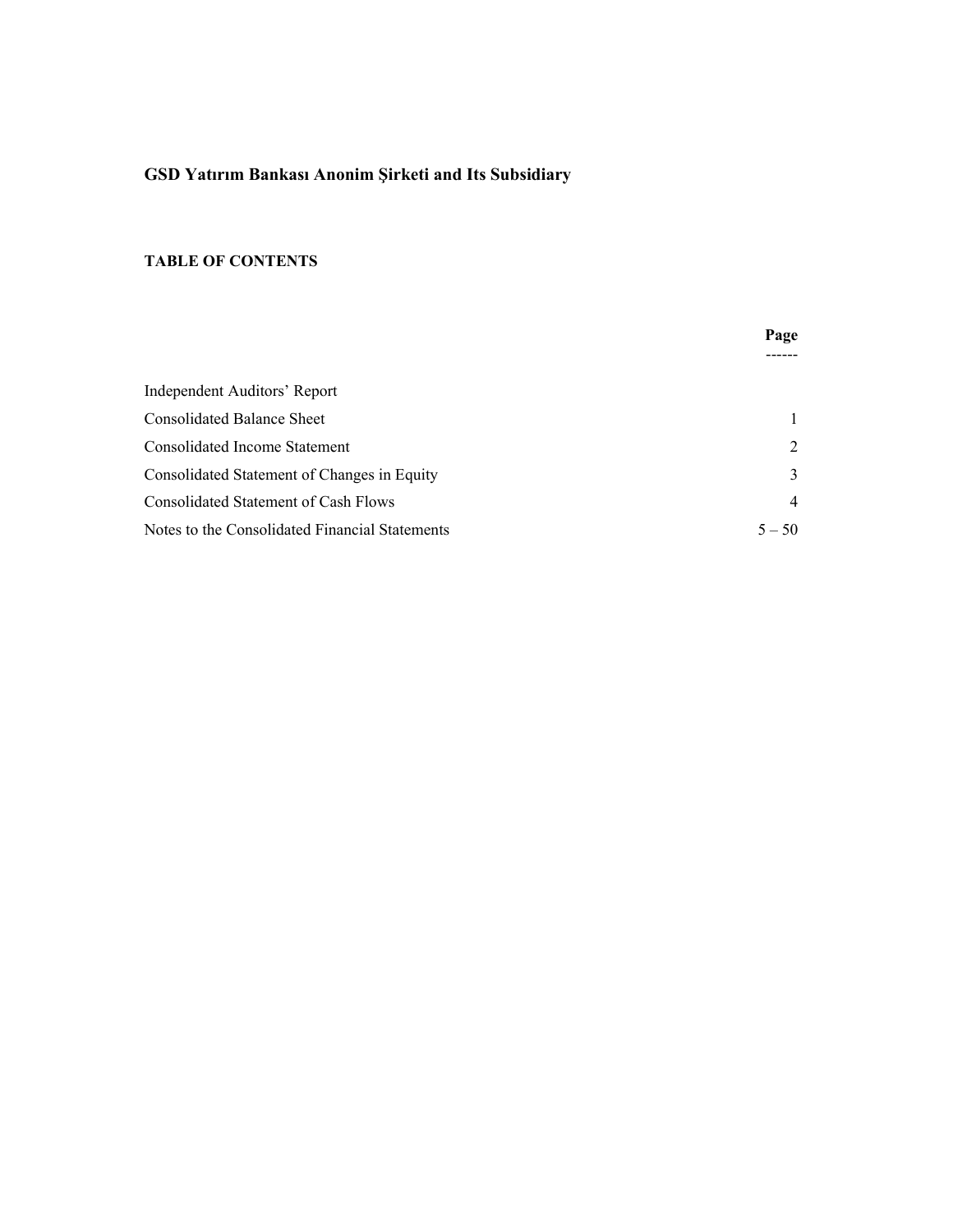

Akis Bağımsız Denetim ve Serbest Muhasebeci Mali Müsavirlik A.S. Yapı Kredi Plaza C Blok Kat 17 Büvükdere Caddesi Levent 34330 İstanbul

Telephone +90 (212) 317 74 00 Fax +90 (212) 317 73 00 Internet www.kpmg.com.tr

#### **Independent Auditors' Report**

To the Board of Directors of GSD Yatırım Bankası Anonim Sirketi;

We have audited the accompanying consolidated financial statements of GSD Yatırım Bankası Anonim Sirketi (the "Bank") and its subsidiary (collectively the "Group"), which comprise the consolidated balance sheet as at 31 December 2008, and the consolidated income statement, the consolidated statement of changes in equity and the consolidated statement of cash flows for the year then ended, and a summary of significant accounting policies and other explanatory notes.

#### Management's responsibility for the financial statements

Management is responsible for the preparation and fair presentation of these consolidated financial statements in accordance with International Financial Reporting Standards. This responsibility includes: designing, implementing and maintaining internal control relevant to the preparation and fair presentation of financial statements that are free from material misstatements, whether due to fraud or error; selecting and applying appropriate accounting policies; and making accounting estimates that are reasonable in the circumstances.

#### Auditors' responsibility

Our responsibility is to express an opinion on these consolidated financial statements based on our audit. We conducted our audit in accordance with International Standards on Auditing. Those standards require that we comply with relevant ethical requirements and plan and perform the audit to obtain reasonable assurance whether the financial statements are free of material misstatement.

An audit involves performing procedures to obtain audit evidence about the amounts and disclosures in the financial statements. The procedures selected depend on our judgment, including the assessment of the risks of material misstatement of the financial statements, whether due to fraud or error. In making those risk assessments, we consider internal control relevant to the entity's preparation and fair presentation of the financial statements in order to design audit procedures that are appropriate in the circumstances, but not for the purpose of expressing an opinion on the effectiveness of the entity's internal control. An audit also includes evaluating the appropriateness of accounting principles used and the reasonableness of accounting estimates made by management, as well as evaluating the overall presentation of the financial statements.

We believe that the audit evidence we have obtained is sufficient and appropriate to provide a basis for our opinion.

#### Opinion

In our opinion, the consolidated financial statements give a true and fair view of the consolidated financial position of the Group as at 31 December 2008, and of its consolidated financial performance and its consolidated cash flows for the year then ended in accordance with International Financial Reporting Standards.

13 February 2009 Istanbul, Turkey

Akis Bağımsız Denetim ve Serbest Muhasebeci Mali Müşavirlik A.Ş., a Turkish corporation and a member firm of the KPMG network of independent member firms affiliated with KPMG International, a Swiss cooperative

KPMG Ahis Bagnus Aenetin ve SMMM A.S.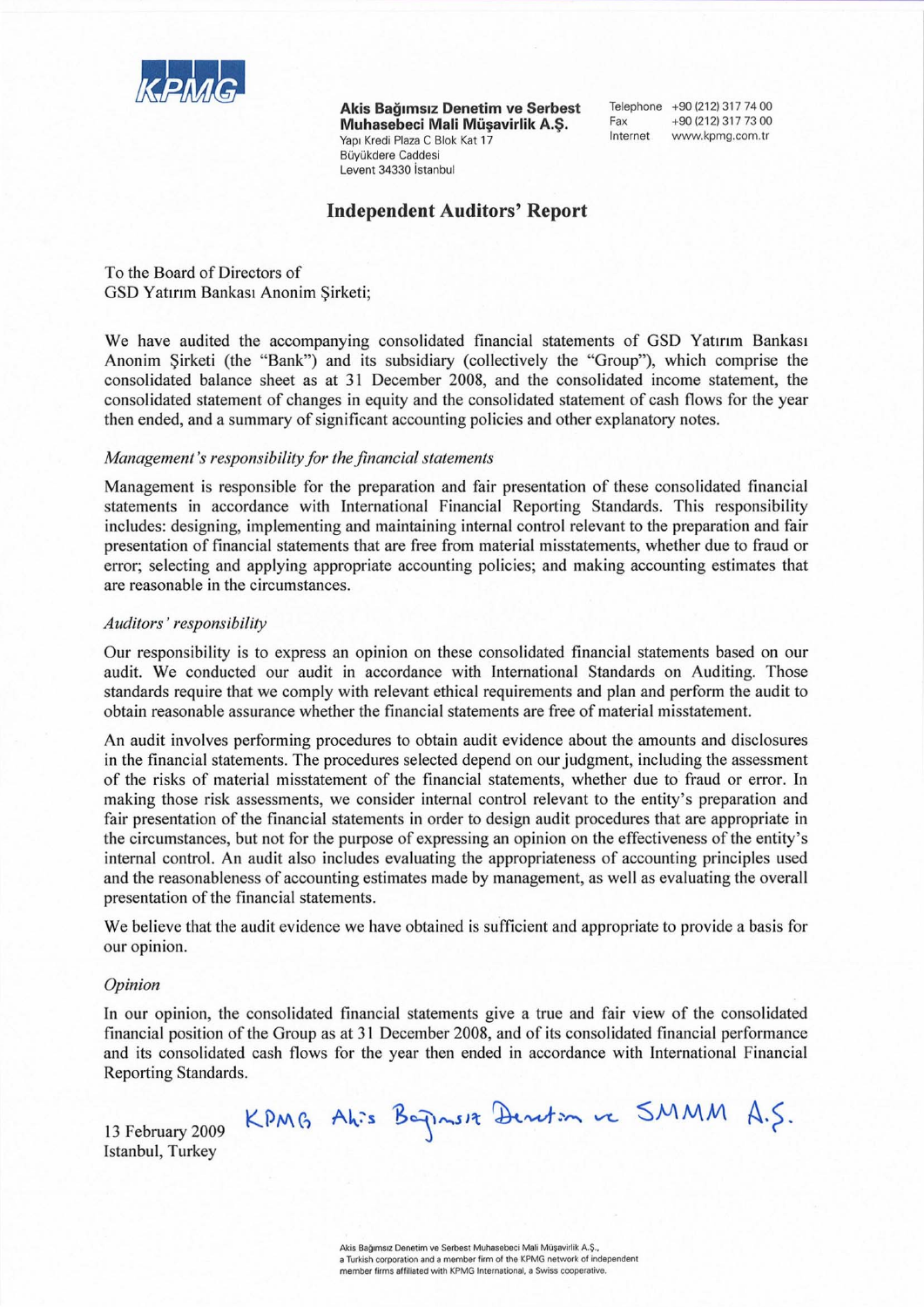Consolidated Balance Sheet As at 31 December 2008 *(Currency -Thousands of New Turkish Lira (YTL))* 

|                                     | <b>Notes</b> | 2008    | 2007    |
|-------------------------------------|--------------|---------|---------|
|                                     |              |         |         |
| <b>Assets</b>                       |              |         |         |
| Cash and balances with Central Bank | 11           | 1,362   | 11,409  |
| Due from banks                      | 12           | 26,231  | 9,693   |
| Trading assets                      | 13           | 1,776   | 460     |
| Derivative financial instruments    | 14           | 1,115   | 21      |
| Loans and advances to customers     | 15           | 38,306  | 127,297 |
| Investment securities               | 16           | 3,115   | 10,102  |
| Property and equipment              | 17           | 303     | 434     |
| Intangible assets                   | 18           | 53      | 33      |
| Deferred tax assets                 | 19           | 183     | 327     |
| Other assets                        | 20           | 3,439   | 129     |
|                                     |              |         |         |
| <b>Total assets</b>                 |              | 75,883  | 159,905 |
|                                     |              |         |         |
| <b>Liabilities</b>                  |              |         |         |
| Derivative financial instruments    | 14           | 1,252   | 89      |
| Current accounts of loan customers  | 21           | 1,223   | 41,620  |
| Funds borrowed                      | 22           | 12,696  | 57,606  |
| Provisions                          | 23           | 512     | 411     |
| Other liabilities                   | 24           | 1,070   | 1,047   |
| Income taxes payable                | 10           | 39      | 637     |
| <b>Total liabilities</b>            |              |         |         |
|                                     |              | 16,792  | 101,410 |
| <b>Shareholders' equity</b>         |              |         |         |
|                                     |              |         |         |
| Share capital                       | 25           | 25,000  | 25,000  |
| Adjustment to share capital         | 25           | 16,813  | 16,813  |
| Available-for-sale reserve          |              | (4,058) | 4,613   |
| Retained earnings                   |              | 21,336  | 12,069  |
| <b>Total equity</b>                 |              | 59,091  | 58,495  |
|                                     |              |         |         |
| <b>Total liabilities and equity</b> |              | 75,883  | 159,905 |
|                                     |              |         |         |
| Commitments and contingencies       | 27           |         |         |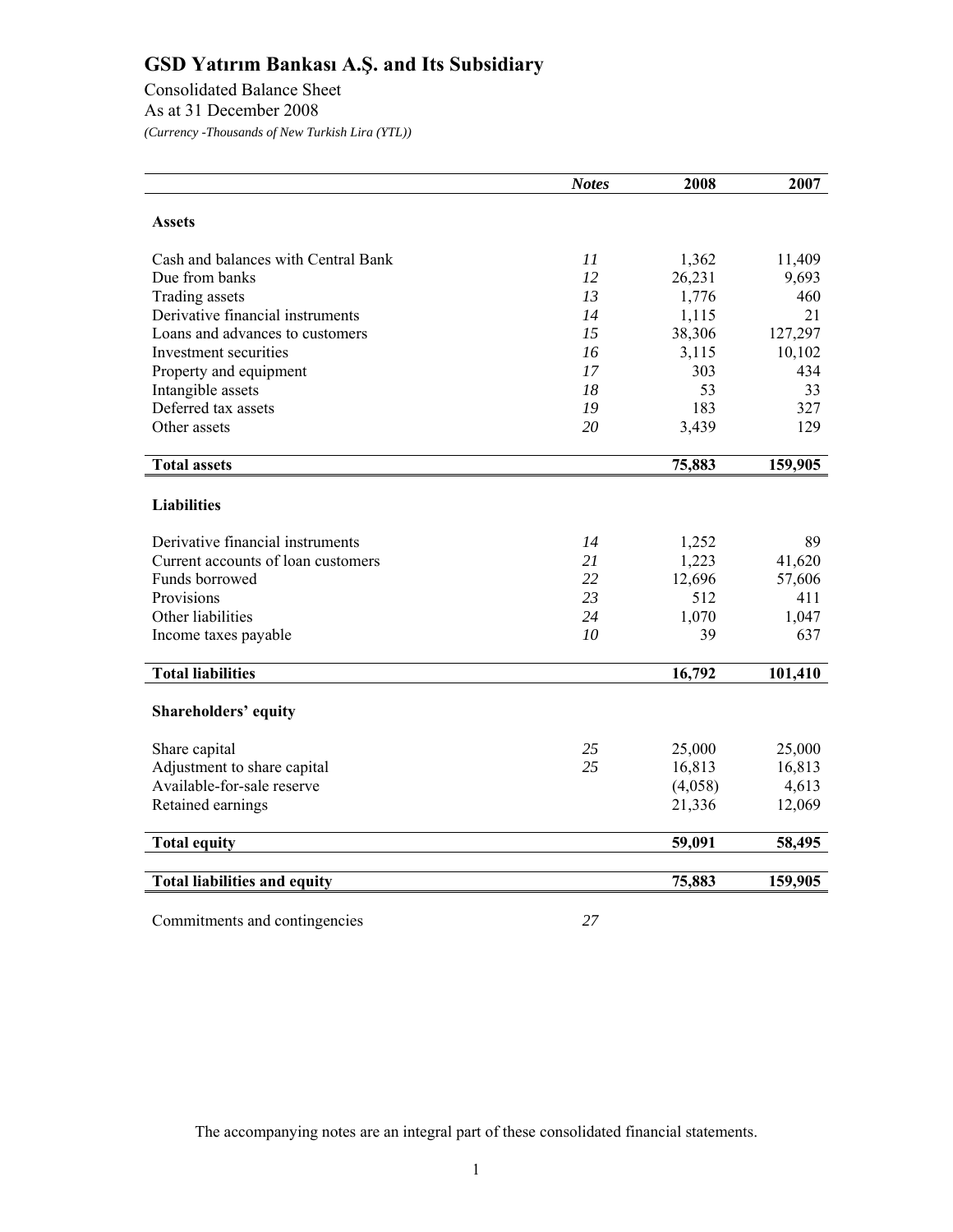Consolidated Income Statement

For the year ended 31 December 2008

*(Currency -Thousands of New Turkish Lira (YTL))* 

|                                                                  | <b>Notes</b>   | 2008    | 2007     |
|------------------------------------------------------------------|----------------|---------|----------|
|                                                                  |                |         |          |
| <b>Interest income</b>                                           |                |         |          |
| Interest on loans and advances to customers                      |                | 25,880  | 17,738   |
| Interest on securities                                           |                | 272     | 390      |
| Interest on deposits with banks and other financial institutions |                | 851     | 604      |
| Interest on financial leases                                     |                | 83      | 240      |
| Other interest income                                            |                | 1       | 6        |
| <b>Total interest income</b>                                     |                | 27,087  | 18,978   |
|                                                                  |                |         |          |
| <b>Interest expense</b>                                          |                |         |          |
| Interest on funds borrowed and other money market deposits       |                | (4,679) | (3,034)  |
| Interest on current accounts of loan customers                   |                | (4,529) | (3,235)  |
| Interest on other money market placements                        |                | (129)   | (194)    |
| <b>Total interest expense</b>                                    |                | 9,337   | 6,463    |
|                                                                  |                |         |          |
| Net interest income                                              |                | 17,750  | 12,515   |
|                                                                  |                |         |          |
| Fees and commission income                                       | 6              | 1,334   | 1,564    |
| Fees and commission expense                                      | 6              | (161)   | (141)    |
| Net fee and commission income                                    |                | 1,173   | 1,423    |
|                                                                  | $\overline{7}$ |         |          |
| Net trading income / (loss)                                      |                | 214     | (239)    |
| Foreign exchange gains, net                                      |                | 190     | 133      |
| Other operating income                                           |                | 282     | 418      |
|                                                                  |                | 686     | 312      |
| <b>Operating income</b>                                          |                | 19,609  | 14,250   |
| Net impairment loss on financial assets                          |                | (551)   | 412      |
| Personnel expenses                                               | 8              | (4,758) | (3, 473) |
| Depreciation and amortisation                                    |                | (113)   | (104)    |
| Taxes other than on income                                       |                | (432)   | (231)    |
| Other operating expenses                                         | 9              | (2,717) | (1, 815) |
| Profit before income tax                                         |                | 11,038  | 9,039    |
|                                                                  |                |         |          |
| Income $tax - current$                                           | 10             | (1,627) | (2,360)  |
| Income $tax - deferred$                                          | 10             | (144)   | 180      |
|                                                                  |                |         |          |
| Net profit for the year                                          |                | 9,267   | 6,859    |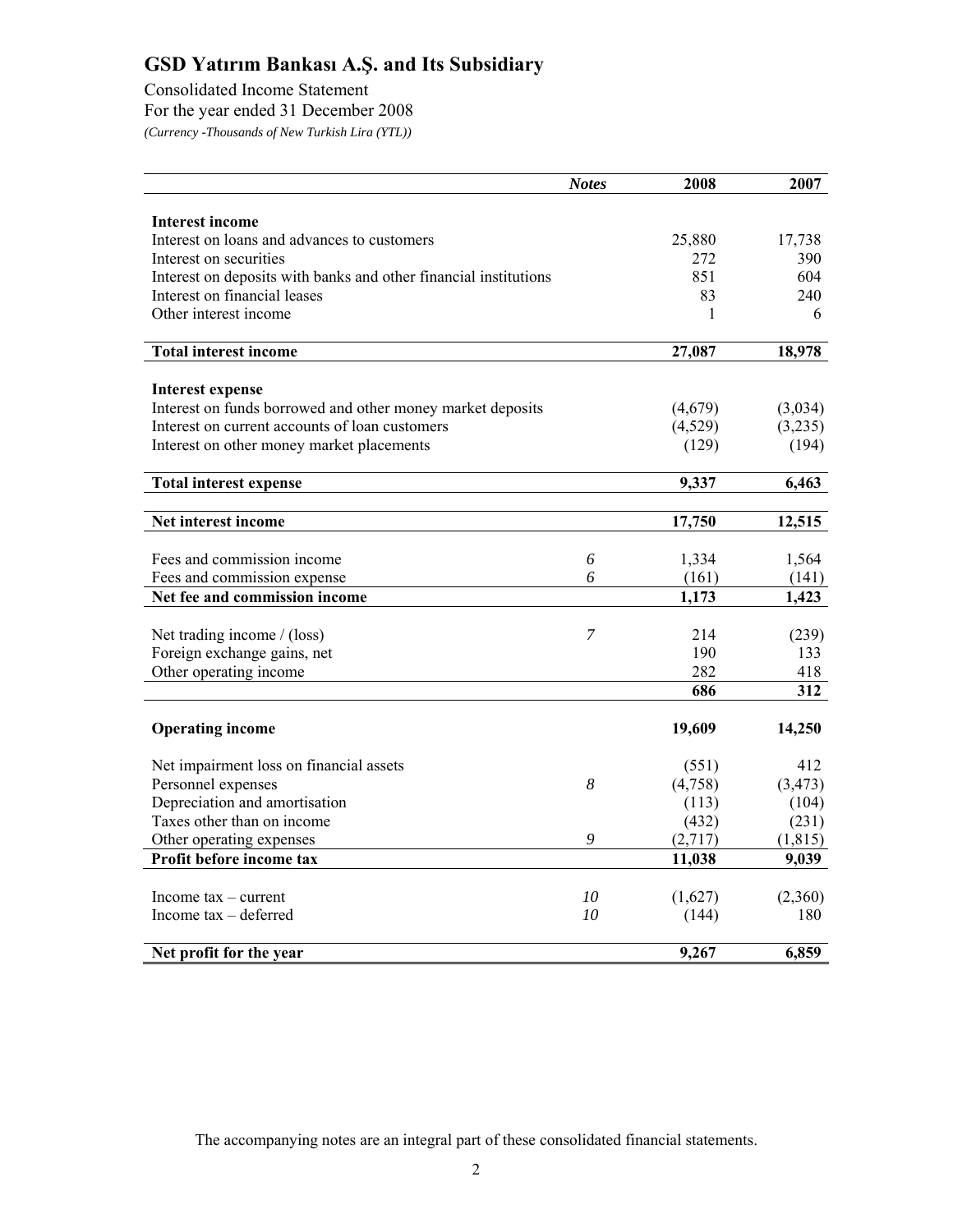Consolidated Statements of Changes in Equity

For the year ended 31 December 2008

*(Currency -Thousands of New Turkish Lira (YTL))* 

|                                                                 | <b>Share</b><br>capital  | Adjustment<br>to share<br>capital | Available-<br>for-<br>sale reserve | <b>Retained</b><br>earnings | <b>Total</b> |
|-----------------------------------------------------------------|--------------------------|-----------------------------------|------------------------------------|-----------------------------|--------------|
| At 1 January 2007                                               | 25,000                   | 16,813                            | 2,458                              | 5,210                       | 49,481       |
| Net change in fair value of available-for-sale financial assets | $\overline{\phantom{0}}$ |                                   | 2,155                              |                             | 2,155        |
| Net profit for the year                                         | $\overline{\phantom{a}}$ | $\overline{\phantom{0}}$          |                                    | 6,859                       | 6,859        |
| At 31 December 2007                                             | 25,000                   | 16,813                            | 4,613                              | 12,069                      | 58,495       |
| Net change in fair value of available-for-sale financial assets | $\overline{\phantom{a}}$ |                                   | (8,671)                            |                             | (8,671)      |
| Net profit for the year                                         | $\blacksquare$           | $\overline{\phantom{a}}$          |                                    | 9,267                       | 9,267        |
| At 31 December 2008                                             | 25,000                   | 16,813                            | (4,058)                            | 21,336                      | 59,091       |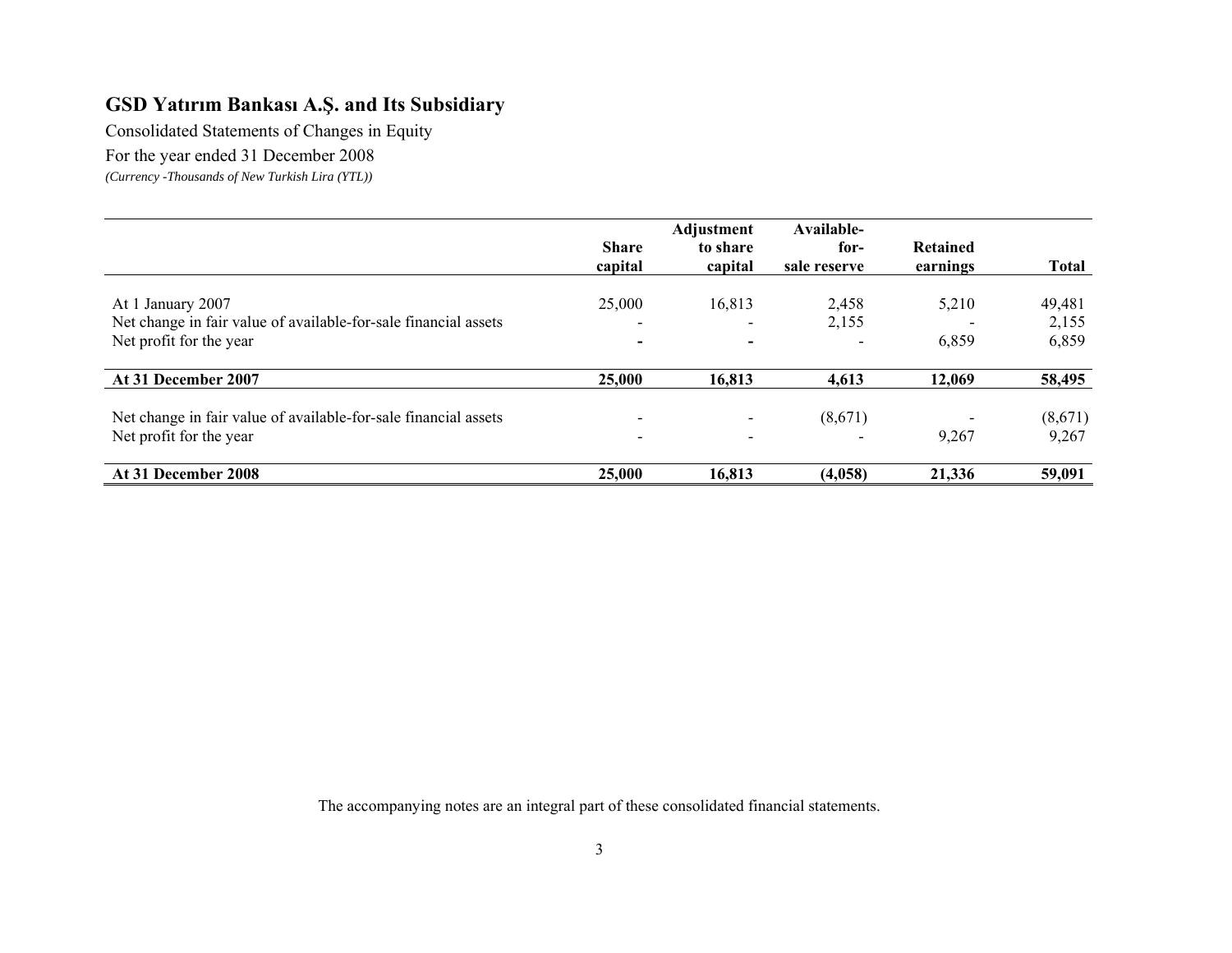Consolidated Statement of Cash Flows

For the year ended 31 December 2008

*(Currency -Thousands of New Turkish Lira (YTL))* 

|                                                           | <b>Notes</b> | 2008      | 2007      |
|-----------------------------------------------------------|--------------|-----------|-----------|
|                                                           |              |           |           |
| <b>Cash flows from operating activities</b>               |              |           |           |
| Interest received                                         |              | 26,820    | 18,806    |
| Interest paid                                             |              | (9, 337)  | (6,071)   |
| Fees and commissions received                             |              | 1,334     | 1,564     |
| Trading income                                            |              | 287       | (239)     |
| Recoveries of loans                                       |              | (1,365)   | 1,351     |
| Fees and commissions paid                                 |              | (161)     | (141)     |
| Cash payments to employees                                |              | (4, 545)  | (3,275)   |
| Vacation pay liability paid                               |              | (21)      |           |
| Employee termination benefits paid                        |              | (91)      |           |
| Cash received from other operating activities             |              | 282       |           |
| Cash paid for other operations                            |              | (2,909)   | (1,991)   |
| Income taxes paid                                         |              | (2,225)   | (1,686)   |
| Cash flows from operating activities before changes in    |              |           |           |
| operating assets and liabilities                          |              | 8,069     | 8,318     |
| Changes in operating assets and liabilities               |              |           |           |
| Time deposits with original maturities of more than three |              |           |           |
| months                                                    |              |           | (234)     |
| Trading assets                                            |              | (1, 130)  | 7,960     |
| Reserve deposit at Central Bank of Turkish Republic       |              | 1,902     | (1,490)   |
| Loans and advances to customers                           |              | 89,735    | (62, 252) |
| Other assets                                              |              | (3,340)   | 448       |
| Current account of loan customers                         |              | (40, 397) | 40,671    |
| Funds borrowed                                            |              | (44, 595) | 22,441    |
| Other liabilities and provisions                          |              | 26        | (6,373)   |
|                                                           |              |           |           |
| Net cash provided by operating activities                 |              | 10,270    | 9,489     |
| Cash flows from investing activities                      |              |           |           |
| Purchases of available-for-sale securities                |              | (1,684)   |           |
| Purchases of property and equipment                       | 17           | (234)     | (369)     |
| Proceeds from the sale of property and equipment and      |              |           |           |
| intangible assets                                         |              | 3         | 101       |
| Purchase of intangible assets                             | 18           | (30)      | (35)      |
|                                                           |              |           |           |
| Net cash used in investing activities                     |              | (1,945)   | (303)     |
| Net increase in cash and cash equivalents                 |              | 8,325     | 9,186     |
| Cash and cash equivalents at 1 January                    | 26           | 18,038    | 8,852     |
|                                                           |              |           |           |
| Cash and cash equivalents at 31 December                  | 26           | 26,363    | 18,038    |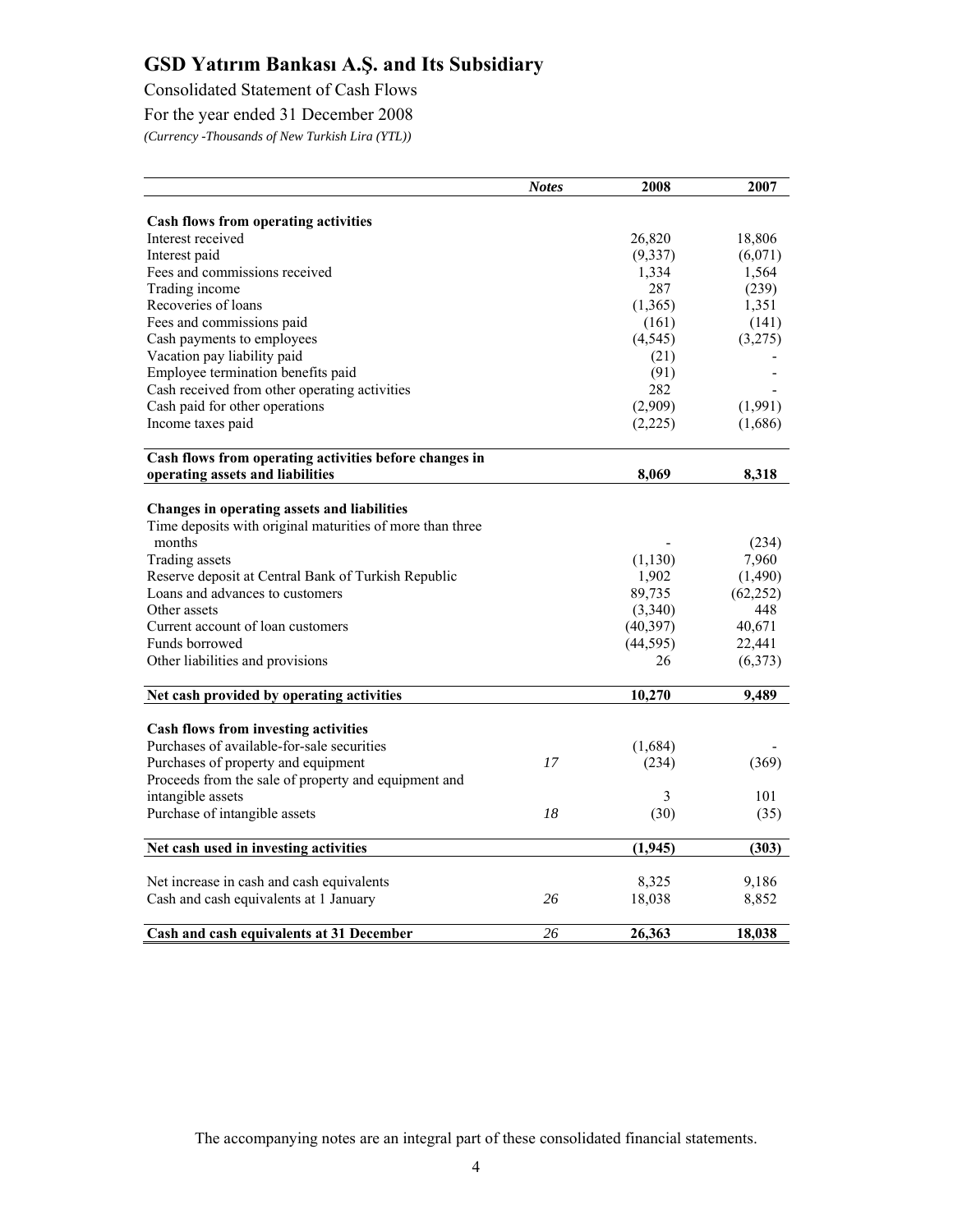Notes to the Consolidated Financial Statements As at and for the year ended 31 December 2008 *(Currency -Thousands of New Turkish Lira (YTL))* 

#### **1. Reporting entity**

GSD Yatırım Bankası Anonim Şirketi (the "Bank'') was registered on 22 December 1998 at Turkish Trade Registry Gazette, in accordance with the decision number 98/10962 taken by the Board of Ministers on 20 April 1998. The Bank was registered as an investment bank and commenced its operations on 7 April 1999, after obtaining the necessary banking permissions from the Turkish Undersecretariat of Treasury (the "Treasury") and the Central Bank of Turkey (the "Central Bank") on 24 February 1999.

The registered office address of the Bank is Aydınevler Mahallesi, Inönü Caddesi, GSD Binası No: 14, Küçükyalı 81570, Maltepe - Istanbul, Turkey.

The consolidated financial statements of the Bank are authorised for issue by the management on 13 February 2009. The General Assembly and certain regulatory bodies have the power to amend the statutory financial statements after issue. The parent and ultimate parent of the Bank is GSD Holding A.Ş. ("GSD Holding") whose majority shares are publicly traded.

#### **Nature of activities of the Group**

The Bank carries out its activities as investment banking. The Bank's corporate services mainly include corporate lending, trade finance and financial leasing. In retail banking, the Bank mainly provides retail lending products such as mortgages, home equity, vehicle and consumer loans to its customers. As a non-deposit taking bank, the Bank borrows funds from financial markets.

Operational activities of the Bank as stated at its Articles of Association are as follows:

- Lending cash and non cash loans
- Providing collection and payment services, fund transfer and correspondent banking services
- Cheques and notes payable transactions
- **Providing custody service**
- Foreign exchange transactions
- Trading of capital market instruments, derivatives and money market instruments
- Intermediary services in money markets
- Financial lease transactions

As at 31 December 2008, the Bank provides services through its head office. As at 31 December 2008, the number of employees of the Bank is 37 (2007: 50).

For the purposes of the consolidated financial statements, the Bank and its consolidated subsidiary are referred to as "the Group".

The subsidiary included in consolidation and effective shareholding percentage of the Group as at 31 December 2008 and 2007 are as follows:

|                                  | <b>Place of</b><br>incorporation | Principal<br>activity | <b>Effective shareholding</b><br>and voting rights $(\% )$ |
|----------------------------------|----------------------------------|-----------------------|------------------------------------------------------------|
|                                  |                                  |                       | 2007<br>2008                                               |
| <b>GSD</b> International Limited | Douglas / $UK$                   | Investing             | 100<br>100                                                 |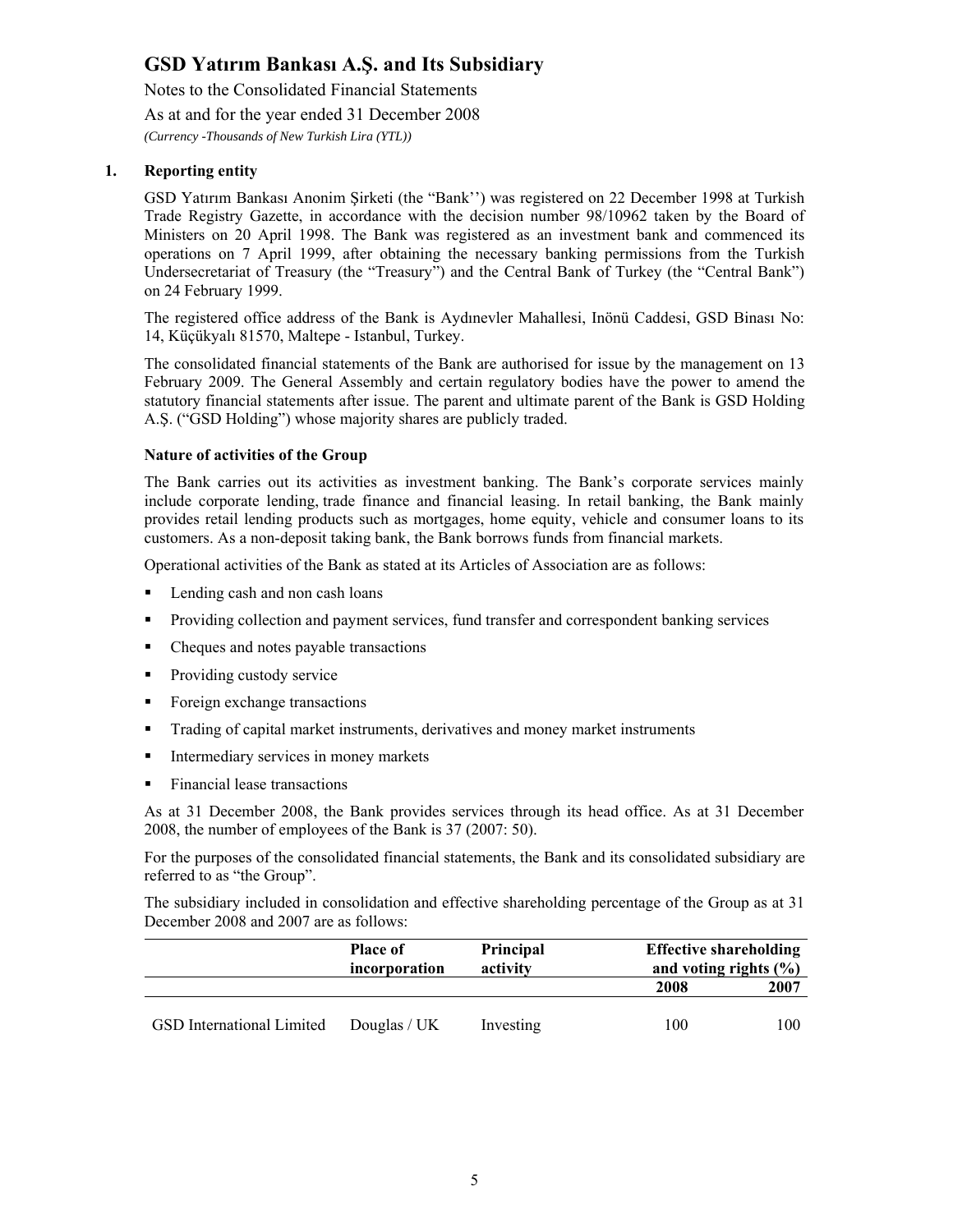Notes to the Consolidated Financial Statements

As at and for the year ended 31 December 2008

*(Currency -Thousands of New Turkish Lira (YTL))* 

#### **2. Basis of preparation**

#### **2.1 Statement of compliance**

The consolidated financial statements have been prepared in accordance with International Financial Reporting Standards (IFRSs).

The Bank maintains its books of account and prepares its statutory financial statements in accordance with the regulations on accounting and reporting framework and accounting standards which are determined by the provisions of Turkish Banking Law and accounting standards promulgated by the other relevant laws and regulations. GSD International Limited ("GSD International"), the consolidated subsidiary, maintains its books of account in accordance with Isle of Man Companies Acts.

The consolidated financial statements have been prepared from statutory financial statements of the Bank and its subsidiary and presented in accordance with IFRS in New Turkish Lira ("YTL") with adjustments and certain reclassifications for the purpose of fair presentation in accordance with IFRS.

The accounting policies have been consistently applied by the Group and are consistent with those used in previous year ended 31 December 2007.

#### **2.2 Basis of measurement**

The consolidated financial statements have been prepared on the historical cost basis except for the following:

- derivative financial instruments are measured at fair value
- financial instruments at fair value through profit or loss are measured at fair value
- available-for-sale financial assets are measured at fair value.

#### **2.3 Functional and presentation currency**

These consolidated financial statements are presented in YTL, which is the Bank's functional currency. Except as indicated, financial information presented in YTL has been rounded to the nearest thousand.

The restatement for the changes in the general purchasing power of YTL until 31 December 2005 is based on IAS 29 ("Financial Reporting in Hyperinflationary Economies"). IAS 29 requires that financial statements prepared in the currency of a hyperinflationary economy be stated in terms of the measuring unit current at the balance sheet date and the corresponding figures for previous year be restated in the same terms.

IAS 29 describes characteristics that may indicate that an economy is hyperinflationary. However, it concludes that it is a matter of judgment when restatement of financial statements becomes necessary. After experiencing hyperinflation in Turkey for many years, as a result of the new economic program, which was launched in late 2001, the three-year cumulative inflation rate dropped below 100% in October 2004. Based on these considerations, restatement pursuant to IAS 29 has been applied until 31 December 2005 and Turkey ceased to be hyperinflationary effective from 1 January 2006.

Restatement of balance sheet and income statement items through the use of a general price index and relevant conversion factors does not necessarily mean that the Group could realise or settle the same values of assets and liabilities as indicated in the consolidated balance sheets. Similarly, it does not necessarily mean that the Group could return or settle the same values of equity to its shareholders.

As at 31 December 2008 and 2007, the foreign subsidiary (GSD International, which was previously classified as integral foreign operation) has the same functional currency as the reporting entity.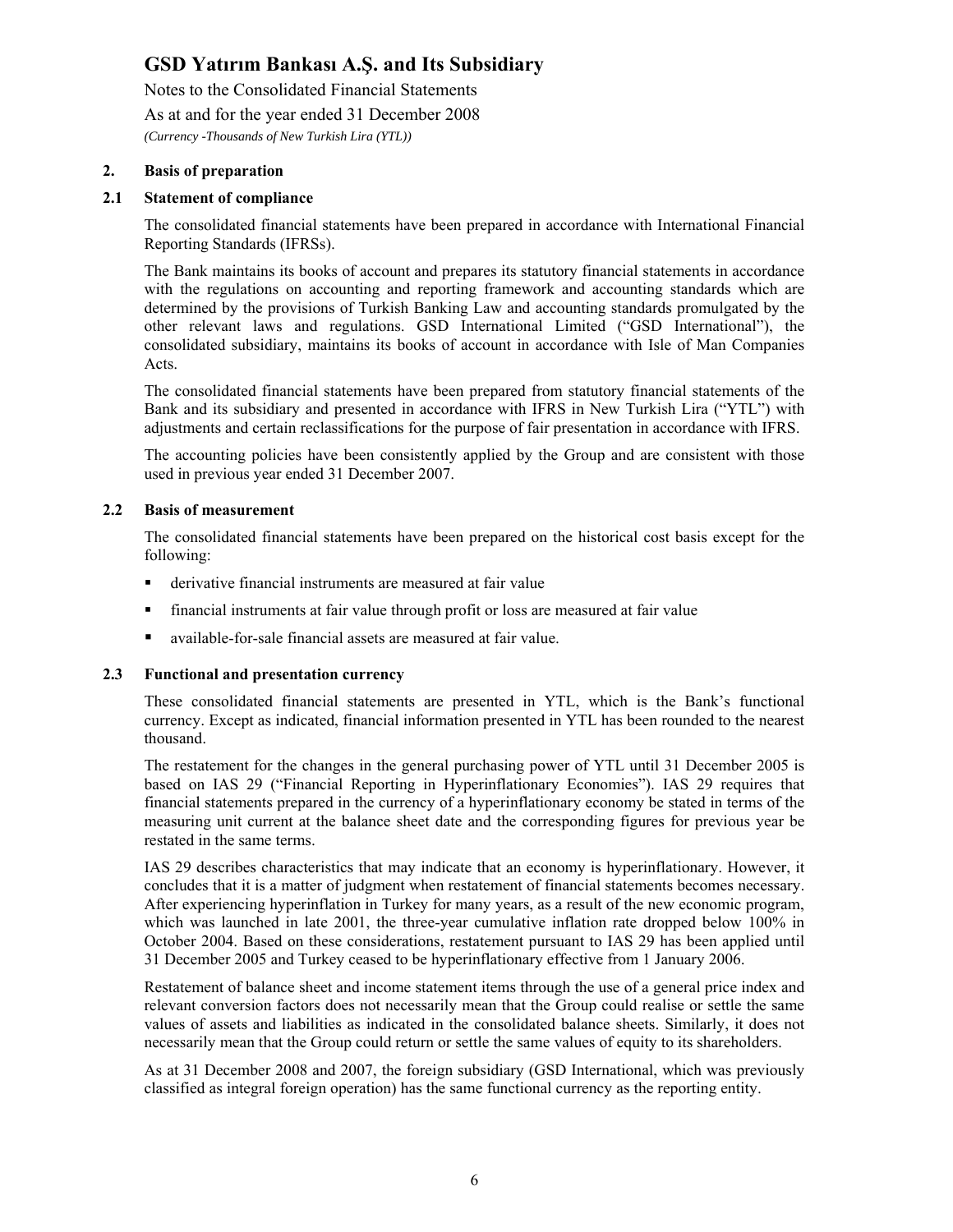Notes to the Consolidated Financial Statements

As at and for the year ended 31 December 2008

*(Currency -Thousands of New Turkish Lira (YTL))* 

#### **2. Basis of preparation** *(continued)*

#### **2.4 Use of estimates and judgments**

The preparation of the financial statements requires management to make judgments, estimates and assumptions that affect the application of accounting policies and the reported amounts of assets, liabilities, income and expenses. Actual results may differ from these estimates.

Estimates and underlying assumptions are reviewed on an ongoing basis. Revisions to accounting estimates are recognised in the period in which the estimate is revised and in any future periods affected.

In particular, information about significant areas of estimation uncertainty and critical judgments in applying accounting policies that have the most significant effect on the amount recognised in the consolidated financial statements are as follows;

#### **Key sources of estimation uncertainty**

#### *Impairment of available-for-sale equity instruments:*

 The Group determines that available-for-sale equity investments are impaired when there has been a significant or prolonged decline in the fair value below its cost. This determination of what is significant or prolonged requires judgment. In addition, impairment may be appropriate when there is evidence of deterioration in the financial health of the investee, industry or sector performance, changes in technology and operational and financing cash flows.

#### *Allowances for credit losses*

The Group reviews its loan portfolio to assess impairment at least on a monthly basis. In determining whether an impairment loss should be recorded in the consolidated income statement, the Group makes judgments as to whether there is any observable data indicating that there is a measurable decrease in the estimated future cash flows from a portfolio of loans and individual loans. All loans with principal and/or interest overdue for more than 90 days are considered as impaired and individually assessed. Other evidence for impairment may include observable data indicating that there has been an adverse change in the payment status of borrowers in a group, or national or local economic conditions that correlate with defaults on assets in the group. Impairment and uncollectibility are measured and recognised individually for loans and receivables that are individually significant, and on a portfolio basis for a group of similar loans and receivables that are not individually identified as impaired.

#### *Determining fair values*

The fair values of financial instruments that are not quoted in active markets are determined by using valuation techniques. If there is a valuation technique commonly used by market participants to price the instrument and that technique has been demonstrated to provide reliable estimates of prices obtained in actual market transactions, the Group uses that technique. To the extent practical, models use only observable data; however areas such as credit risk, volatilities and correlations require management to make estimates. Changes in assumptions about these factors could affect reported fair value of financial instruments.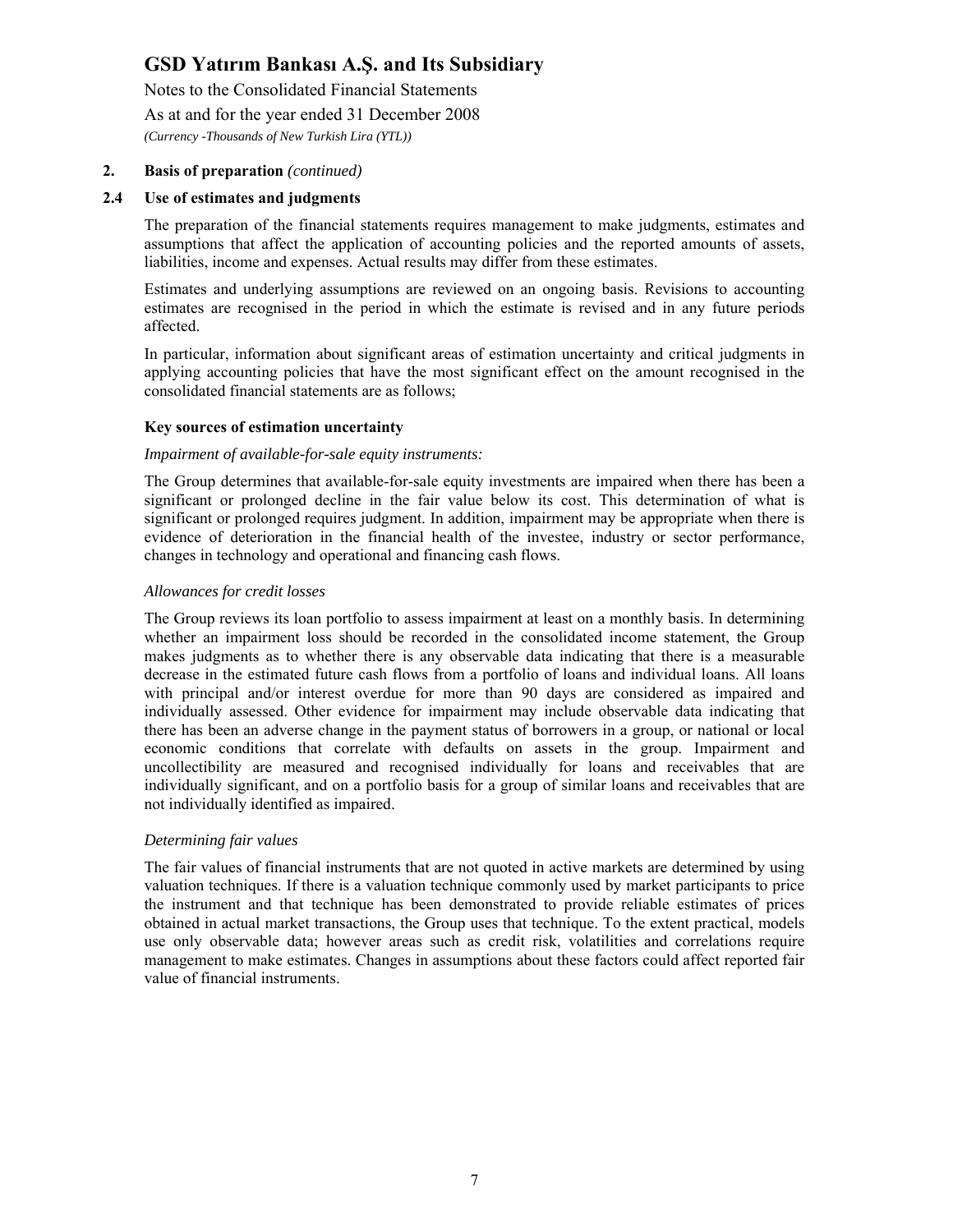Notes to the Consolidated Financial Statements As at and for the year ended 31 December 2008 *(Currency -Thousands of New Turkish Lira (YTL))* 

#### **2. Basis of preparation** *(continued)*

#### **2.4 Use of estimates and judgments** *(continued)*

#### **Key sources of estimation uncertainty** *(continued)*

#### *Income taxes*

The Group is subject to income taxes in Turkey. Significant estimates are required in determining the provision for income taxes. Where there are matters the final tax outcome of which is different from the amounts initially recorded, such differences will impact the income tax and deferred tax provisions in the period in which such determination is made.

Management records deferred tax assets to the extent that it is probable that sufficient taxable profits will be available to allow all or part of the deferred tax assets to be utilised. The recoverability of the deferred tax assets is reviewed regularly.

#### *Employee termination benefits*

In accordance with existing social legislation in Turkey, companies in Turkey are required to make lump-sum payments to employees upon termination of their employment based on certain conditions. In calculating the related liability to be recorded in the financial statements for these defined benefit plans, the Group makes assumptions and estimations relating to the discount rate to be used, turnover of employees, future change in salaries/limits, etc. These estimations which are disclosed in Note 23 are reviewed regularly.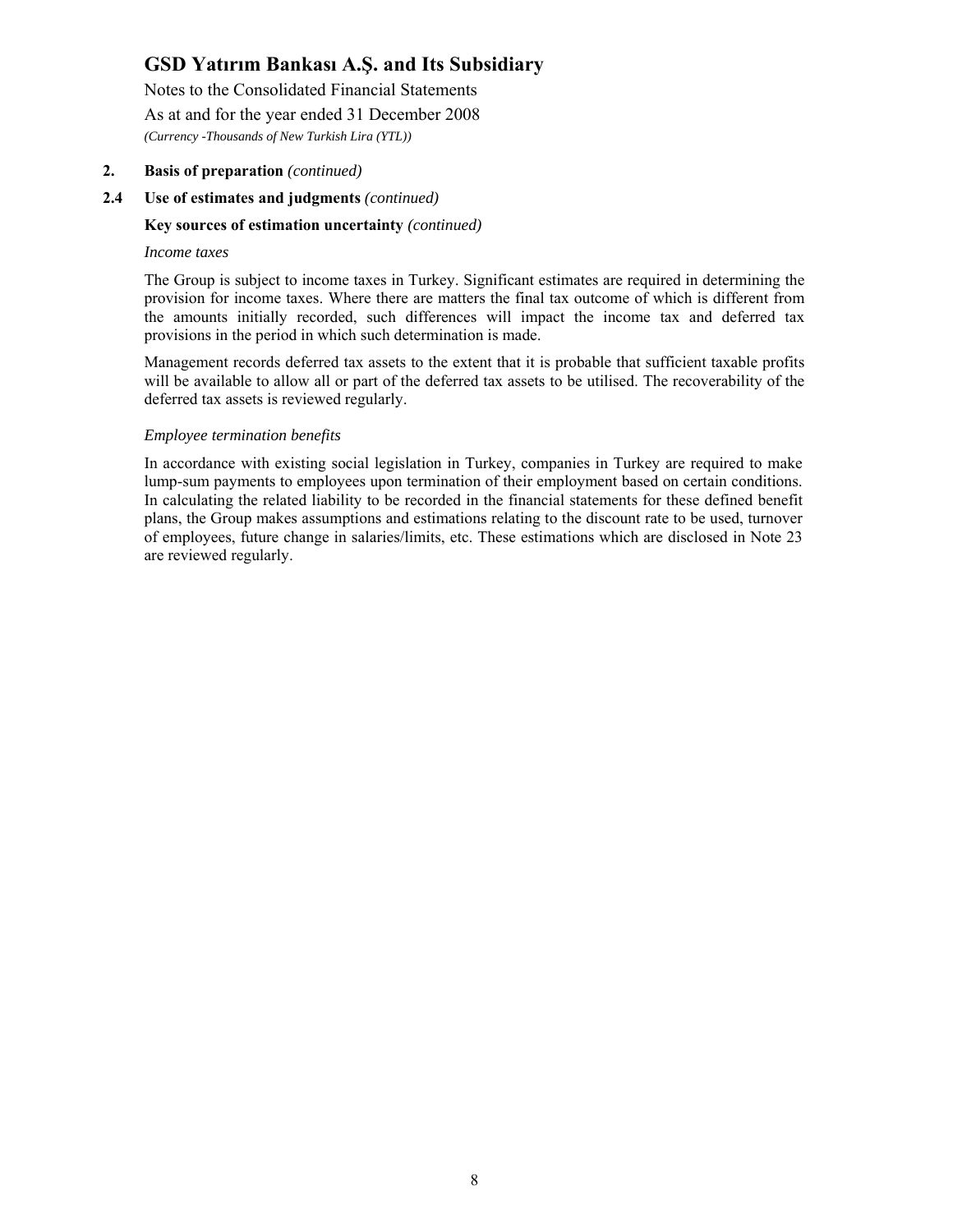Notes to the Consolidated Financial Statements

As at and for the year ended 31 December 2008

*(Currency -Thousands of New Turkish Lira (YTL))* 

#### **3. Significant accounting policies**

The accounting policies set out below have been applied constantly to all periods presented in these consolidated financial statements and have been applied consistently by Group entities.

#### **3.1 Basis of consolidation**

#### *i) Subsidiaries*

Subsidiaries are entities controlled by the Group. Control exists when the Group has the power to govern the financial and operating policies of an entity so as to obtain benefits from its activities. In assessing control, potential voting rights that presently are exercisable are taken into account. The financial statements of subsidiaries are included in the consolidated financial statements from the date that control commences until the date that control ceases.

Subsidiary is fully consolidated from the date of acquisition, being the date on which control is transferred to the Group and ceases to be consolidated from the date on which control is transferred out of the Group.

The financial statements of the subsidiary is prepared for the same reporting period as the parent Bank, using consistent accounting policies.

#### *ii) Transactions eliminated on consolidation*

All intra-group balances, transactions, and unrealised gains on intra-group transactions are eliminated; unrealised losses are also eliminated unless the transaction provides evidence of impairment of the asset transferred.

#### **3.2 Foreign currency transactions**

The consolidated financial statements are presented in YTL, which is the Bank's functional and presentation currency. Each entity in the Group determines its own functional currency and items included in the financial statements of each entity are measured using that functional currency. Transactions in foreign currencies are initially recorded in the functional currency rate ruling at the date of the transaction. Monetary assets and liabilities denominated in foreign currencies are retranslated at the functional currency rate of exchange ruling at the balance sheet date. All differences are taken to the consolidated income statement.

GSD International has the same functional currency as the reporting entity.

Foreign currency translation rates used by the Group are as follows:

|                  | EUR / YTL<br>(full) | USD / YTL<br>(full) |
|------------------|---------------------|---------------------|
| 31 December 2006 | 1.8515              | 1.4056              |
| 31 December 2007 | 1.7102              | 1.1647              |
| 31 December 2008 | 2.1408              | 1.5123              |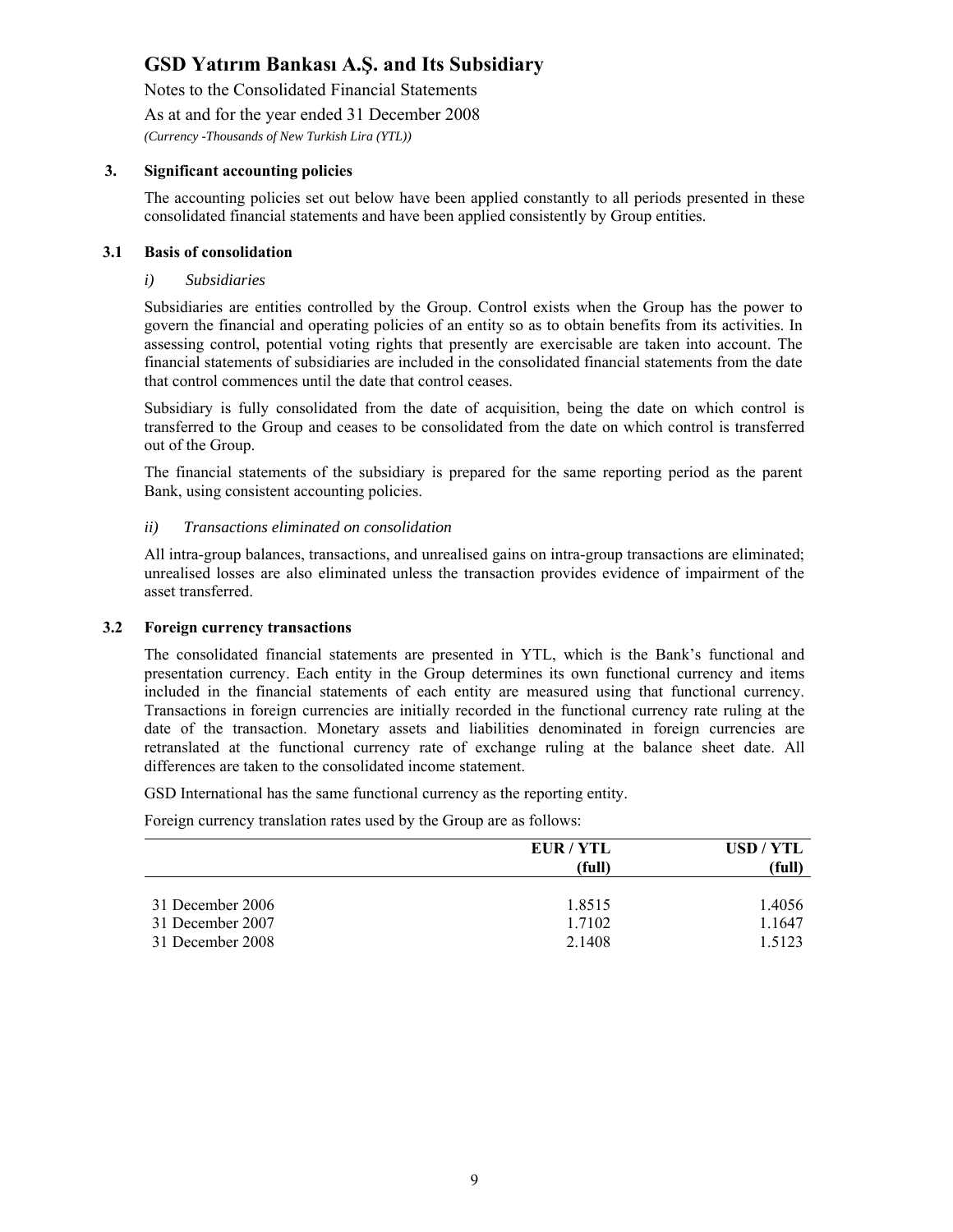Notes to the Consolidated Financial Statements As at and for the year ended 31 December 2008 *(Currency -Thousands of New Turkish Lira (YTL))* 

#### **3. Significant accounting policies** *(continued)*

#### **3.3 Interest**

Interest income and expense are recognised in the consolidated income statement using the effective interest method. The effective interest rate is the rate that exactly discounts the estimated future cash payments and receipts through the expected life of the financial asset or liability (or, where appropriate, a shorter period) to the carrying amount of the financial asset or liability. The effective interest rate is established on initial recognition of the financial asset and liability and is not revised subsequently.

The calculation of the effective interest rate includes all fees and points paid or received, transaction costs, and discounts or premiums that are integral part of the effective interest rate.

Interest income and expense on all trading assets and liabilities are considered to be incidental to the Group's trading operations and are presented together with all other changes in the fair value of trading assets and liabilities in net trading income.

Interest income and expense presented in the income statement include the interest income on financial assets and liabilities at amortised cost on an effective interest rate basis.

#### **3.4 Fees and commission**

Fees and commission income and expenses that are integral to the effective interest rate on a financial asset or liability are included in the measurement of the effective interest rate.

Other fees and commission income, including account servicing fees, investment management fees, sales commission and placement fees are recognised as the related services are performed.

Fee for bank transfers and other banking transaction services are recorded as income when collected.

#### **3.5 Net trading income**

Net trading income comprises gains less losses related to trading assets and liabilities, and includes all realised and unrealised fair value changes and interest. Any realised or unrealised fair value changes and interest of non-qualifying derivatives, held for risk management purposes, are recorded as foreign exchange gain.

#### **3.6 Dividends**

Dividends are recognised when the shareholders' right to receive the payments is established.

#### **3.7 Income tax expense**

Income tax expense comprises current and deferred tax. Income tax expense is recognised in the consolidated income statement except to the extent that it relates to items recognised directly in equity, in which case it is recognised in equity.

Current tax assets and liabilities for the current and prior periods are measured at the amount expected to be recovered or paid to the taxation authorities. The tax rates and tax laws used to compute the amount are those that are enacted or substantively enacted by the balance sheet date.

Deferred tax assets are recognised for all deductible temporary differences, carry-forward of unused tax credits and unused tax losses, to the extent that it is probable that taxable profit will be available against which the deductible temporary differences, carry-forward of unused tax credits and unused tax losses can be utilised.

Deferred tax assets and liabilities are measured at the tax rates that are expected to apply to the period when the asset is realised or the liability is settled, based on tax rates (and tax laws) that have been enacted or substantively enacted at the balance sheet date.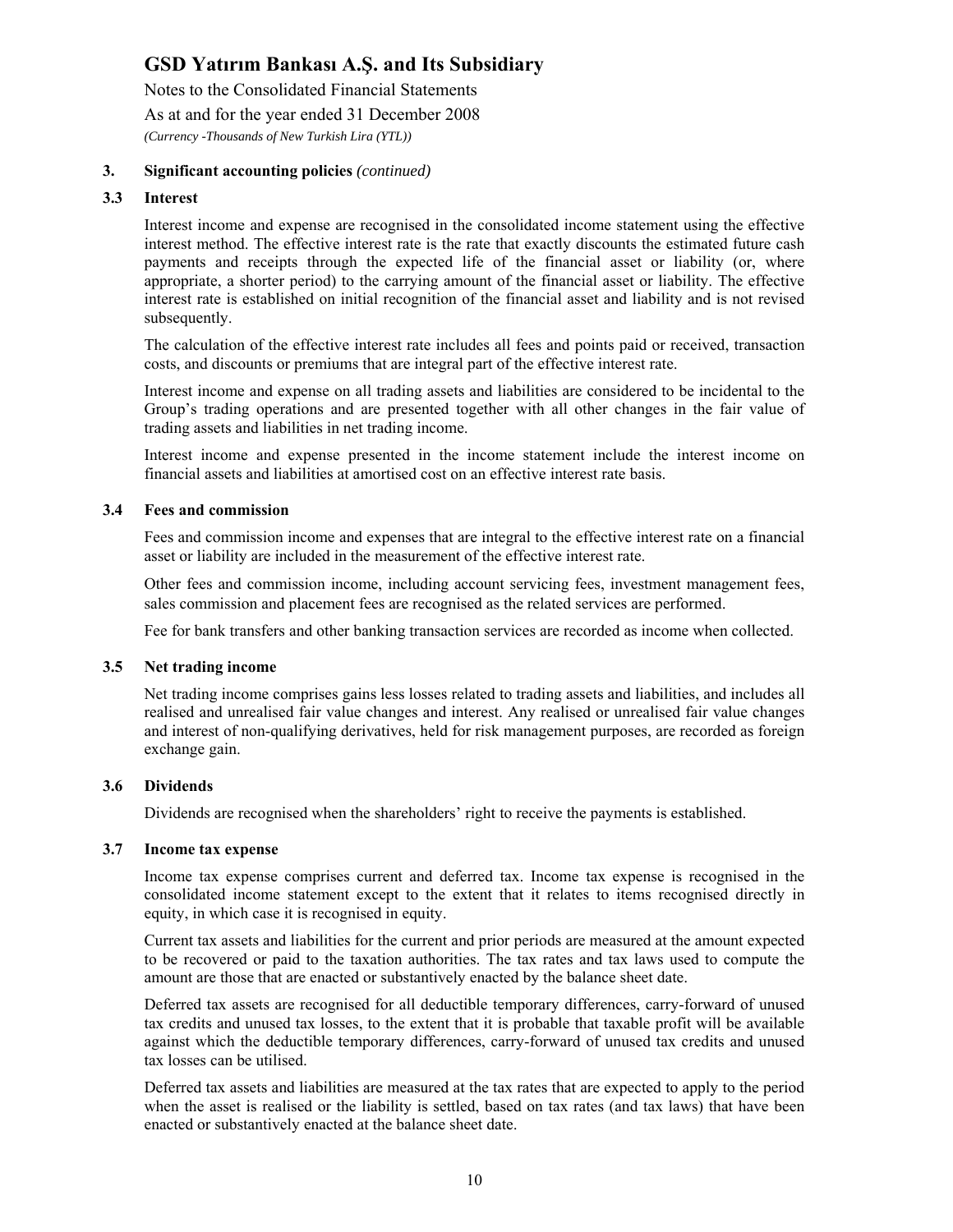Notes to the Consolidated Financial Statements

As at and for the year ended 31 December 2008

*(Currency -Thousands of New Turkish Lira (YTL))* 

#### **3. Significant accounting policies** *(continued)*

#### **3.7 Income tax expense** *(continued)*

A deferred tax asset is recognised only to the extent that it is probable that future taxable profits will be available against which the asset can be utilised. Deferred tax assets are reviewed at each reporting date and are reduced to the extent that it is no longer probable that the related tax benefit will be realised.

Deferred tax assets and deferred tax liabilities are offset, if a legally enforceable right exists to set off current tax assets against current tax liabilities, and deferred taxes relate to the same taxable entity and the same taxation authority.

#### **3.8 Financial assets and liabilities**

#### *Recognition*

The Group initially recognises cash and balances with the Central Bank, due from banks, loans and advances to customers, current account of loan customers and funds borrowed on the date at which they are originated. Regular way purchases and sales of financial assets are recognised on the trade date at which the Group commits to purchase or sell the asset. All other financial assets and liabilities (including assets and liabilities designated at fair value through profit or loss) are initially recognised on the trade date at which the Group becomes a party to the contractual provisions of the instrument.

A financial asset or financial liability is initially measured at fair value plus (for an item not subsequently measured at fair value through profit or loss) transaction costs that are directly attributable to its acquisition or issue.

#### *Classification*

See accounting policies 3.9, 3.10, 3.11, 3.12, 3.13.

#### *Derecognition*

The Group derecognises a financial asset when the contractual rights to the cash flows from the asset expire, or it transfers the rights to receive the contractual cash flows on the financial asset in a transaction in which substantially all the risks and rewards of ownership of the financial asset are transferred. Any interest in transferred financial assets that is created or retained by the Group is recognised as a separate asset or liability.

The Group derecognises a financial liability when its contractual obligations are discharged or cancelled or expire.

#### *Offsetting*

Financial assets and liabilities are set off and the net amount presented in the consolidated balance sheet when, and only when, the Group has a legal right to set off the amounts and intends either to settle on a net basis or to realise the asset and settle the liability simultaneously.

Income and expenses are presented on a net basis only when permitted by the accounting standards, or for gains and losses arising from a group of similar transactions such as in the Bank's trading activity.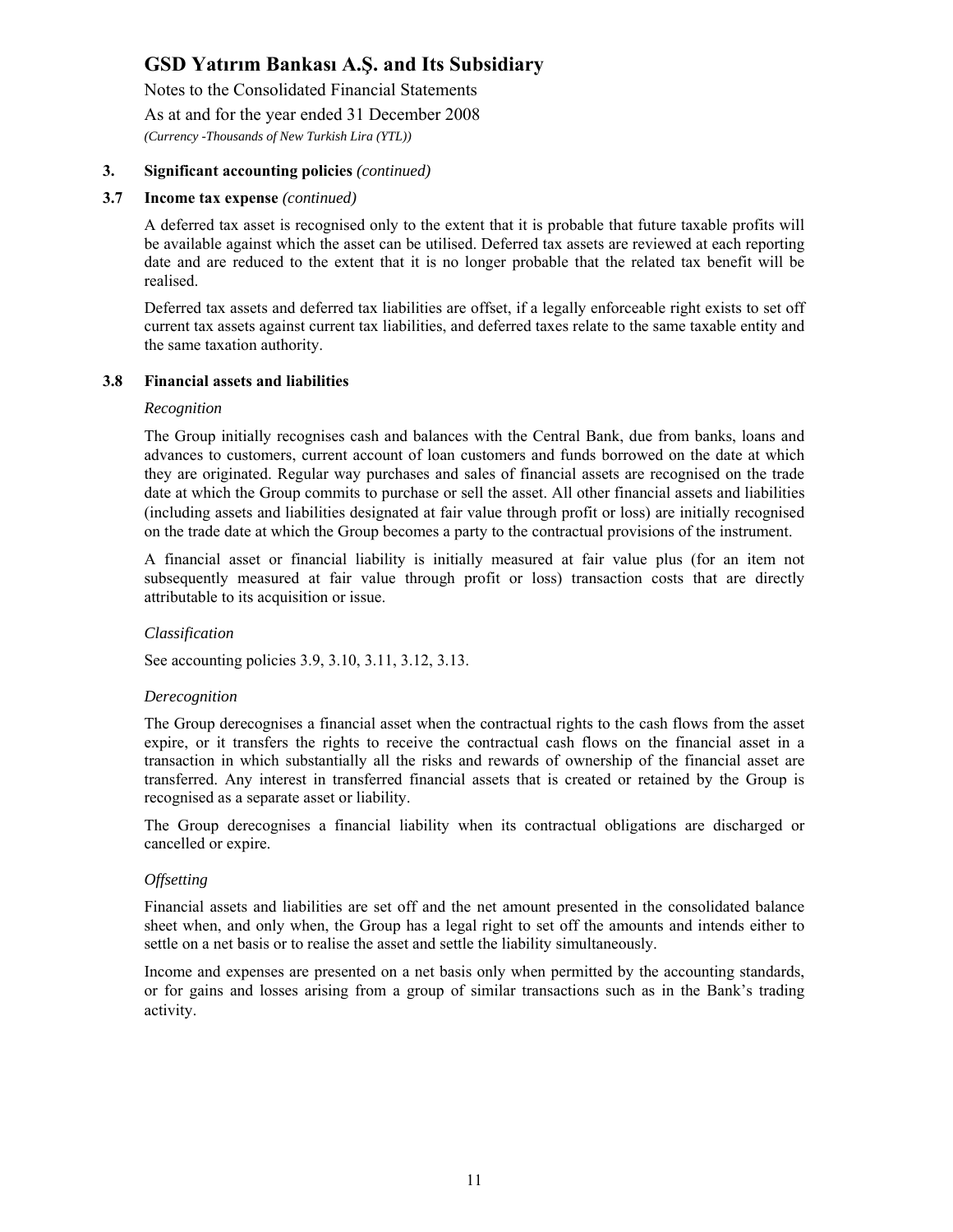Notes to the Consolidated Financial Statements As at and for the year ended 31 December 2008 *(Currency -Thousands of New Turkish Lira (YTL))* 

#### **3. Significant accounting policies** *(continued)*

#### **3.8 Financial assets and liabilities** *(continued)*

#### *Amortised cost measurement*

The amortised cost of a financial asset or liability is the amount at which the financial asset or liability is measured at initial recognition, minus principal repayments, plus or minus the cumulative amortisation using the effective interest method of any difference between the initial amount recognised and the maturity amount, minus any reduction for impairment.

#### *Fair value measurement*

The determination of fair values of financial assets and financial liabilities is based on quoted market prices or dealer price quotations for financial instruments traded in active markets. For all other financial instruments, fair value is determined by using valuation techniques. Valuation techniques include net present value techniques, the discounted cash flow method, comparison to similar instruments for which market observable prices exist, and valuation models.

#### *Identification and measurement of impairment*

On each balance sheet date, the Group assesses whether there is objective evidence that financial assets not carried at fair value through profit or loss are impaired. Financial assets are impaired when objective evidence demonstrates that a loss event has occurred after the initial recognition of the asset, and that the loss event has an impact on the future cash flows on the asset that can be estimated reliably.

The Group considers evidence of impairment at both a specific asset and collective level. All individually significant financial assets are assessed for specific impairment. All significant assets found not to be specifically impaired are then collectively assessed for any impairment that has been incurred but not yet identified. Assets that are not individually significant are then collectively assessed for impairment by grouping together financial assets (carried at amortised cost) with similar risk characteristic.

Objective evidence that a financial asset or group of assets is impaired includes observable data that comes to the attention of the Group about the following loss events

- significant financial difficulty of the issuer or obligor;
- a breach of contract, such as a default or delinquency in interest or principal payments by more than 90 days;
- the Group granting to the borrower, for economic or legal reasons relating to the borrower's financial difficulty, a concession that the lender would not otherwise consider;
- it becoming probable that the borrower will enter bankruptcy or other financial reorganisation;
- the disappearance of an active market for that financial asset because of financial difficulties; or
- observable data indicating that there is a measurable decrease in the estimated future cash flows from a group of financial assets since the initial recognition of those assets, although the decrease cannot yet be identified with the individual financial assets in the group, including:
	- $\triangleright$  adverse changes in the payment status of borrowers; or
	- $\triangleright$  national or local economic conditions that correlate with defaults on the assets in the Group.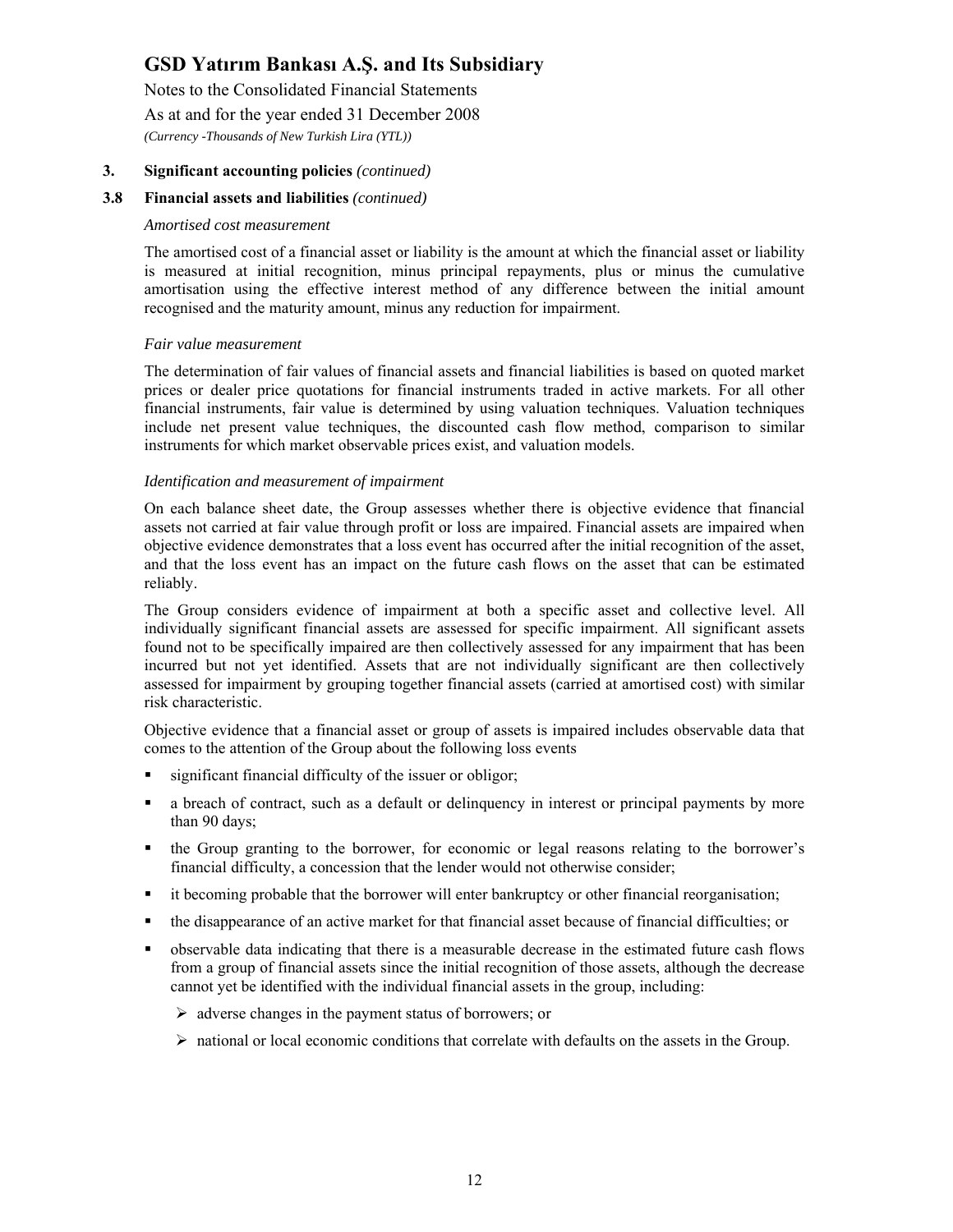Notes to the Consolidated Financial Statements As at and for the year ended 31 December 2008

*(Currency -Thousands of New Turkish Lira (YTL))* 

#### **3. Significant accounting policies** *(continued)*

#### **3.8 Financial assets and liabilities** *(continued)*

If there is objective evidence that an impairment loss on loans and advances carried at amortised cost has been incurred, the amount of the loss is measured as the difference between the asset's carrying amount and estimated recoverable amount. The carrying amount of the asset is reduced through use of an allowance account. Losses are recognised in profit or loss and reflected in an allowance account against loans and advances.

If, in a subsequent period, the amount of the impairment loss decreases and the decrease can be related objectively to an event occurring after the impairment was recognised (such as an improvement in the debtor's credit rating), the previously recognised impairment loss is reversed by adjusting the allowance account. Any subsequent reversal of impairment loss is recognised in the consolidated income statement, to the extent that the carrying value of the asset does not exceed its amortised cost at the reversal date. The amount of the reversal should not result in a carrying amount of the financial asset that exceeds what the amortised cost would have been had the impairment not been recognised at the date the impairment is reversed.

A write off is made when all or part of a loan is deemed uncollectible or in the case of debt forgiveness. Such loans are written off after all the necessary legal and regulatory procedures have been completed and the amount of the loss has been determined. Write offs are charged against previously established allowances and reduce the principal amount of a loan. Subsequent recoveries of amounts written off are included in the consolidated income statement.

#### **3.9 Cash and cash equivalents**

Cash and cash equivalents include notes and coins on hand, unrestricted balances held with central banks and highly liquid financial assets with original maturities of less than three months, which are subject to insignificant risk of changes in their fair value, and are used by the Group in the management of its short-term commitments.

Cash and cash equivalents are carried at amortised cost in the consolidated balance sheet.

#### **3.10 Trading assets and liabilities**

Trading assets and liabilities are those assets and liabilities that the Group acquires or incurs principally for the purpose of selling or repurchasing in the near term, or holds as part of a portfolio that is managed together for short-term profit or position taking.

Trading assets and liabilities are initially recognised and subsequently measured at fair value in the consolidated balance sheet with transaction costs taken directly to consolidated income statement. All changes in fair value are recognised as part of net trading income in consolidated income statement. Trading assets and liabilities are not reclassified subsequent to their initial recognition.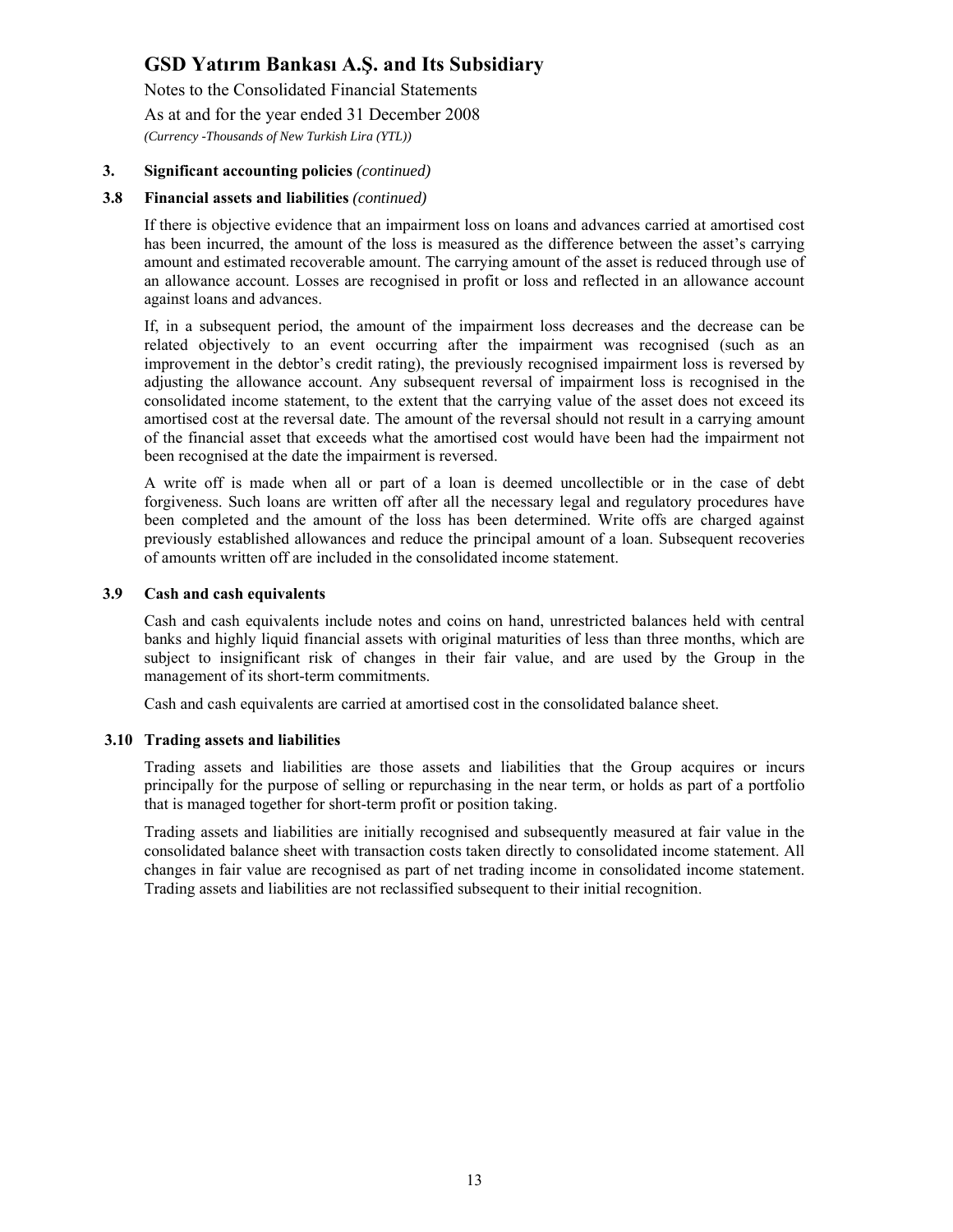Notes to the Consolidated Financial Statements As at and for the year ended 31 December 2008 *(Currency -Thousands of New Turkish Lira (YTL))* 

#### **3. Significant accounting policies** *(continued)*

#### **3.11 Derivative financial instruments**

The Group enters into derivative instrument transactions including forwards, swaps and options in the foreign exchange and capital markets. Most of these derivative transactions are considered as effective economic hedges under the Group's risk management policies; however since they do not qualify for hedge accounting under the specific provisions of IAS 39, they are treated as derivatives held for trading.

Derivative financial instruments are initially recognised at fair value on the date which a derivative contract is entered into and subsequently remeasured at fair value. Any gains or losses arising from changes in fair value on derivatives that do not qualify for hedge accounting are recognized in the consolidated income statement.

Fair values are obtained from quoted market prices in active markets, including recent market transactions, to the extent publicly available, and valuation techniques, including discounted cash flow models and options pricing models as appropriate. All derivatives are carried as assets when fair value is positive and as liabilities when fair value is negative.

#### **3.12 Due from banks and loans and advances to customers**

Due from banks and loans and advances to customers are non-derivative financial assets with fixed or determinable payments that are not quoted in an active market and that the Group does not intend to sell immediately or in the near term.

When the Group is the lessor in a lease agreement that transfers substantially all of the risks and rewards incidental to ownership of an asset to the lessee, the arrangement is presented within loans and advances.

When the Group purchases a financial asset and simultaneously enters into an agreement to resell the asset (or a substantially similar asset) at a fixed price on a future date ("reverse repo or stock borrowing"), the arrangement is accounted for as a due from banks, and the underlying asset is not recognised in the Group's financial statements.

Due from banks and loans and advances to customers are initially measured at fair value plus incremental direct transaction costs, and subsequently measured at their amortised cost using the effective interest method.

#### **3.13 Investment securities**

Investment securities are initially measured at fair value plus, in case of investment securities not at fair value through profit or loss, incremental direct transaction costs, and subsequently accounted for depending on their classification as either held-to-maturity, fair value through profit or loss, or available-for-sale.

#### *(i) Held-to-maturity*

As at 31 December 2008 and 2007, the Group does not have any investment securities held-tomaturity.

#### *(ii) Fair value through profit or loss*

As at 31 December 2008 and 2007, the Group does not have any investment securities at fair value through profit or loss.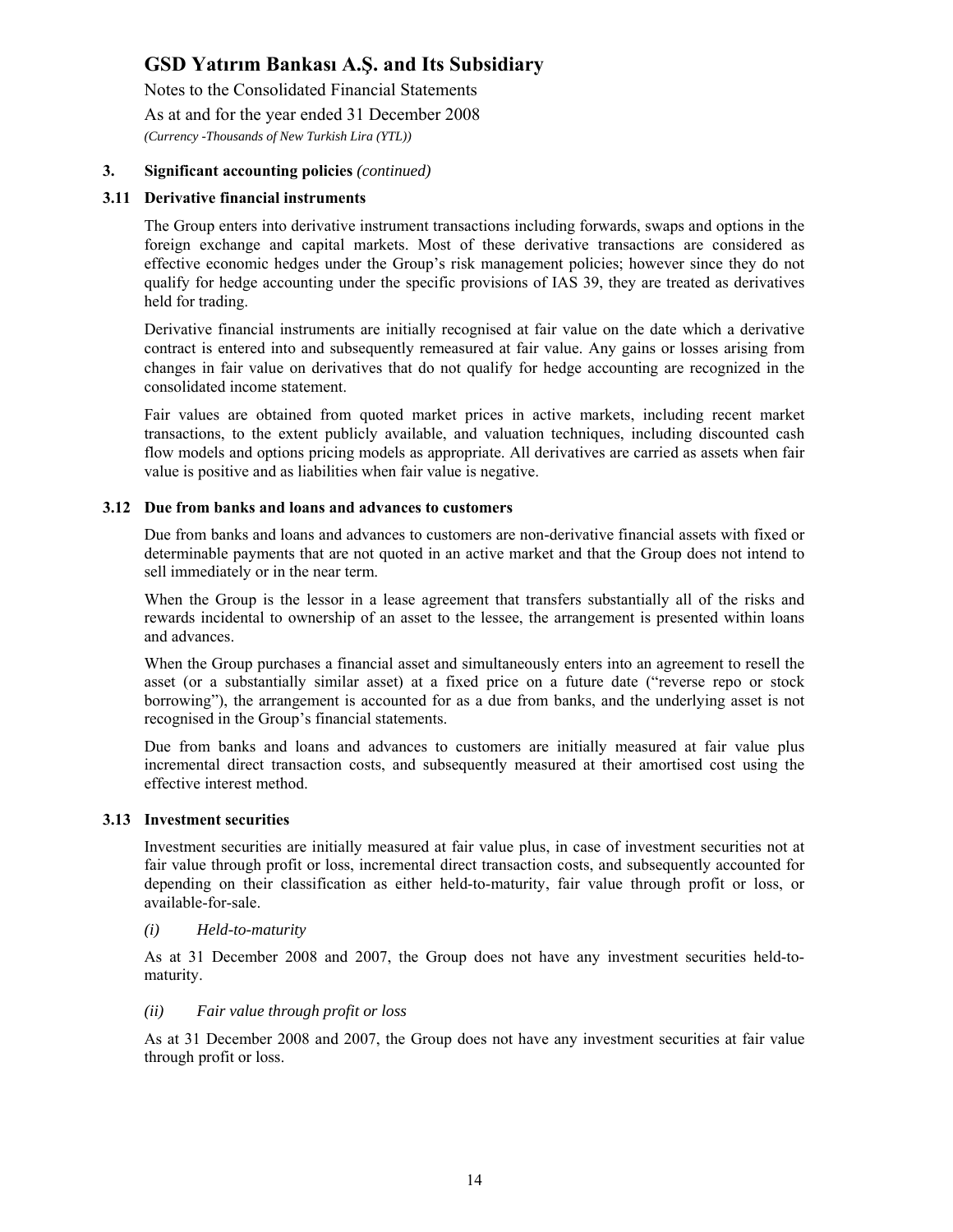Notes to the Consolidated Financial Statements

As at and for the year ended 31 December 2008

*(Currency -Thousands of New Turkish Lira (YTL))* 

#### **3. Significant accounting policies** *(continued)*

#### **3.13 Investment securities** *(continued)*

#### *(iii) Available-for-sale*

Available-for-sale investments are non-derivative investments that are designated as available-for-sale or are not classified as another category of financial assets. Available-for-sale investments are carried at fair value.

Interest income is recognised in profit or loss using the effective interest method. Dividend income is recognised in profit or loss when the Group becomes entitled to the dividend. Foreign exchange gains or losses on available-for-sale debt security investments are recognised in profit or loss.

Other fair value changes are recognised directly in equity until the investment is sold or impaired, whereupon the cumulative gains and losses previously recognised in equity are recognised in profit or loss.

#### **3.14 Property and equipment**

#### *Recognition and measurement*

The costs of the property and equipment are restated for the effects of inflation to the end of 31 December 2005, less accumulated depreciation and amortisation and impairment losses. Property equipment acquired after 31 December 2005 are reflected at cost, less accumulated depreciation and impairment losses.

Cost includes expenditures that are directly attributable to the acquisition of the asset.

#### *Subsequent costs*

The cost of replacing part of an item of property or equipment is recognised in the carrying amount of the item if it is probable that the future economic benefits embodied within the part will flow to the Group and its cost can be measured reliably. The costs of the day-to-day servicing of property and equipment are recognised in profit or loss as incurred.

#### *Depreciation*

Depreciation is recognised in the income statement on a straight-line basis over the estimated useful lives of each part of an item of property and equipment. Leased assets are depreciated over the shorter of the lease term and their useful lives.

The estimated useful lives for the current and comparative periods are as follows:

| Motor vehicles         | 5 years                                      |
|------------------------|----------------------------------------------|
| Furniture and fixtures | $5 - 50$ years                               |
| Leased assets          | shorter of $5 - 10$ years and the lease term |

Leasehold improvements are depreciated on a straight-line method over a period of time of their lease contract.

#### **3.15 Intangible assets**

The costs of the intangible assets are restated for the effects of inflation to the end of 31 December 2005, less accumulated amortisation and impairment losses. Intangible assets acquired after 31 December 2005 are reflected at cost, less accumulated amortisation and impairment losses.

Intangible assets comprises purchased software.

Amortisation is recognised in consolidated income statement on a straight-line basis over the estimated useful life of the software, from the date that it is available for use. The estimate useful lives of software are four to fifteen years.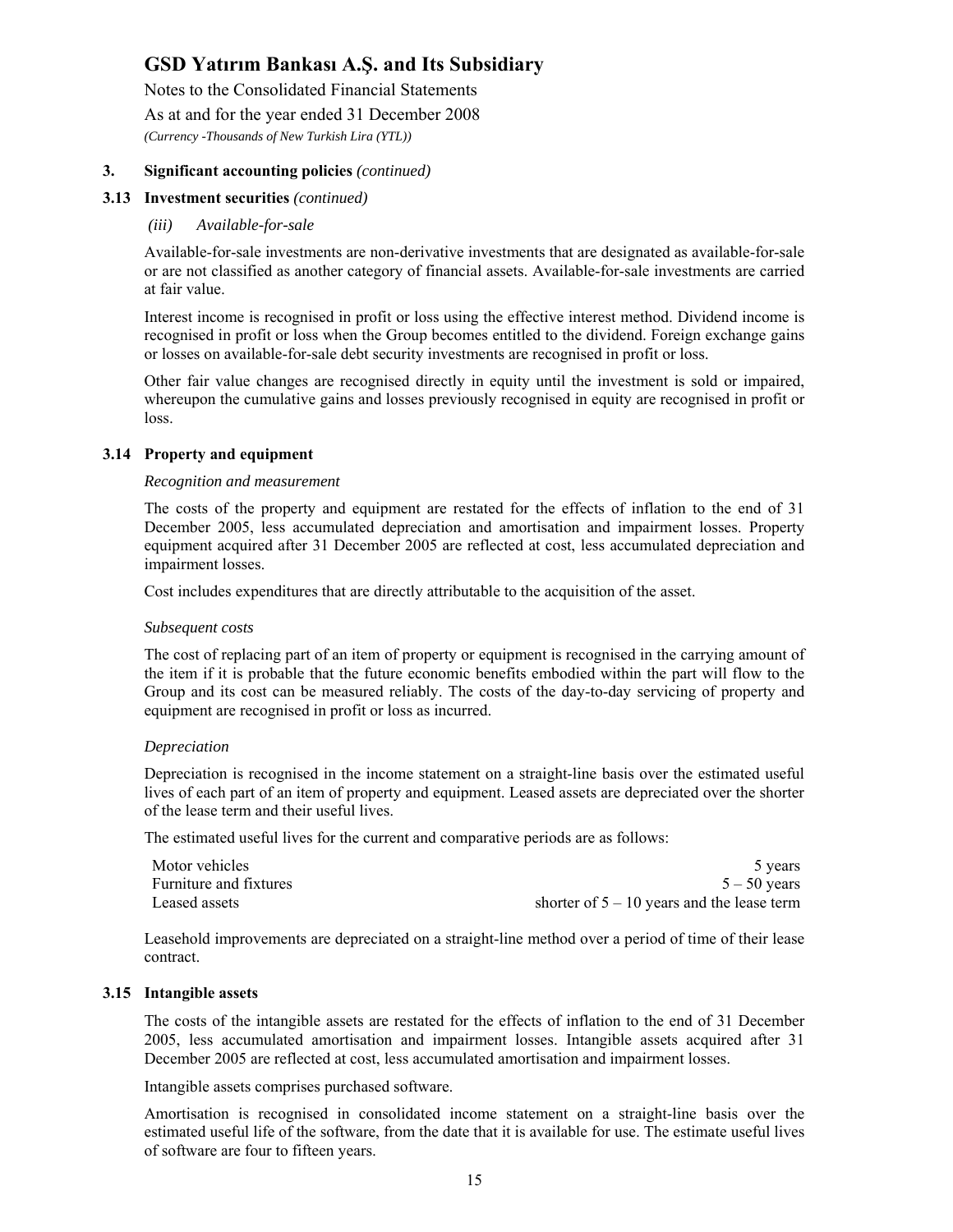Notes to the Consolidated Financial Statements

As at and for the year ended 31 December 2008

*(Currency -Thousands of New Turkish Lira (YTL))* 

#### **3. Significant accounting policies** *(continued)*

#### **3.16 Assets held for sale**

Assets classified as held for sale are measured at the lower of carrying value and fair value less costs to sell.

#### **3.17 Leases**

#### **The Group as lessee**

#### *Operating leases*

Leases where the lessor retains substantially all the risks and benefits of ownership of the assets are classified as operating leases. Operating lease payments are recognised as an expense in the consolidated income statement on a straight-line basis over the lease term.

When an operating lease is terminated before the lease period has expired, any payment required to be made to the lessor by way of penalty is recognised as an expense in the period in which termination takes place.

#### *Finance leases*

Finance leases, which transfer to the Group substantially all the risks and benefits incidental to ownership of the leased item, are capitalised at the inception of the lease at the fair value of the leased item or, if lower, at the present value of the minimum lease payments. Lease payments are apportioned between the finance charges and reduction of the lease liability so as to achieve a constant rate of interest on the remaining balance of the liability.

Finance charges are charged directly against income. Capitalised leased assets are depreciated over the estimated useful life of the asset.

#### **The Group as lessor**

#### *Finance leases*

The Group presents leased assets as a receivable equal to the net investment in the lease. Finance income is based on a pattern reflecting a constant periodic rate of return on the net investment outstanding. Initial direct costs are included in the initial measurement of the finance lease receivable and reduce the amount of income recognised over the lease term.

#### **3.18 Impairment of non-financial assets**

The carrying amounts of the Group's non-financial assets, other than deferred tax assets, are reviewed on each reporting date to determine whether there is any indication of impairment. If any such indication exists then the asset's recoverable amount is estimated.

An impairment loss is recognised if the carrying amount of an asset or its cash-generating unit exceeds its recoverable amount. A cash-generating unit is the smallest identifiable asset group that generates cash flows that largely are independent from other assets and groups. Impairment losses are recognised in income statement. Impairment losses recognised in respect of cash-generating units are allocated first to reduce the carrying amount of any goodwill allocated to the units and then to reduce the carrying amount of the other assets in the unit (group of units) on a pro rata basis.

The recoverable amount of an asset or cash-generating unit is the greater of its value in use and its fair value less costs to sell. In assessing value in use, the estimated future cash flows are discounted to their present value using a pre-tax discount rate that reflects current market assessments of the time value of money and the risks specific to the asset.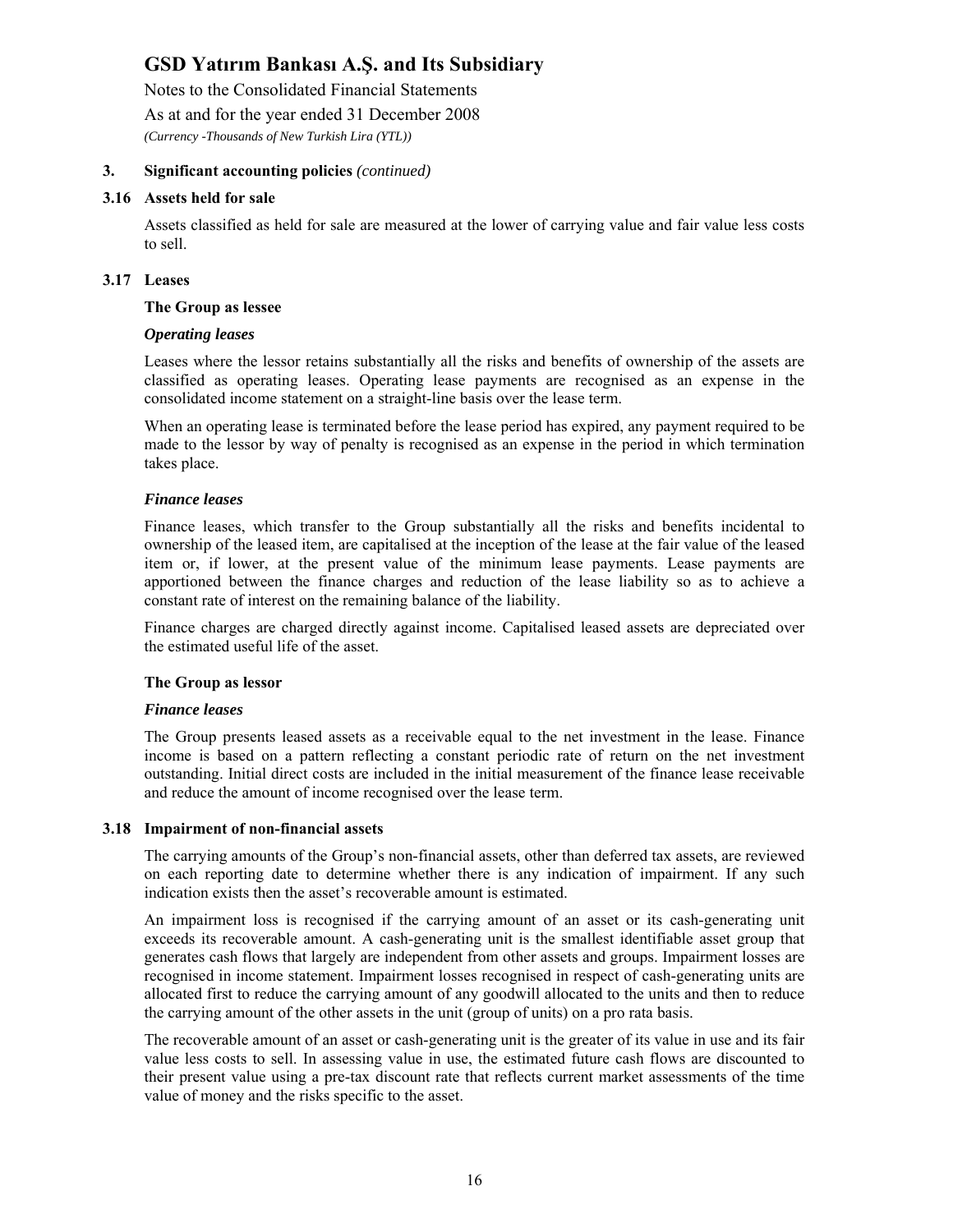Notes to the Consolidated Financial Statements

As at and for the year ended 31 December 2008

*(Currency -Thousands of New Turkish Lira (YTL))* 

#### **3. Significant accounting policies** *(continued)*

#### **3.18 Impairment of non-financial assets** *(continued)*

An impairment loss is reversed if there has been a change in the estimates used to determine the recoverable amount. An impairment loss is reversed only to the extent that the asset's carrying amount does not exceed the carrying amount that would have been determined, net of depreciation or amortisation, if no impairment loss had been recognised.

#### **3.19 Deposits, current accounts of loan customers and funds borrowed**

The Group is not entitled to collect deposits. Current accounts of loan customers and funds borrowed are the Group's sources of debt funding.

Current accounts of loan customers and funds borrowed are initially measured at fair value plus transaction costs, and subsequently measured at their amortised cost using the effective interest method.

#### **3.20 Provisions**

A provision is recognised if, as a result of a past event, the Group has a present legal or constructive obligation that can be estimated reliably, and it is probable that an outflow of economic benefits will be required to settle the obligation. Provisions are determined by discounting the expected future cash flows at a pre-tax rate that reflects current market assessments of the time value of money and, where appropriate, the risks specific to the liability.

A provision for onerous contracts is recognised when the expected benefits to be derived by the Group from a contract are lower than the unavoidable cost of meeting its obligations under the contract. The provision is measured at the present value of the lower of the expected cost of terminating the contract and the expected net cost of continuing with the contract. Before a provision is established, the Group recognises any impairment loss on the assets associated with that contract.

#### **3.21 Employee benefits**

#### *(i) Reserve for employee severance payments*

In accordance with the existing social legislation in Turkey, the Group is required to make certain lump-sum payments to employees whose employment is terminated due to retirement or for reasons other than resignation or misconduct. Such payments are calculated on the basis of an agreed formula, are subject to certain upper limits and are recognised in the accompanying financial statements as accrued. The reserve has been calculated by estimating the present value of the future obligation of the Group that may arise from the retirement of the employees.

#### *(ii) Short-term benefits*

Short-term employee benefit obligations are measured on an undiscounted basis and are expensed as the related service is provided.

A provision is recognised for the amount expected to be paid under short-term cash bonus or profitsharing plans if the Group has a present legal or constructive obligation to pay this amount as a result of past service provided by the employee and the obligation can be estimated reliably.

#### **3.22 Fiduciary assets**

Assets held by the Group in a fiduciary, agency or custodian capacity for its customers are not included in the consolidated balance sheet, since such items are not treated as assets of the Group.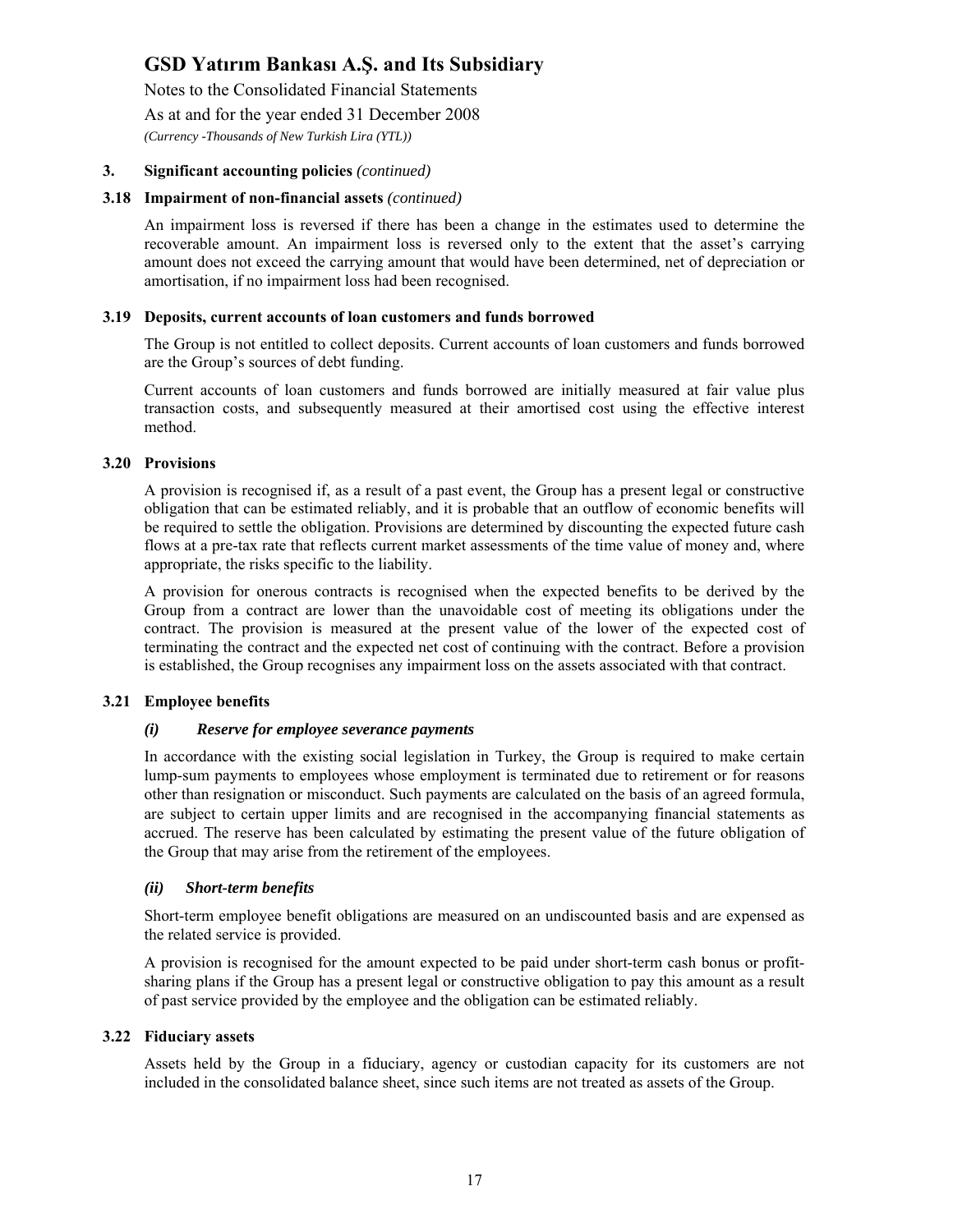Notes to the Consolidated Financial Statements

As at and for the year ended 31 December 2008

*(Currency -Thousands of New Turkish Lira (YTL))* 

#### **3. Significant accounting policies** *(continued)*

#### **3.23 New standards and interpretations not yet adopted**

A number of new standards, amendments to standards and interpretations are not yet effective as at and for the year ended 31 December 2008, and have not been applied in preparing these consolidated financial statements:

- IFRIC 13 *Customer Loyalty Programmes* addresses the accounting by entities that operate, or otherwise participate in, customer loyalty programmes under which the customer can redeem credits for awards such as free or discounted goods or services. IFRIC 13, which becomes mandatory for the Group's 2009 financial statements, is not expected to have any impact on the consolidated financial statements.
- Amendment to IFRS 2 *Share-based Payment Vesting Conditions and Cancellations* clarifies the definition of vesting conditions, introduces the concept of non-vesting conditions, requires non-vesting conditions to be reflected in grant-date fair value and provides the accounting treatment for non-vesting conditions and cancellations. The amendments to IFRS 2 will become mandatory for the Group's 2009 financial statements, with retrospective application. However, it is not expected to have any impact on the consolidated financial statements.
- Revised IFRS 3 *Business Combinations* (2008) incorporates the following changes that are likely to be relevant to the Group's operations:

The definition of a business has been broadened, which is likely to result in more acquisitions being treated as business combinations.

- Contingent consideration will be measured at fair value, with subsequent changes therein recognised in profit or loss.
- Transaction costs, other than share and debt issue costs, will be expensed as incurred.
- Any pre-existing interest in the acquiree will be measured at fair value with the gain or loss recognised in profit or loss.
- Any non-controlling (minority) interest will be measured at either fair value, or at its proportionate interest in the identifiable assets and liabilities of the acquiree, on a transactionby-transaction basis.

Revised IFRS 3, becomes mandatory for the Group's 2010 financial statements. However, it is not expected to have any impact on the consolidated financial statements.

• IFRS 8 *Operating Segments* introduces the "management approach" to segment reporting. IFRS 8, which becomes mandatory for the Group's 2009 consolidated financial statements, will require a change in the presentation and disclosure of segment information based on the internal reports regularly reviewed by the Group's Chief Operating Decision Maker in order to assess each segment's performance and to allocate resources to them. Currently, the Group's principal activity is to provide banking services mainly in one geographical segment (Turkey). Therefore, it is not expected to have any impact on the consolidated financial statements.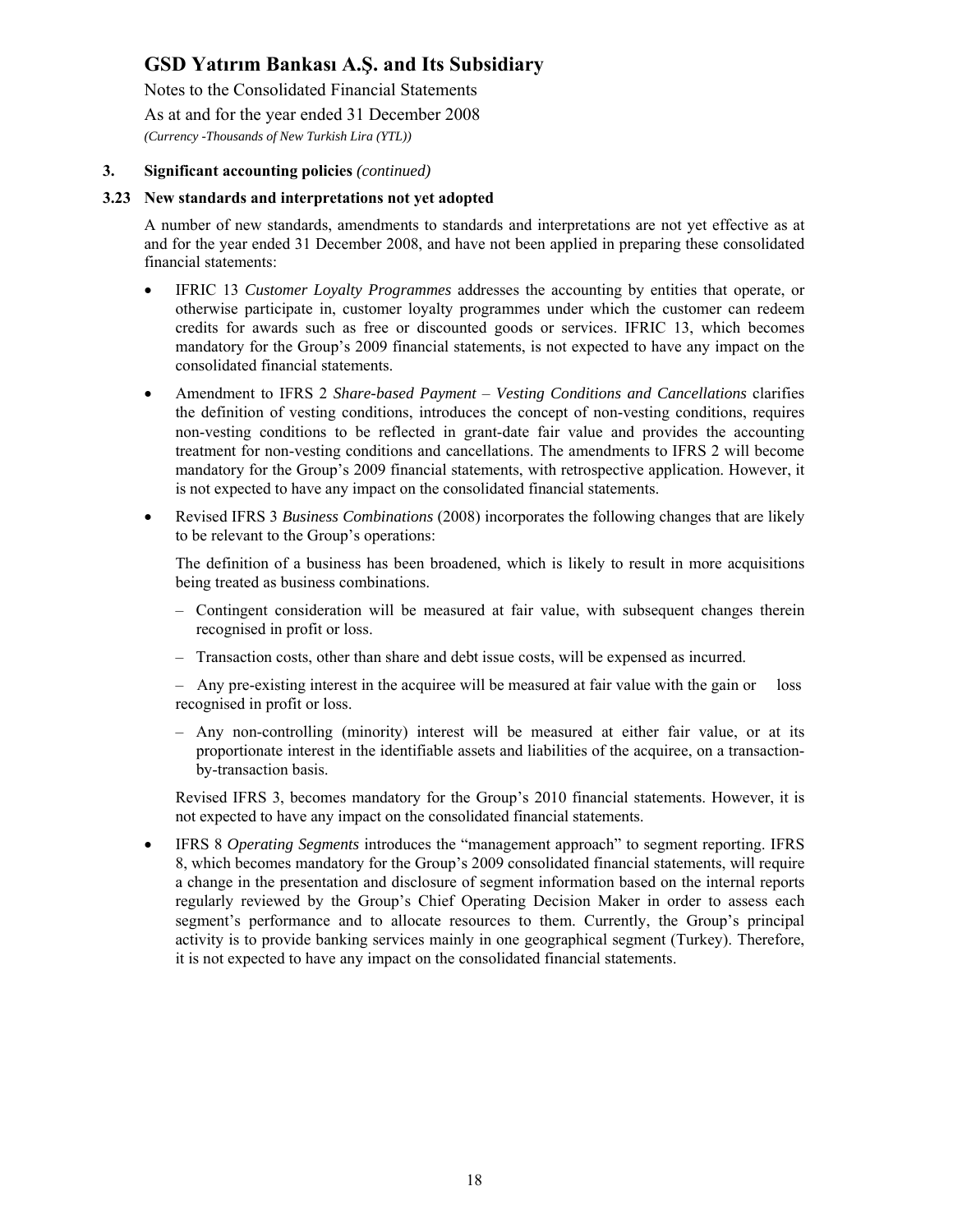Notes to the Consolidated Financial Statements As at and for the year ended 31 December 2008 *(Currency -Thousands of New Turkish Lira (YTL))* 

#### **3. Significant accounting policies** *(continued)*

#### **3.23 New standards and interpretations not yet adopted** *(continued)*

- Revised IAS 1 *Presentation of Financial Statements* (2007) introduces the term total comprehensive income, which represents changes in equity during a period other than those changes resulting from transactions with owners in their capacity as owners. Total comprehensive income may be presented in either a single statement of comprehensive income (effectively combining both the income statement and all non-owner changes in equity in a single statement), or in an income statement and a separate statement of comprehensive income. Revised IAS 1, which becomes mandatory for the Group's 2009 financial statements, is expected to have a significant impact on the presentation of the financial statements. The Group plans to provide total comprehensive income in a single statement of comprehensive income for its 2009 consolidated financial statements.
- Revised IAS 23 *Borrowing Costs* removes the option to expense borrowing costs and requires that an entity capitalise borrowing costs directly attributable to the acquisition, construction or production of a qualifying asset as part of the cost of that asset. The revised IAS 23 will become mandatory for the Group's 2009 financial statements. However, it is not expected to have any impact on the consolidated financial statements.
- Amended IAS 27 *Consolidated and Separate Financial Statements* (2008) requires accounting for changes in ownership interests by the Group in a subsidiary, while maintaining control, to be recognised as an equity transaction. When the Group loses control of a subsidiary, any interest retained in the former subsidiary will be measured at fair value with the gain or loss recognised in profit or loss. The amendments to IAS 27, which become mandatory for the Group's 2010 financial statements, are not expected to have any significant impact on the consolidated financial statements.
- Amendments to IAS 32 *Financial Instruments: Presentation* and IAS 1 *Presentation of Financial Statements – Puttable Financial Instruments and Obligations Arising on Liquidation* requires puttable instruments, and instruments that impose on the entity an obligation to deliver to another party a *pro rata* share of the net assets of the entity only on liquidation, to be classified as equity if certain conditions are met. The amendments, which become mandatory for the Group's 2009 financial statements, with retrospective application required, are not expected to have any impact on the consolidated financial statements.
- The International Accounting Standards Board made certain amendments to existing standards as part of its first annual improvements project. The effective dates for these amendments vary by standard and most will be applicable to the Group's 2009 consolidated financial statements. The Group does not expect these amendments to have any significant impact on the consolidated financial statements.
- Amendments to IAS 39 *Financial Instruments: Recognition and Measurement Eligible Hedged* Items clarifies the application of existing principles that determine whether specific risks or portions of cash flows are eligible for designation in a hedging relationship. The amendments will become mandatory for the Group's 2010 consolidated financial statements, with retrospective application required. The Group does not expect these amendments to have any significant impact on the consolidated financial statements.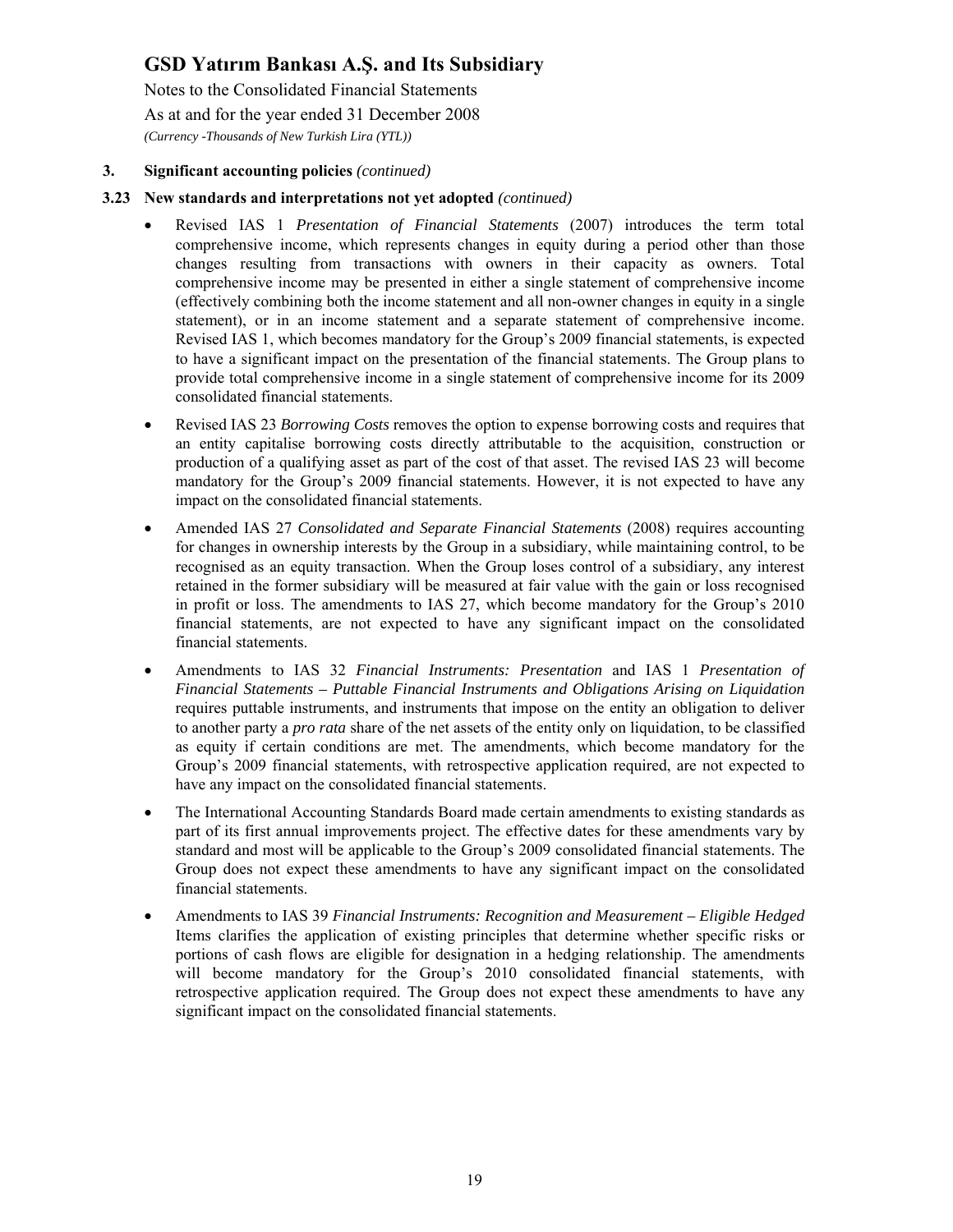Notes to the Consolidated Financial Statements As at and for the year ended 31 December 2008 *(Currency -Thousands of New Turkish Lira (YTL))* 

#### **3. Significant accounting policies** *(continued)*

#### **3.23 New standards and interpretations not yet adopted** *(continued)*

- IFRIC 16 *Hedges of a Net Investment in a Foreign Operation* clarifies that:
	- net investment hedging can be applied only to foreign exchange differences arising between the functional currency of a foreign operation and the parent entity's functional currency and only in an amount equal to or less than the net assets of the foreign operation
	- the hedging instrument may be held by any entity within the group except the foreign operation that is being hedged
	- on disposal of a hedged operation, the cumulative gain or loss on the hedging instrument that was determined to be effective is reclassified to profit or loss.

The Interpretation allows an entity that uses the step-by-step method of consolidation an accounting policy choice to determine the cumulative currency translation adjustment that is reclassified to profit or loss on disposal of a net investment as if the direct method of consolidation had been used. IFRIC 16, which becomes mandatory for the Group's 2009 consolidated financial statements, applies prospectively to the Group's existing hedge relationships and net investments. The Group does not expect these amendments to have any significant impact on the consolidated financial statements.

#### **4. Financial risk management**

#### **a) Introduction and overview**

The Group's risk approach is to achieve sound and sustainable low risk profile on consolidated basis, through the identification, the measurement and the monitoring of all types of risks inherent in the nature of the business activities. The main principle of the Group is to manage the credit risk effectively and to eliminate the other types of risk by not carrying positions.

In the course of its normal operations, the Group is exposed to a number of risks such as credit risk, liquidity risk, market risk and operational risk. Group's risk policy can be summarised as:

- well managing the credit risk through a high standardised credit risk management
- eliminating liquidity risk
- **numising market risk**

In accordance with the Bank's general risk management strategy; the Bank aims to eliminate and hedge its currency, interest rate and maturity positions that might create liquidity or market risk to the Bank. Additionally, in order to minimise the market risk, marketable securities portfolio is limited proportional to the total assets size.

Board of Directors is the highest authority to set all risk management guidelines, and it is responsible for ensuring that the Bank implements all necessary risk management techniques in compliance with the related regulatory requirements in Turkey.

All risk levels are set and approved by the Board of Directors on a regularly basis, and it is announced to the organization.

The Bank manages its exposure to all types of risks through the Asset and Liability Committee, comprising members of senior management, and a representative of main shareholder.

In summary, in order not to be exposed to any liquidity, interest rate, market and foreign currency risk, the Bank always keeps its funding structure in line with the asset structure (in terms of currency, maturity and interest rate) and hedges its positions through various derivative transactions. In addition to that, the Bank does not take any speculative positions on currency, interest rate and maturity that might create any liquidity or market risk to the Bank.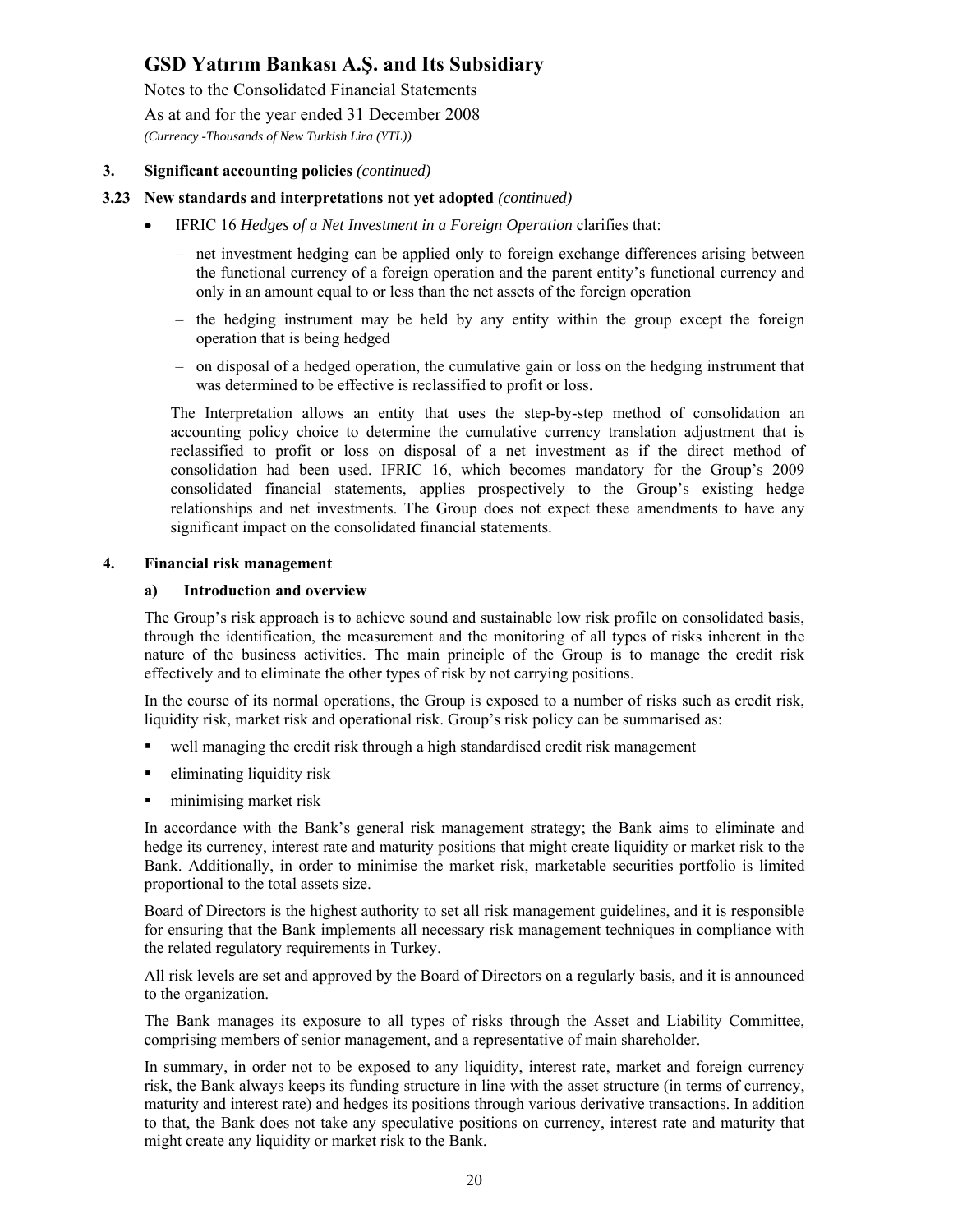Notes to the Consolidated Financial Statements

As at and for the year ended 31 December 2008

*(Currency -Thousands of New Turkish Lira (YTL))* 

#### **4. Financial risk management** *(continued)*

#### **b) Credit risk**

Credit risk is the risk that one party to a financial instrument will fail to discharge an obligation and cause the other party to incur a financial loss.

Credit risk arises where the possibility exists of a counter party defaulting on its obligations. The most important step in managing this risk is the initial decision whether or not to extend credit.

The Bank manages its corporate portfolio as per following principles;

There are risk limits, set by the Board of Directors, describing relevant credit limits such as single borrower limit, group exposure limit, credit approval authorities and their approval limits.

The Group seeks to manage its credit risk exposure through diversification of lending activities to avoid undue concentrations of risks with individuals or groups of customers in specific locations or businesses. It also obtains securities when appropriate.

#### *Measuring risk*

Throughout the loan extension process, the Bank management evaluates the firm's operating performance, financial structure, ability of debt repayment currently and continuance of debt payment ability in the future and the morality of the firm's shareholders. The Bank has generated an internal rating system for the determination of firms' ratings and credit assessments. The "Credit Rating" process is the analysis of objective criteria formed upon the evaluation of firm's financial performance, information gathered throughout intelligence process, relations of the firm with other financial institutions, the firm's production technology, the position of the firm in its sector, the firm's competitiveness and customer and supplier portfolio of the firm. The firms are rated between AA - E.

| Interval      | Rating    | <b>Description</b> |
|---------------|-----------|--------------------|
|               |           |                    |
| $9.50 - 10.0$ | AA        | Very good          |
| $8.50 - 9.49$ | A         |                    |
| $7.50 - 8.49$ | <b>BB</b> | Good               |
| $6.50 - 7.49$ | B         |                    |
| $5.50 - 6.49$ | CC        | Average            |
| $4.50 - 5.49$ | C         |                    |
| $3.50 - 4.49$ | DD        | Below average      |
| $2.50 - 3.49$ | D         |                    |
| $1.50 - 2.49$ | EE        | Unsatisfactory     |
| $0.00 - 1.49$ | E         |                    |

#### *Monitoring the risk*

Risk Follow-up Department performs the monitoring of the morality records of the firm and the black list of central bank, controls the distribution of concentration limits with respect to sector, geography and credit type and controls the collateral structure of the loans.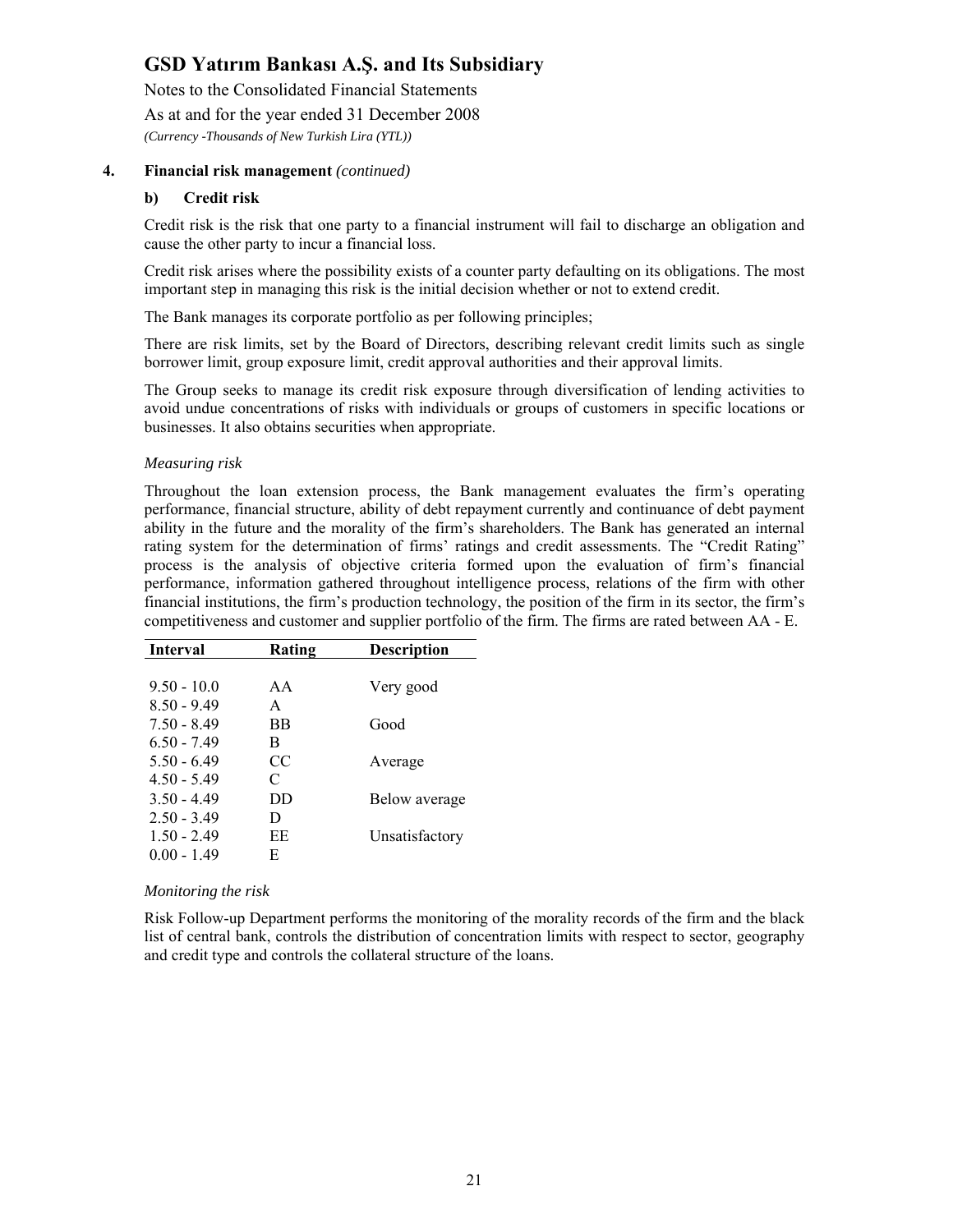Notes to the Consolidated Financial Statements As at and for the year ended 31 December 2008 *(Currency -Thousands of New Turkish Lira (YTL))* 

#### **4. Financial risk management** *(continued)*

#### **b) Credit risk** *(continued)*

*Exposure to credit risk* 

|                                         |              |                |       | Loans and   |         |
|-----------------------------------------|--------------|----------------|-------|-------------|---------|
|                                         |              |                |       | advances to |         |
|                                         |              | Due from banks |       | customers   |         |
| At 31 December                          | <b>Notes</b> | 2008           | 2007  | 2008        | 2007    |
| <b>Carrying amount</b>                  |              | 26,231         | 9,693 | 38,306      | 127,297 |
| Individually impaired                   |              |                |       |             |         |
| - Non-performing financial assets       |              |                |       | 6,147       | 2,272   |
| <b>Gross amount</b>                     |              | -              |       | 6,147       | 2,272   |
| Allowance for impairment                | 15           |                |       | (2,736)     | (1,322) |
| <b>Carrying amount</b>                  |              |                | -     | 3,411       | 950     |
| Past due but not impaired               |              |                |       |             |         |
| <b>Carrying amount</b>                  |              |                |       |             |         |
| Neither past due nor impaired           |              | 26,231         | 9,693 | 35,236      | 127,551 |
| <b>Gross amount</b>                     |              | 26,231         | 9,693 | 35,236      | 127,551 |
| Allowance for collective impairment     | 15           |                |       | (341)       | (1,204) |
| <b>Carrying amount</b>                  |              | 26,231         | 9,693 | 34,895      | 126,347 |
|                                         |              |                |       |             |         |
| <b>Carrying amount (amortised cost)</b> | 12, 15       | 26,231         | 9,693 | 38,306      | 127,297 |

#### *Impaired loans and advances*

Impaired loans and advances are loans and advances for which the Bank determines that it is probable that it will be unable to collect all principal and interest due according to the contractual terms of the loan agreements. These loans are graded D to EE in the Bank's internal credit risk grading system.

#### *Past due but not impaired loans*

Loans and advances where contractual interest or principal payments are past due but the Bank believes that impairment is not appropriate on the basis of the level of security / collateral available and / or the stage of collection of amounts owed to the Bank.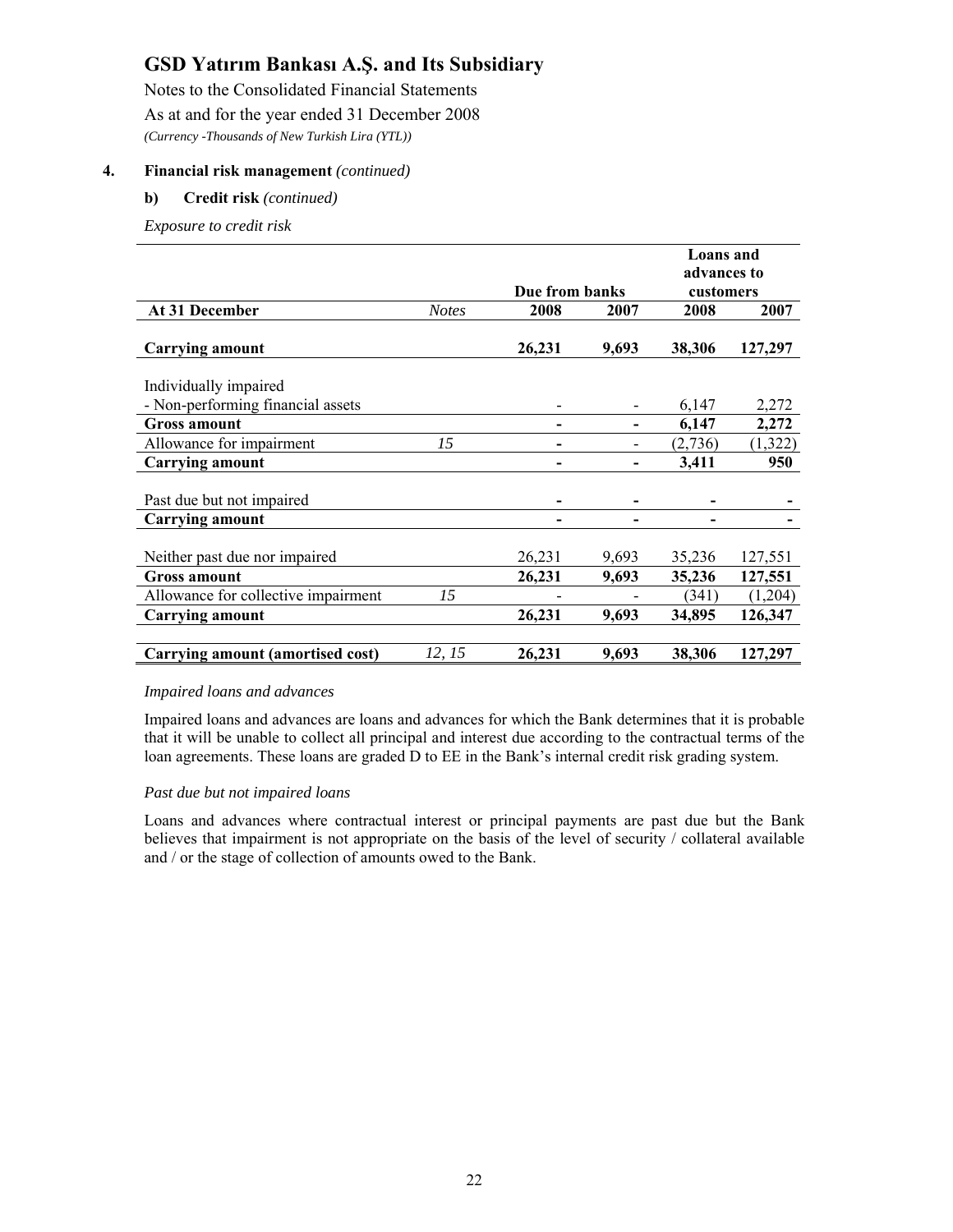Notes to the Consolidated Financial Statements

As at and for the year ended 31 December 2008

*(Currency -Thousands of New Turkish Lira (YTL))* 

#### **4. Financial risk management** *(continued)*

#### **b) Credit risk** *(continued)*

*Exposure to credit risk (continued)* 

#### *Allowances for impairment*

The Bank establishes an allowance for impairment losses that represents its estimate of incurred losses in its loan portfolio.

#### *Write-off policy*

The Bank writes off a loan balance (and any related allowances for impairment losses) when Bank determines that the loans are uncollectible.

Set out below is an analysis of the gross and net (of allowances for impairment) amounts of individually impaired assets by risk grade.

|                                  |       | Loans and advances to customers |  |  |
|----------------------------------|-------|---------------------------------|--|--|
| 2008                             | Gross | <b>Net</b>                      |  |  |
|                                  |       |                                 |  |  |
| Grade D: Individually impaired   | 3,198 | 2,702                           |  |  |
| Grade EE : Individually impaired | 1,418 | 709                             |  |  |
| Grade E: Individually impaired   | 1,531 |                                 |  |  |
|                                  |       |                                 |  |  |
| <b>Total</b>                     | 6.147 | 3.411                           |  |  |

|                                  |       | Loans and advances to customers |  |  |
|----------------------------------|-------|---------------------------------|--|--|
| 2007                             | Gross | <b>Net</b>                      |  |  |
|                                  |       |                                 |  |  |
| Grade D: Individually impaired   | 225   | 180                             |  |  |
| Grade EE : Individually impaired | 413   | 207                             |  |  |
| Grade E: Individually impaired   | 1,634 | 563                             |  |  |
|                                  |       |                                 |  |  |
| <b>Total</b>                     | 2.272 | 950                             |  |  |

#### *Collateral policy*

The Bank holds collateral against loans and advances to customers in the form of mortgage interests over property, other registered securities over assets, and guarantees. Estimates of fair value are based on the value of collateral assessed at the time of borrowing, and generally are not updated except when a loan is individually assessed as impaired. Collateral generally is not held over due from banks, except when securities are held as part of reverse repurchase and securities borrowing activity. Collateral usually is not held against investment securities, and no such collateral was held at 31 December 2008 or 2007.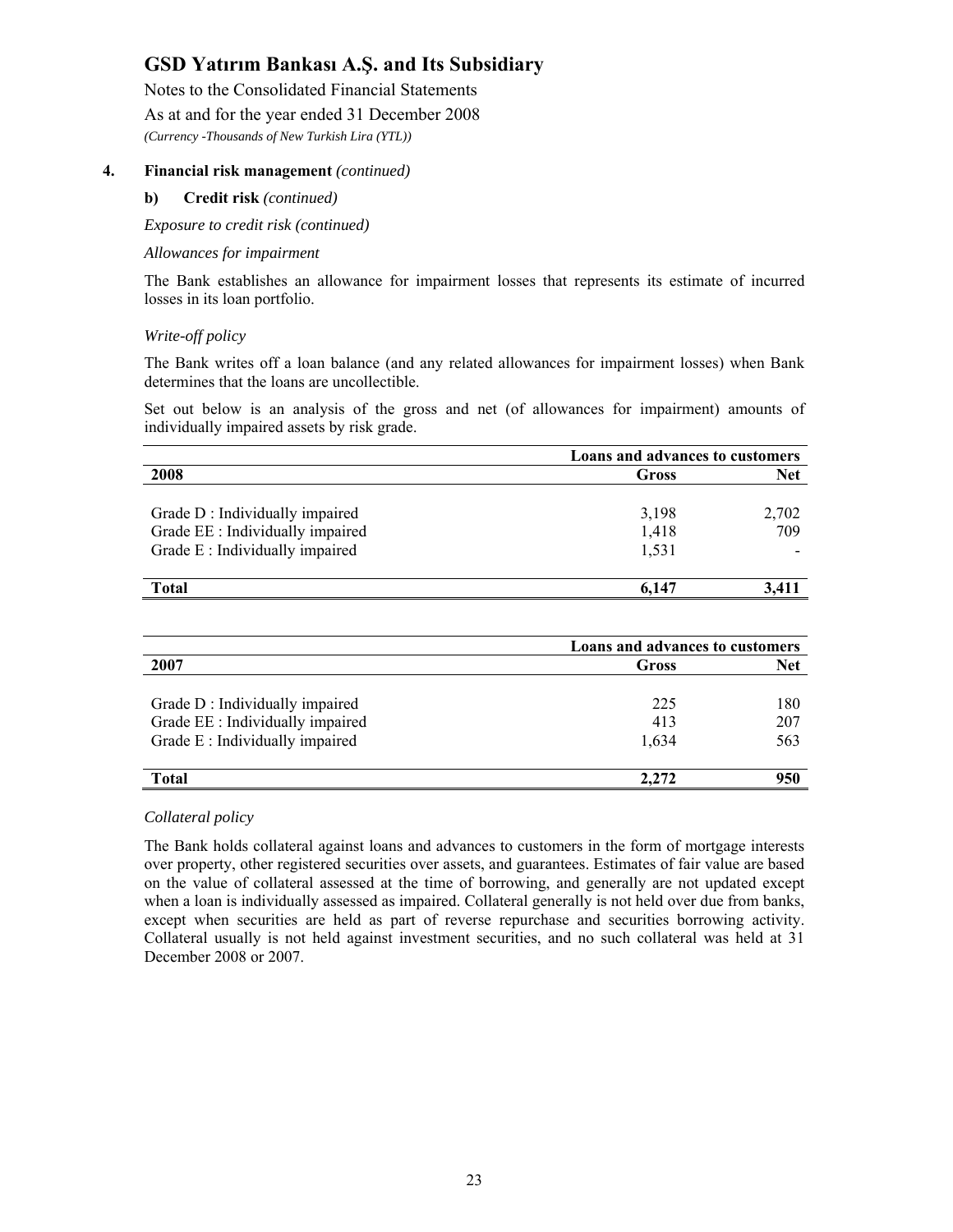Notes to the Consolidated Financial Statements As at and for the year ended 31 December 2008 *(Currency -Thousands of New Turkish Lira (YTL))* 

#### **4. Financial risk management** *(continued)*

#### **b) Credit risk** *(continued)*

The breakdown of performing loans and advances to customers by type of collateral is as follows:

|                                                     | 2008    | 2007    |
|-----------------------------------------------------|---------|---------|
|                                                     |         |         |
| <b>Secured loans</b>                                | 74,696  | 174,358 |
| - Secured by cash collateral                        |         |         |
| - Secured by mortgages                              | 6,865   | 10,004  |
| - Other collateral (pledge on assets, corporate and |         |         |
| personal guarantees, promissory notes)              | 67,824  | 164,347 |
| <b>Unsecured loans</b>                              | 34,547  | 21,393  |
| Total performing loans <sup>(*)</sup>               | 109,243 | 195,751 |

(\*) Total performing loans is comprised of collaterals obtained for cash loans and non-cash loans.

Segment concentration of cash loans is as follows:

|                                       | 2008    | 2007    |
|---------------------------------------|---------|---------|
|                                       |         |         |
| Retail                                | 10,034  | 35,661  |
| Production                            | 8,515   | 39,236  |
| Mining                                | 5,090   | 3,044   |
| Transportation                        | 3,249   | 3,781   |
| Construction                          | 1,540   | 11,487  |
| Finance                               | 902     | 25,062  |
| Tourism                               | 301     | 2,394   |
| Education                             | 277     |         |
| Agriculture                           | 40      | 71      |
| Electrical, gas and natural resources |         |         |
| Real estate property                  |         | 140     |
| Other                                 | 5,253   | 5,062   |
| <b>Corporate loans</b>                | 35,201  | 125,938 |
|                                       |         |         |
| Consumer loans                        | 24      | 57      |
| Finance lease receivables             | 11      | 1,556   |
| Non performing loans                  | 6,147   | 2,272   |
| Provision for possible loan losses    | (3,077) | (2,526) |
| Total                                 | 38,306  | 127,297 |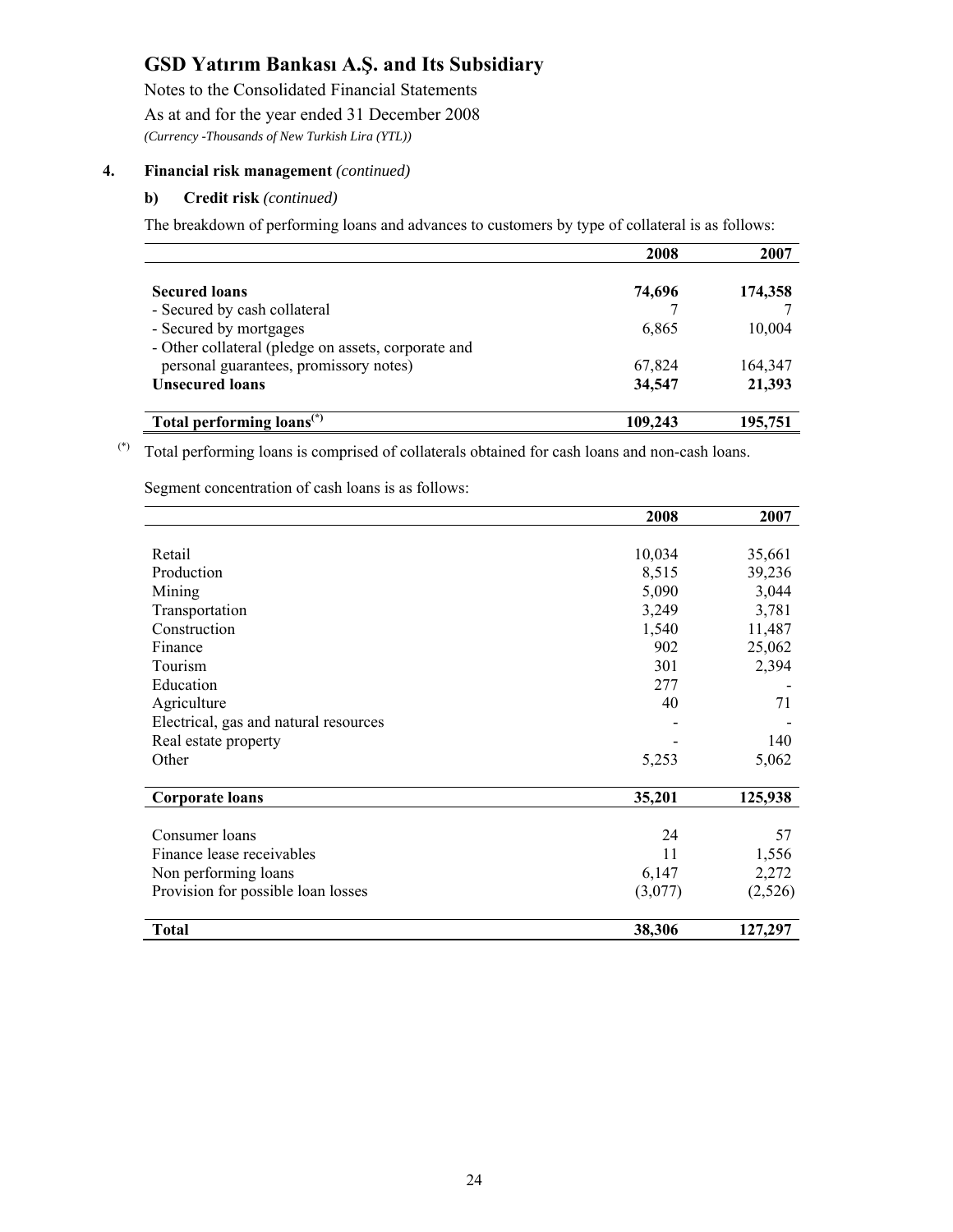Notes to the Consolidated Financial Statements As at and for the year ended 31 December 2008 *(Currency -Thousands of New Turkish Lira (YTL))* 

#### **4. Financial risk management** *(continued)*

#### **b) Credit risk** *(continued)*

Segment concentration of non-cash loans is as follows:

|                      | 2008   | 2007   |
|----------------------|--------|--------|
|                      |        |        |
| Mining               | 21,926 |        |
| Finance              | 18,886 | 11,518 |
| Production           | 14,351 | 13,530 |
| Retail               | 4,541  | 10,108 |
| Construction         | 2,548  | 10,821 |
| Transportation       | 1,596  | 2,569  |
| Real estate property | 1,059  | 881    |
| Other                | 9,380  | 18,865 |
|                      |        |        |
| <b>Total</b>         | 74,287 | 68,292 |

*Concentration risk by location*

|                                     |              | Due from banks |       | Loans and<br>advances to<br>customers |         |  |
|-------------------------------------|--------------|----------------|-------|---------------------------------------|---------|--|
| At 31 December                      | <b>Notes</b> | 2008           | 2007  | 2008                                  | 2007    |  |
| Turkey                              |              | 17,828         | 2,848 | 38,306                                | 127,297 |  |
| Turkish Republic of Northern Cyprus |              | 8,403          | 6,845 |                                       |         |  |
|                                     | 12, 15       | 26,231         | 9,693 | 38,306                                | 127,297 |  |

#### *Trading assets including derivative financial instruments*

The Group held trading assets, including derivative financial assets of YTL 2,891 (2007: YTL 481). An analysis of the credit quality of the maximum credit exposure is as follows:

|                                                                         | <i>Notes</i> | 2008  | 2007 |
|-------------------------------------------------------------------------|--------------|-------|------|
| Government bonds and treasury bills<br>- Rated BB - (trading portfolio) | 13           | 1,776 | 460  |
| Derivative assets:<br>- Bank and financial institution counterparties   | 14           | 1,115 |      |
| Fair value and carrying amount                                          |              | 2.891 | 481  |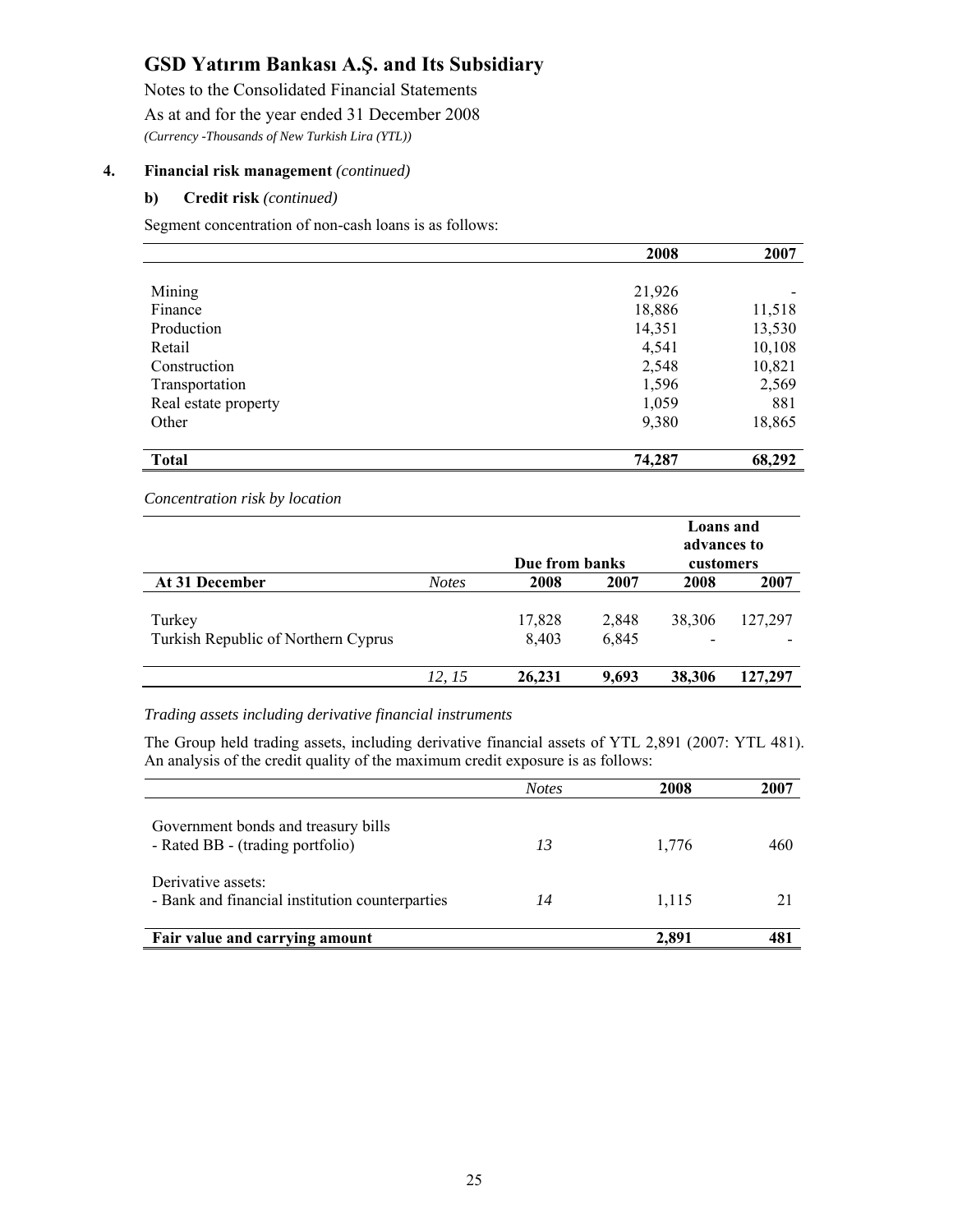Notes to the Consolidated Financial Statements

As at and for the year ended 31 December 2008

*(Currency -Thousands of New Turkish Lira (YTL))* 

#### **4. Financial risk management** *(continued)*

#### **c) Liquidity risk**

Liquidity risk is the risk that an entity will be unable to meet its net funding requirements. Liquidity risk can be caused by market disruptions or credit downgrades which may cause certain sources of funding to become unavailable*.* 

Liquidity risk is a substantial risk in the Turkish market, which exhibits significant volatility.

In order to manage this risk, the Bank measures and manages its cash flow commitments on a daily basis, and maintains liquid assets, which it judges sufficient to meet its commitments.

#### *Exposure to liquidity risk*

The calculation method used to measure the banks compliance with the liquidity limit is set by Banking Regulatory and Supervision Agency ("BRSA"). Currently, this calculation is performed on a bank only basis. In November 2006, BRSA issued a new communiqué on the measurement of liquidity adequacy of the banks. This new legislation requires the banks to meet 80% liquidity ratio of foreign currency assets/liabilities and 100% liquidity ratio of total assets/liabilities based on arithmetic average computations on a weekly and monthly basis effective from 1 June 2007. The Bank's liquidity ratios in 2008 and 2007 are as follows:

|                              |                     | <b>First maturity</b><br>bracket (weekly) |                     |                  |
|------------------------------|---------------------|-------------------------------------------|---------------------|------------------|
|                              | Foreign<br>currency | <b>Total</b>                              | Foreign<br>currency | <b>Total</b>     |
| 2008 average<br>2007 average | 213.45<br>169.84    | 296.98<br>438.19                          | 105.41<br>113.50    | 196.71<br>244.17 |

The table on the next page analyses financial liabilities of the Group into relevant maturity groupings based on the remaining period at balance sheet date to contractual maturity date.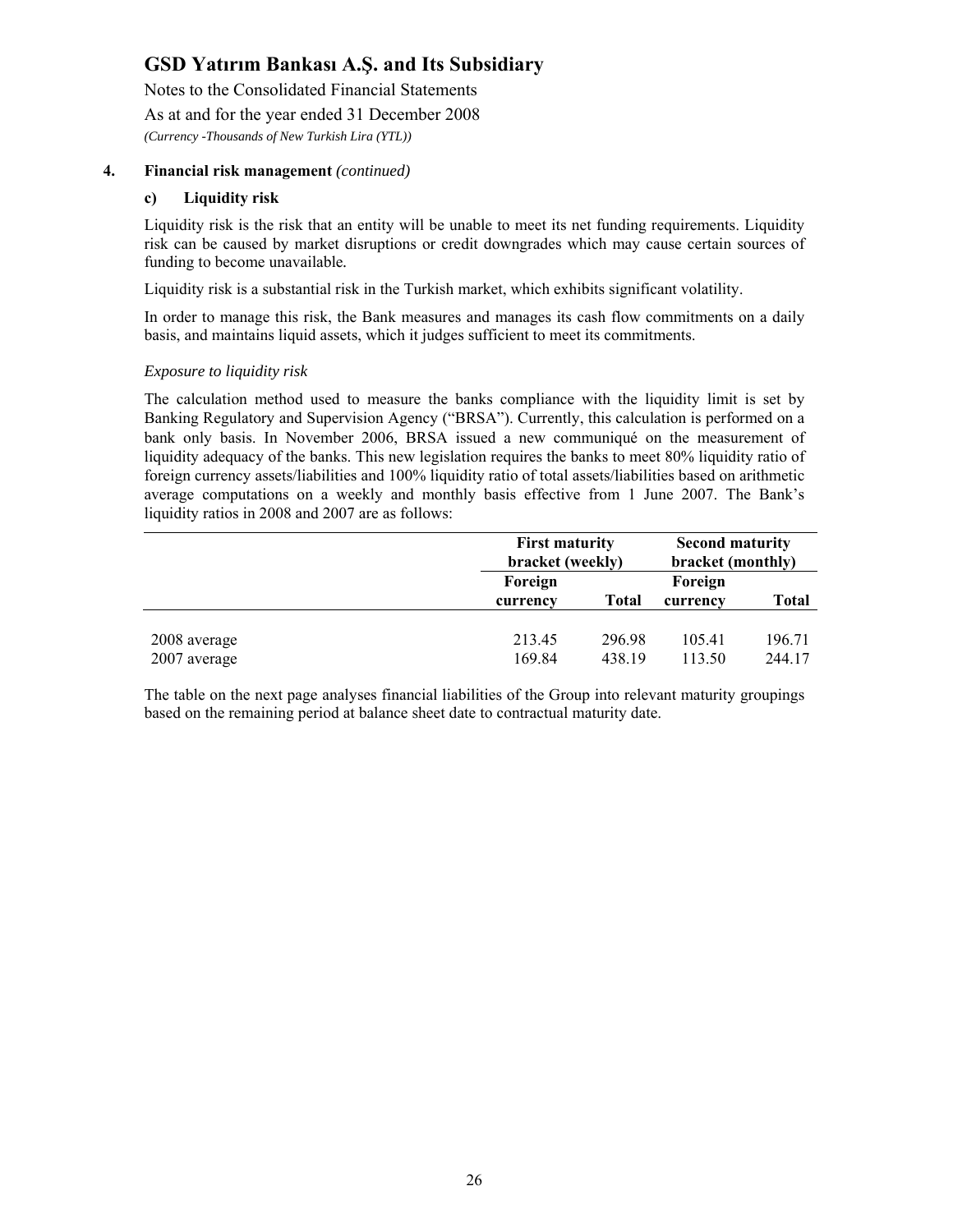Notes to the Consolidated Financial Statements

As at and for the year ended 31 December 2008

*(Currency -Thousands of New Turkish Lira (YTL))* 

#### **4. Financial risk management** *(continued)*

#### **c) Liquidity risk** *(continued)*

*Exposure to liquidity risk (continued)* 

|                                    |             |          | <b>Gross</b> |                          |           |           |           |         | More   |
|------------------------------------|-------------|----------|--------------|--------------------------|-----------|-----------|-----------|---------|--------|
|                                    |             | Carrying | nominal      |                          | Less than | $1-3$     | 3 months  | $1 - 5$ | than 5 |
| 2008                               | <b>Note</b> | amount   | outflow      | Demand                   | one month | months    | to 1 year | vears   | vears  |
| Non-derivative liabilities         |             |          |              |                          |           |           |           |         |        |
| Current accounts of loan customers | 21          | 1,223    | (1,227)      | (591)                    | (636)     |           |           |         |        |
| Funds borrowed                     | 22          | 12,696   | (13,077)     |                          | (4,316)   | (462)     | (4,910)   | (3,389) |        |
|                                    |             | 13,919   | (14, 304)    | (591)                    | (4.952)   | (462)     | (4,910)   | (3,389) |        |
|                                    |             |          |              |                          |           |           |           |         |        |
| Derivative financial instruments   |             |          |              |                          |           |           |           |         |        |
| - Outflow                          | 14          | 1,252    | (19, 121)    | ٠                        | (19, 121) |           |           |         |        |
| - Inflow                           | 14          | (1, 115) | 18,992       | $\sim$                   | 18,992    |           |           |         |        |
|                                    |             | 137      | (129)        | $\overline{\phantom{a}}$ | (129)     | ٠         | ٠         |         |        |
|                                    |             |          |              |                          |           |           |           |         |        |
|                                    |             | 14,056   | (14, 433)    | (591)                    | (5,081)   | (462)     | (4,910)   | (3,389) |        |
|                                    |             |          |              |                          |           |           |           |         |        |
|                                    |             |          | <b>Gross</b> |                          |           |           |           |         | More   |
|                                    |             | Carrying | nominal      |                          | Less than | $1-3$     | 3 months  | $1-5$   | than 5 |
| 2007                               | <b>Note</b> | amount   | outflow      | Demand                   | one month | months    | to 1 year | vears   | years  |
|                                    |             |          |              |                          |           |           |           |         |        |
| Non-derivative liabilities         |             |          |              |                          |           |           |           |         |        |
| Current accounts of loan customers | 21          | 41,620   | (42, 314)    | (4, 495)                 | (17,088)  | (20, 731) |           |         |        |
| Funds borrowed                     | 22          | 57,606   | (59,084)     |                          | (28, 805) | (380)     | (27,206)  | (2,693) |        |
|                                    |             | 99,226   | (101, 398)   | (4, 495)                 | (45, 893) | (21, 111) | (27,206)  | (2,693) | $\sim$ |
|                                    |             |          |              |                          |           |           |           |         |        |
| Derivative financial instruments   |             |          |              |                          |           |           |           |         |        |
| - Outflow                          | 14          | 89       | (16, 101)    | $\overline{\phantom{a}}$ | (16, 101) |           |           |         |        |
| - Inflow                           | 14          | (21)     | 15,838       | $\overline{\phantom{a}}$ | 15,838    | ٠         | ٠         | ٠       |        |
|                                    |             | 68       | (263)        | $\blacksquare$           | (263)     | ۰         | ٠         | ٠       |        |
|                                    |             |          |              |                          |           |           |           |         |        |
|                                    |             | 99,294   | (101, 661)   | (4, 495)                 | (46, 156) | (21, 111) | (27, 206) | (2,693) |        |

#### **d) Market risk**

Market risk is the risk that changes in market prices such as interest rate, equity prices, foreign exchange rates and credit spreads will affect the Group's income or the value of its holdings of financial instruments.

The Board of Directors of the Bank determines the risk limits for primary risks carried by the Bank and periodically revises these limits. For the purpose of hedging market risk, the Group primarily aims to balance the foreign currency position, collateralise the loans and manage liquidity.

The market risk arising from trading portfolio is monitored, measured and reported using Standardised Approach to the legal legislation. The monthly market risk report and the weekly currency risk reports prepared using Standardised Approach are reported to BRSA. The Bank's value at market risks as at 31 December 2008 and 2007 calculated as per the statutory financial statements prepared for BRSA reporting purposes within the scope of "Regulation on Measurement and Assessment of Capital Adequacy Ratios of Banks" published in Official Gazette no. 26333 dated 1 November 2006, are as follows:

|                     | 2008    |                |                          | 2007                     |                |        |
|---------------------|---------|----------------|--------------------------|--------------------------|----------------|--------|
|                     | Average | <b>Highest</b> | Lowest                   | Average                  | <b>Highest</b> | Lowest |
|                     |         |                |                          |                          |                |        |
| Interest rate risk  | 51      | 49             | 12                       | 13                       | 27             |        |
| Equity price risk   | 1,192   | 1,832          | 498                      | $\overline{\phantom{a}}$ |                |        |
| Currency risk       | 31      | 42             | $\overline{\phantom{0}}$ | 519                      | 1.008          | 42     |
|                     |         |                |                          |                          |                |        |
| Total value-at-risk | 1.274   | 1.923          | 510                      | 532                      | 1.035          | 45     |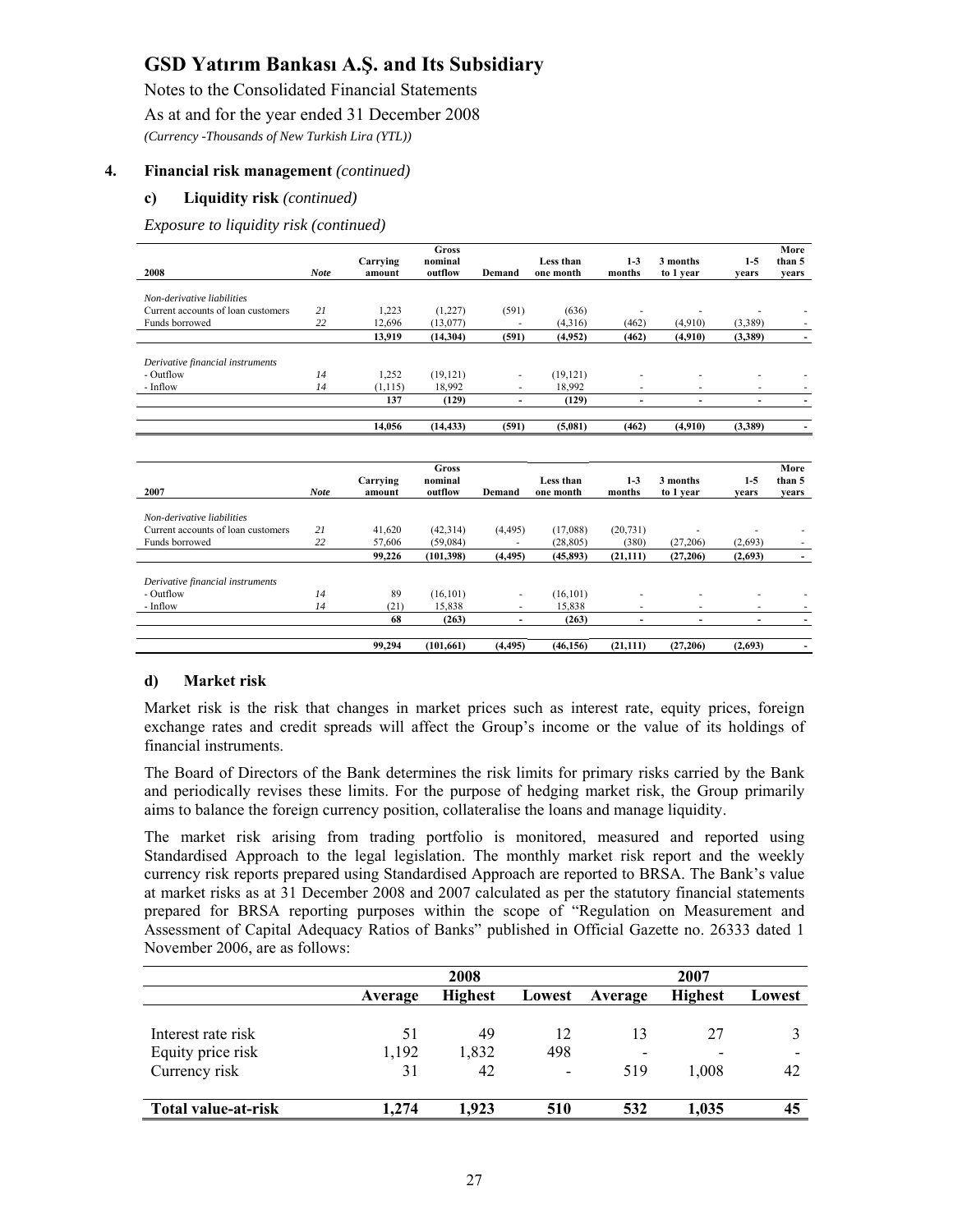Notes to the Consolidated Financial Statements

As at and for the year ended 31 December 2008

*(Currency -Thousands of New Turkish Lira (YTL))* 

#### **4. Financial risk management** *(continued)*

#### **d) Market risk** *(continued)*

#### *Equity price risk*

Equity price risk is the risk that the fair values of equities change as the result of the changes in the levels of equity indices and the value of individual stocks.

The effect on equity as a result of change in the fair value of equity instruments available-for-sale at 31 December 2008 and 2007 due to a reasonably possible 10% change in equity indices, with all other variables held constant is as follows:

|                                          | 10% increase  |        | 10% decrease in |               |  |
|------------------------------------------|---------------|--------|-----------------|---------------|--|
|                                          | in index      |        | index           |               |  |
| At 31 December                           | 2008          | 2007   | 2008            | 2007          |  |
|                                          | <b>Equity</b> | Equity | Equity          | <b>Equity</b> |  |
| Istanbul Stock Exchange – 100 (IMKB 100) | 312           | 1.010  | (312)           | (1.010)       |  |

#### *Fair value information*

The estimated fair values of financial instruments have been determined using available market information by the Group, and where it exists, appropriate valuation methodologies. However, judgment is necessary required to interpret market data to determine the estimated fair value. Turkey has shown signs of an emerging market and has experienced a significant decline in the volume of activity in its financial market. While management has used available market information in estimating the fair values of financial instruments, the market information may not be fully reflective of the value that could be realised in the current circumstances.

Fair values of financial assets and liabilities carried at amortised cost, including mainly due from banks, loans and advances to customers, reserve deposits at the Central Bank and funds borrowed are considered to approximate their respective carrying values due to the fact that the effective interest rates on those represent the current effective market rates and also their short-term nature.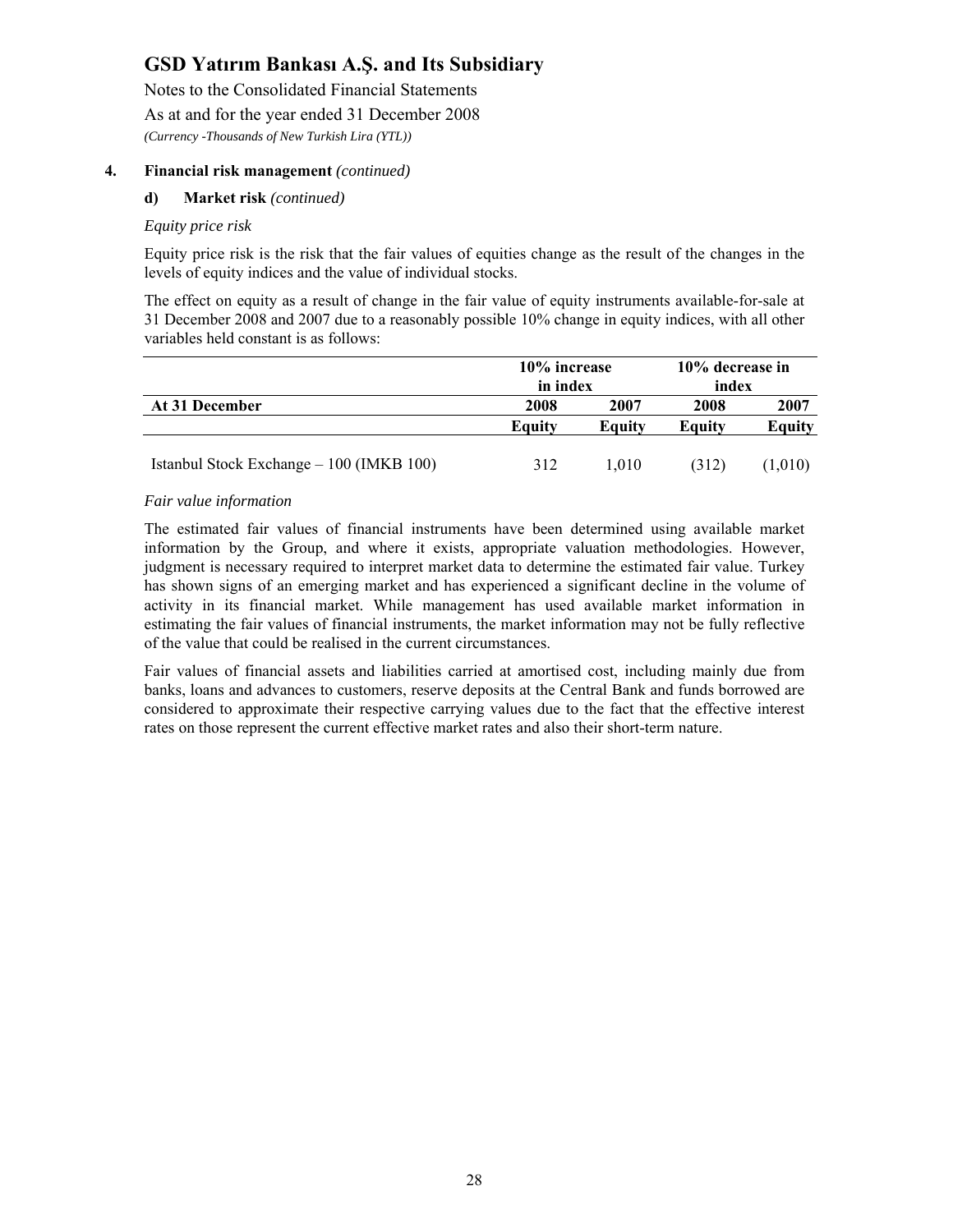Notes to the Consolidated Financial Statements

As at and for the year ended 31 December 2008

*(Currency -Thousands of New Turkish Lira (YTL))* 

#### **4. Financial risk management** *(continued)*

#### **d) Market risk** *(continued)*

#### *Currency risk*

The Group takes on exposure to effects of fluctuations in the prevailing foreign currency exchange rates on its financial position and cash flows. Foreign currency risk indicates the possibility of the potential losses that the Group is subject to due to the exchange rate movements in the market. The Group does not prefer to carry foreign currency risk and holds foreign currency asset and liability items together with derivatives in balance against the foreign currency risk.

The Group manages foreign currency risk by weekly Asset and Liability Committee meetings, comprising members of senior management of the Bank and through limits on the positions which can be taken by the Bank's treasury and securities trading divisions.

The concentrations of assets, liabilities and off balance sheet items are as follows:

| 2008                                    | <b>EUR</b>               | <b>USD</b> | Yen | Other                    | <b>Total</b> |
|-----------------------------------------|--------------------------|------------|-----|--------------------------|--------------|
|                                         |                          |            |     |                          |              |
| Cash and balances with the Central Bank | $\overline{\phantom{a}}$ | 1,205      |     | $\overline{\phantom{a}}$ | 1,205        |
| Due from banks                          | 110                      | 9,650      | 49  | 29                       | 9,838        |
| Loans and advances to customers         | 2,315                    | 1,251      |     |                          | 3,566        |
| Other assets                            | 11                       | 5          |     |                          | 16           |
| Current accounts of loan customers      | (30)                     | (441)      |     | $\overline{\phantom{a}}$ | (471)        |
| Funds borrowed                          | (6,429)                  | (6,232)    |     | (1)                      | (12,662)     |
| Other liabilities                       | (368)                    | (13)       |     | (1)                      | (382)        |
| Net balance sheet position              | (4,391)                  | 5,425      | 49  | 27                       | 1,110        |
| Net off-balance sheet position          | 4,282                    | (4,675)    |     |                          | (393)        |
| - Derivative financial assets           | 4,282                    | 7,742      |     | 500                      | 12,524       |
| - Derivative financial liabilities      |                          | (12, 417)  |     | (500)                    | (12, 917)    |
|                                         |                          |            |     |                          |              |
| <b>Net position</b>                     | (109)                    | 750        | 49  | 27                       | 717          |
|                                         |                          |            |     |                          |              |
| 2007                                    | <b>EUR</b>               | <b>USD</b> | Yen | Other                    | <b>Total</b> |
|                                         |                          |            |     |                          |              |
| Cash and balances with the Central Bank |                          | 3,712      |     |                          | 3,712        |
| Due from banks                          | 141                      | 9,467      | 30  | 24                       | 9,662        |
| Loans and advances to customers         | 5,105                    | 18,975     |     | $\overline{\phantom{a}}$ | 24,080       |
| Other assets                            | 1,556                    | 1          |     | $\overline{\phantom{m}}$ | 1,557        |
| Current accounts of loan customers      | (649)                    | (8,525)    |     | $\overline{\phantom{a}}$ | (9,174)      |
| Funds borrowed                          | (6,103)                  | (30, 175)  |     | (1)                      | (36,279)     |
| Other liabilities                       |                          | (217)      |     | (1)                      | (218)        |
| Net balance sheet position              | 50                       | (6,762)    | 30  | 22                       | (6,660)      |
|                                         |                          |            |     |                          |              |
| Net off-balance sheet position          |                          | 6,638      |     |                          | 6,638        |
| - Derivative financial assets           | $\overline{\phantom{a}}$ | 12,229     |     | $\frac{1}{2}$            | 12,229       |
| - Derivative financial liabilities      |                          | (5,591)    |     | $\overline{a}$           | (5,591)      |
| <b>Net position</b>                     | 50                       | (124)      | 30  | 22                       | (22)         |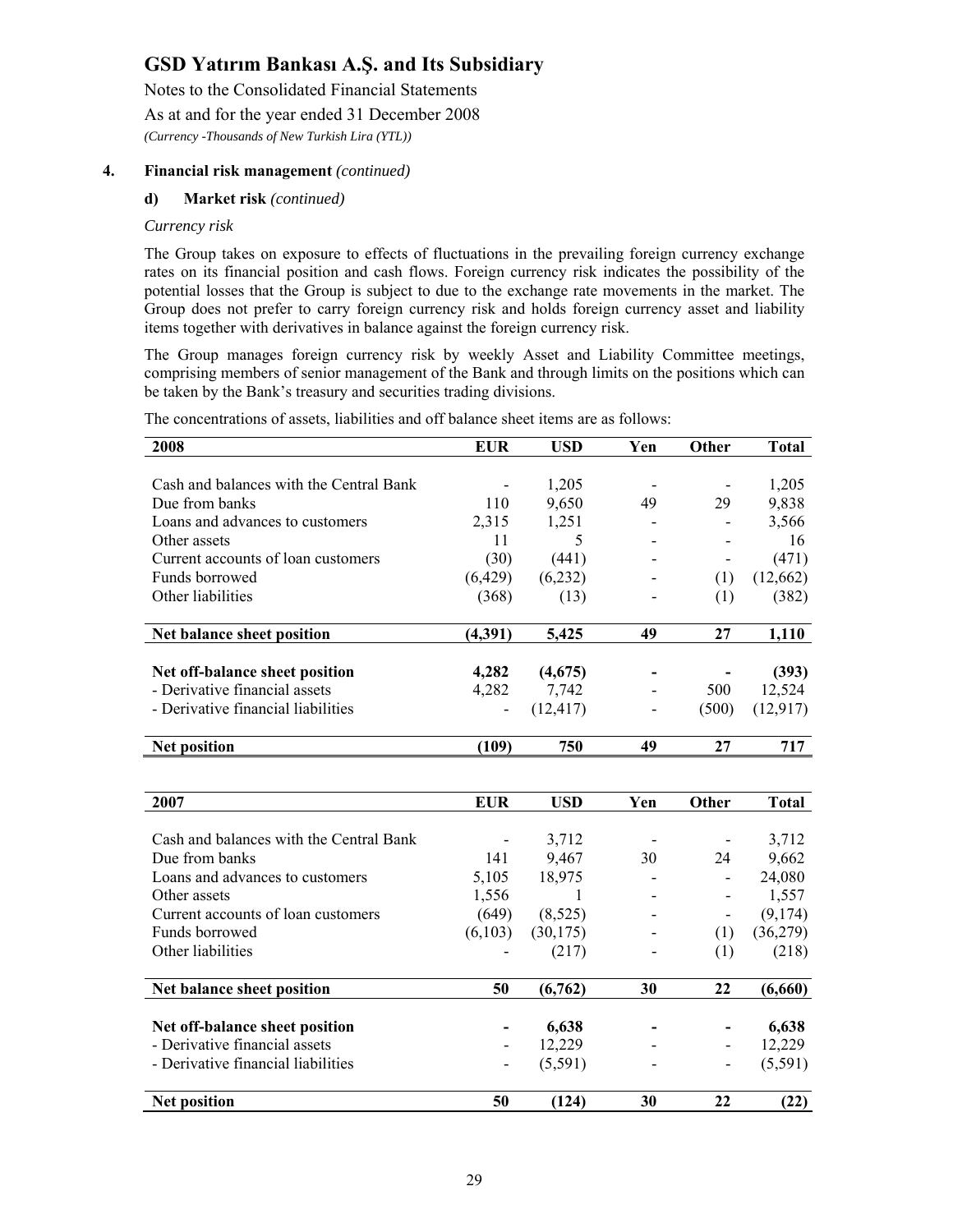Notes to the Consolidated Financial Statements

As at and for the year ended 31 December 2008

*(Currency -Thousands of New Turkish Lira (YTL))* 

#### **4. Financial risk management** *(continued)*

#### **d) Market risk** *(continued)*

*Currency risk (continued)* 

#### *Sensitivity analysis*

A 10 percent weakening of YTL against the foreign currencies at 31 December 2008 and 2007 would have decreased equity and profit or loss by the amounts shown below. This analysis assumes that all other variables, in particular interest rates, remain constant. The analysis is performed on the same basis for 2007.

|                  |              | 2008                  | 2007         |                       |  |
|------------------|--------------|-----------------------|--------------|-----------------------|--|
|                  | Equity $(*)$ | <b>Profit or loss</b> | Equity $(*)$ | <b>Profit or loss</b> |  |
| Euro             |              | (11)                  |              |                       |  |
| <b>USD</b>       | 75           | 75                    | (12)         | 12)                   |  |
| Other currencies | δ            |                       |              |                       |  |
| <b>Total</b>     |              | 72                    |              |                       |  |

(\*) Equity effect also includes profit or loss effect of 10% devaluation of YTL against related currencies.

A 10 percent strengthening of the YTL against the foreign currencies at 31 December 2008 and 2007 would have had the equal but opposite effect on the above currencies to the amounts shown above, on the basis that all other variables remain constant.

#### *Interest rate risk*

Interest rate risk arises from the possibility that changes in interest rates will affect the value of financial instruments and cash flows. The Group is exposed to interest rate risk as a result of mismatches or gaps in the amounts of assets and liabilities and off balance sheet instruments that mature or reprice in a given period. The Group manages this risk by matching the repricing of assets and liabilities through risk management strategies.

A substantial majority of the Group's assets and liabilities reprice within three months. Accordingly, there is a limited exposure to interest rate risk.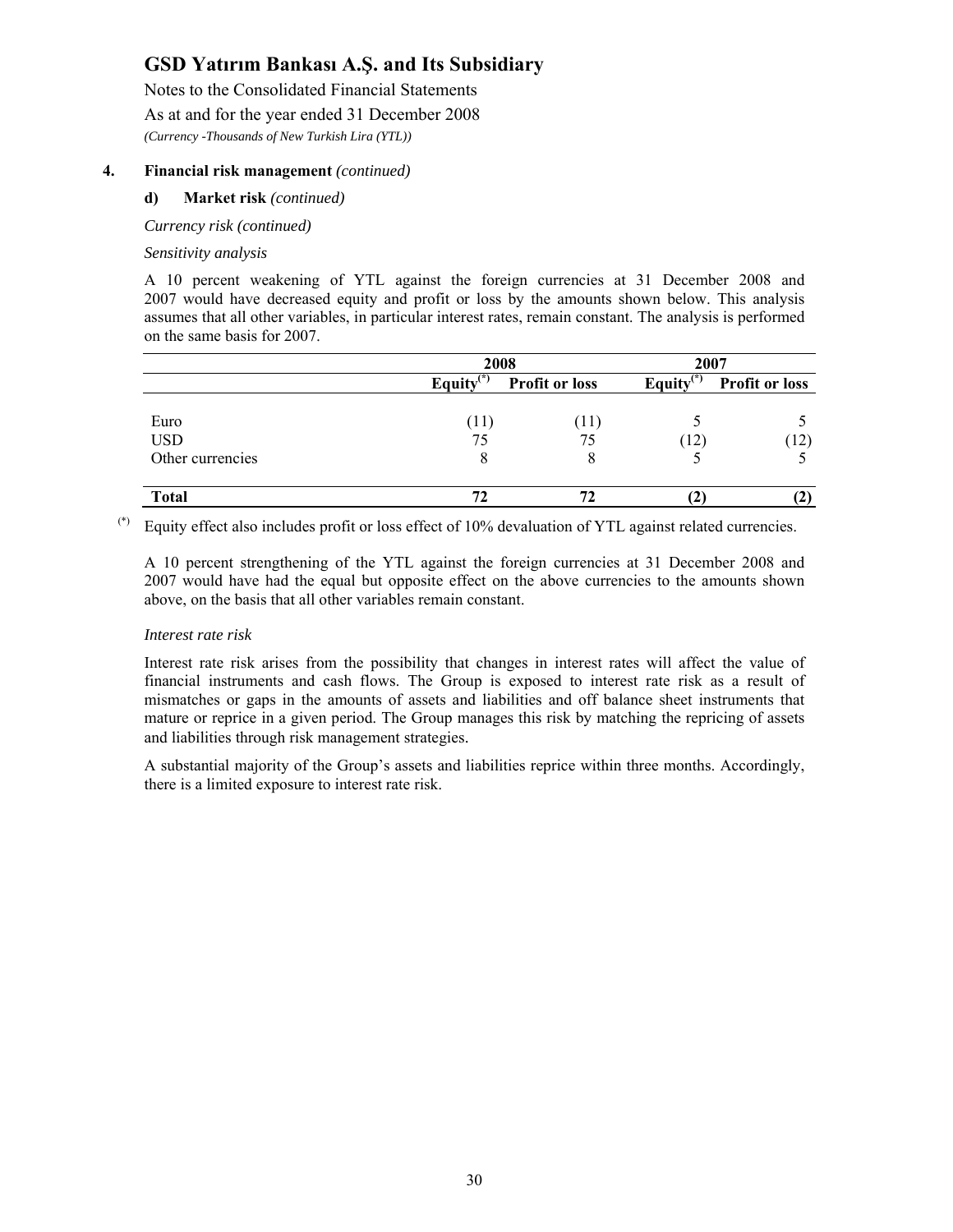Notes to the Consolidated Financial Statements

As at and for the year ended 31 December 2008

*(Currency -Thousands of New Turkish Lira (YTL))* 

#### **4. Financial risk management** *(continued)*

#### **d) Market risk** *(continued)*

*Interest rate risk (continued)* 

#### *Exposure to interest rate risk*

The principal risk to which portfolios are exposed is the risk of loss from fluctuations in the future cash flows or fair values of financial instrument because of a change in market interest rates. Interest rate risk is managed principally through monitoring interest rate gaps and by having pre-approved limits for repricing bands. The ALCO is the monitoring body for compliance with these limits and is assisted by Risk Management Department of the Bank in its day-to-day monitoring activities. A summary of the Group's interest rate gap position on portfolios is as follows:

| 2008                                    | Up to $1$                | $1 - 3$ | $3 - 12$ | $1 - 5$ | 5 years                  | Non<br>interest<br>bearing | Total  |
|-----------------------------------------|--------------------------|---------|----------|---------|--------------------------|----------------------------|--------|
|                                         | month                    | months  | months   | vears   | and over                 |                            |        |
| <b>Assets</b>                           |                          |         |          |         |                          |                            |        |
| Cash and balances with the Central Bank | 1,346                    |         |          |         |                          | 16                         | 1,362  |
| Due from banks                          | 24,610                   |         |          |         | ۰                        | 1,621                      | 26,231 |
| Trading assets                          |                          |         | 1,776    |         |                          |                            | 1,776  |
| Loans and advances to customers         | 29,476                   | 4,419   | 1,054    | 287     | -                        | $3,070*$                   | 38,306 |
| Investment securities                   | $\overline{\phantom{0}}$ |         |          |         | ۰                        | 3,115                      | 3,115  |
| <b>Total assets</b>                     | 55,432                   | 4.419   | 2.830    | 287     | $\overline{\phantom{0}}$ | 7.822                      | 70,790 |
| <b>Liabilities</b>                      |                          |         |          |         |                          |                            |        |
| Current accounts of loan customers      | 632                      |         |          |         |                          | 591                        | 1,223  |
| Funds borrowed                          | 4,430                    | 1,234   | 7,032    |         |                          |                            | 12,696 |
| <b>Total liabilities</b>                | 5.062                    | 1,234   | 7,032    |         |                          | 591                        | 13,919 |
| Balance sheet interest sensitivity gap  | 50,370                   | 3,185   | (4,202)  | 287     |                          | 7,231                      | 56,871 |

 $(*)$  Includes net of non performing loans amounting YTL 6,147 and allowance for loan losses amounting YTL 3,077.

| 2007                                    | Up to $1$<br>month | $1 - 3$<br>months | $3 - 12$<br>months | $1 - 5$<br>vears         | 5 years<br>and over          | <b>Non</b><br>interest<br>bearing | Total   |
|-----------------------------------------|--------------------|-------------------|--------------------|--------------------------|------------------------------|-----------------------------------|---------|
| <b>Assets</b>                           |                    |                   |                    |                          |                              |                                   |         |
| Cash and balances with the Central Bank | 11,278             |                   |                    |                          |                              | 131                               | 11,409  |
| Due from banks                          | 9,062              | 160               |                    |                          | ۰                            | 471                               | 9,693   |
| Trading assets                          |                    |                   | 460                |                          | $\overline{\phantom{a}}$     |                                   | 460     |
| Loans and advances to customers         | 84,324             | 22,634            | 20,490             | 103                      | Ξ.                           | $(254)*$                          | 127,297 |
| Investment securities                   |                    |                   |                    |                          | ۰                            | 10,102                            | 10,102  |
| <b>Total assets</b>                     | 104.664            | 22,794            | 20,950             | 103                      | $\qquad \qquad \blacksquare$ | 10.450                            | 158,961 |
| <b>Liabilities</b>                      |                    |                   |                    |                          |                              |                                   |         |
| Current accounts of loan customers      | 16,962             | 20,163            |                    |                          | ۰                            | 4,495                             | 41,620  |
| Funds borrowed                          | 29,351             | 1,315             | 26,940             | $\overline{\phantom{a}}$ | -                            |                                   | 57,606  |
| <b>Total liabilities</b>                | 46,313             | 21,478            | 26,940             | $\overline{\phantom{0}}$ | $\qquad \qquad \blacksquare$ | 4,495                             | 99,226  |
|                                         |                    |                   |                    |                          |                              |                                   |         |
| Balance sheet interest sensitivity gap  | 58,351             | 1,316             | (5,990)            | 103                      |                              | 5,955                             | 59,735  |

(\*) Includes net of non performing loans amounting YTL 2,272 and allowance for loan losses amounting YTL 2,526.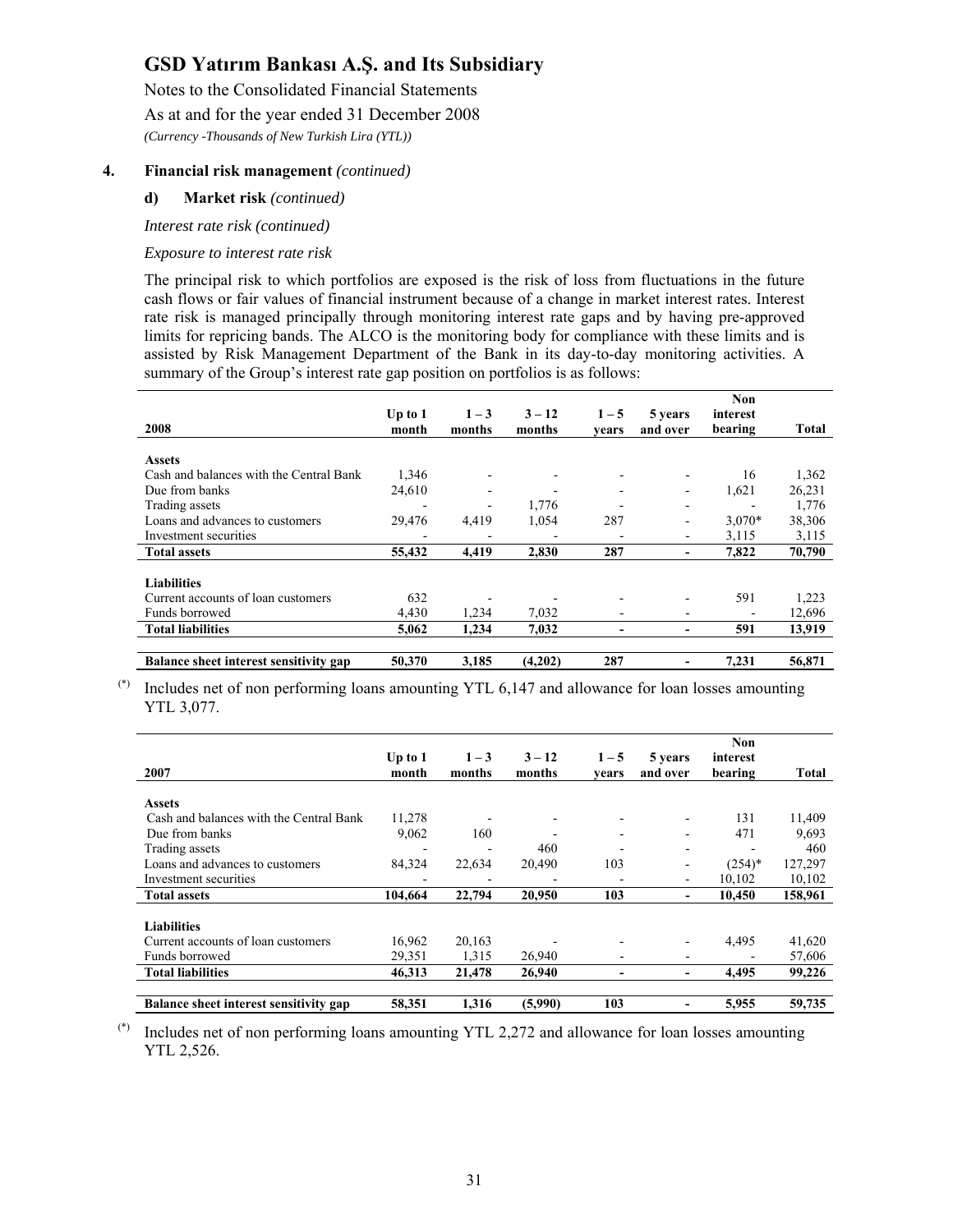Notes to the Consolidated Financial Statements

As at and for the year ended 31 December 2008

*(Currency -Thousands of New Turkish Lira (YTL))* 

#### **4. Financial risk management** *(continued)*

#### **d) Market risk** *(continued)*

*Interest rate risk (continued)* 

#### *Sensitivity analysis*

The sensitivity of the statement of income is the effect of the assumed changes in interest rates on the net interest income for the year based on the floating rate financial assets and financial liabilities held at 31 December 2008. This analysis assumes that all other variables, in particular foreign currency rates, remain constant. This analysis is performed on the same basis for 31 December 2007. The following tables also include the sensitivity of trading portfolio of the Group.

|                                     |                       | Equity $\overline{(*)}$<br><b>Profit or loss</b> |                         |          |
|-------------------------------------|-----------------------|--------------------------------------------------|-------------------------|----------|
|                                     | 100bp                 | 100bp                                            | 100bp                   | 100bp    |
| 2008                                | increase              | decrease                                         | increase                | decrease |
|                                     |                       |                                                  |                         |          |
| Financial assets at fair value      |                       |                                                  |                         |          |
| through profit or loss              | (12)                  | 12                                               | (12)                    | 12       |
| Floating rate financial assets      |                       |                                                  |                         |          |
| Floating rate financial liabilities | (14)                  | 14                                               | (14)                    | 14       |
|                                     |                       |                                                  |                         |          |
| Total, net                          | (26)                  | 26                                               | (26)                    | 26       |
|                                     |                       |                                                  |                         |          |
|                                     | <b>Profit or loss</b> |                                                  | Equity $\overline{(*)}$ |          |
|                                     | 100bp                 | 100bp                                            | 100bp                   | 100bp    |
| 2007                                | increase              | decrease                                         | increase                | decrease |
|                                     |                       |                                                  |                         |          |
| Financial assets at fair value      |                       |                                                  |                         |          |
| through profit or loss              | (2)                   | 2                                                | (2)                     | 2        |
| Floating rate financial assets      |                       |                                                  |                         |          |
| Floating rate financial liabilities | (13)                  | 13                                               | (13)                    | 13       |
| Total, net                          | (15)                  | 15                                               | (15)                    | 15       |
|                                     |                       |                                                  |                         |          |

(\*) Equity effect also includes profit or loss effect of 100 bp increase or decrease in interest rates.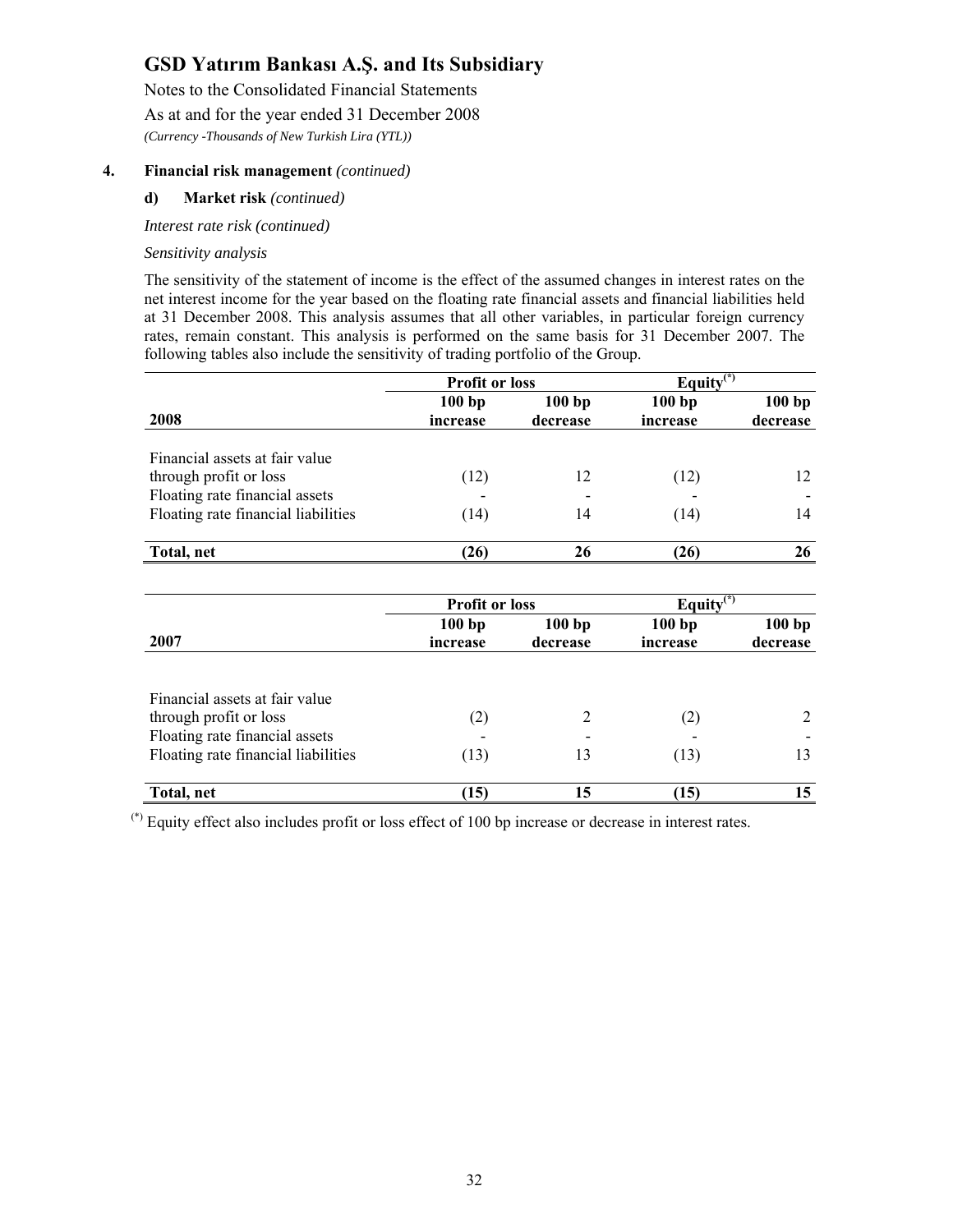Notes to the Consolidated Financial Statements

As at and for the year ended 31 December 2008

*(Currency -Thousands of New Turkish Lira (YTL))* 

#### **4. Financial risk management** *(continued)*

#### **d) Market risk** *(continued)*

*Interest rate risk (continued)* 

*Summary of average interest rates* 

As at 31 December 2008 and 2007, the summary of average interest rates for different assets and liabilities are as follows:

|                                         | 2008                     |                          |       | 2007 |                          |       |
|-----------------------------------------|--------------------------|--------------------------|-------|------|--------------------------|-------|
|                                         | Euro                     | <b>USD</b>               | YTL   | Euro | USD                      | YTL   |
|                                         |                          |                          |       |      |                          |       |
| <b>Assets</b>                           |                          |                          |       |      |                          |       |
| Cash and balances with the Central Bank |                          | -                        | 12.00 |      |                          | 11.81 |
| Due from banks                          | $\overline{\phantom{a}}$ | 5.26                     | 14.75 | 3.50 | 4.75                     |       |
| Trading assets                          |                          | $\overline{\phantom{a}}$ | 16.70 |      | $\overline{\phantom{a}}$ | 16.15 |
| Loans and advances to customers         | 11.32                    | 9.98                     | 31.31 | 7.78 | 7.59                     | 22.40 |
|                                         |                          |                          |       |      |                          |       |
| <b>Liabilities</b>                      |                          |                          |       |      |                          |       |
| Current account of loan customers       |                          | 4.00                     | 17.25 | 5.91 | 5.51                     | 18.77 |
| Funds borrowed                          | 6.61                     | 4.47                     | -     | 5.08 | 5.57                     | 17.31 |

#### **e) Operational risk**

Operational risk is the risk of direct or indirect loss arising from a wide variety of causes associated with the Bank's processes, personnel, technology and infrastructure, and from external factors other than credit, market and liquidity risks such as those arising from legal and regulatory requirements and generally accepted standards of corporate behaviour. Operational risks arise from all of the Bank's operations and are faced by all business entities.

The operational risk items in the Bank are determined in accordance with the definition of operational risk by considering the whole processes, products and departments. The control areas are set for operational risks within the Bank and all operational risks are followed by assigning the risks to these control areas. In this context, appropriate monitoring methodology is developed for each control area that covers all operational risks and control frequencies are determined.

The Bank calculated the value at operational risk in accordance with the "Computation of Value of Operational Risk" of the circular, "Regulation Regarding Measurement and Assessment of Capital Adequacy Ratios of Banks" published in the Official Gazette dated 1 November 2006, using gross profit of the last three years, 2005, 2006 and 2007. The amount calculated as YTL 20,677 as at 31 December 2008 (2007: YTL 15,752) represents the operational risk that the Bank may expose and the amount of minimum capital requirement to eliminate this risk.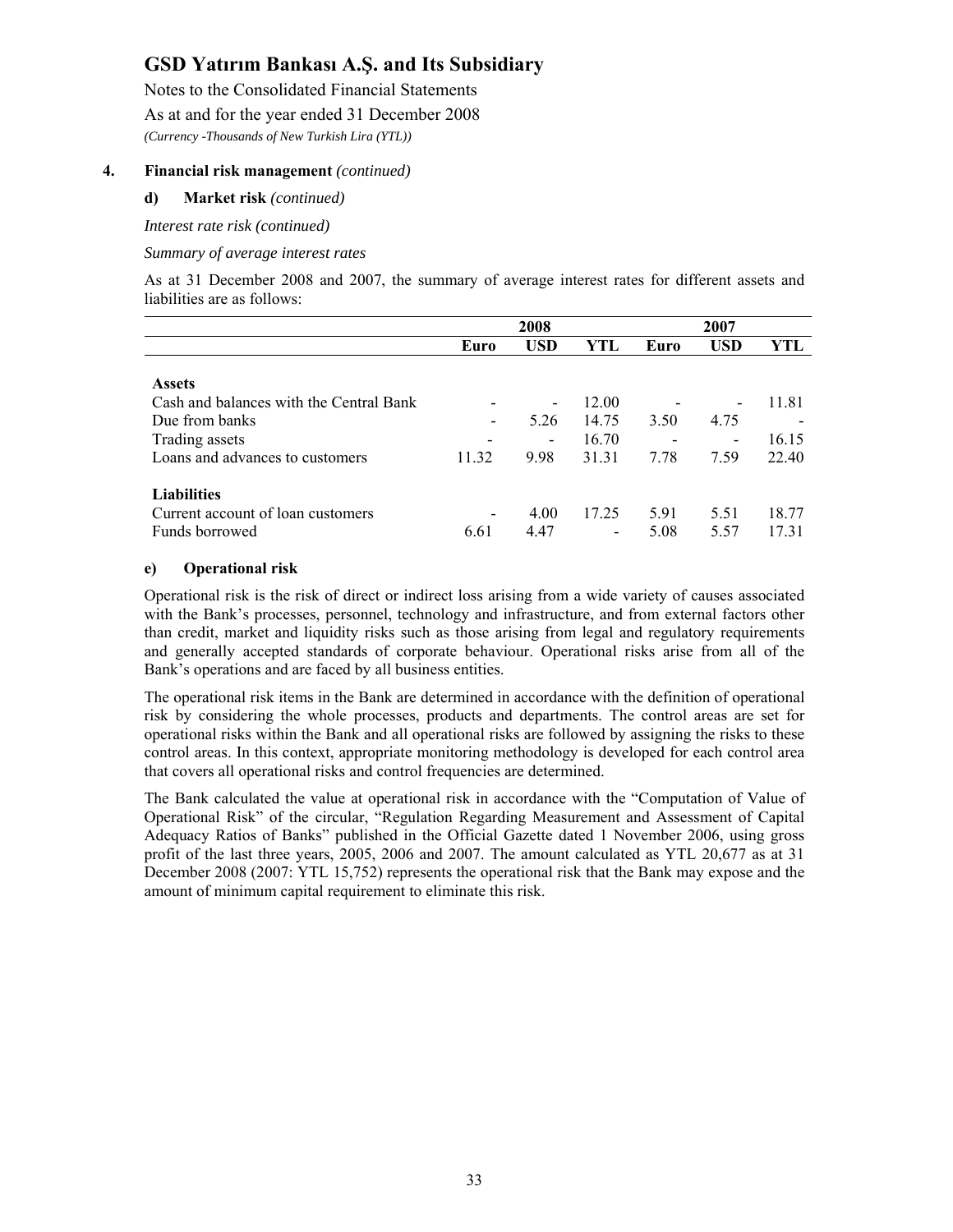Notes to the Consolidated Financial Statements

As at and for the year ended 31 December 2008

*(Currency -Thousands of New Turkish Lira (YTL))* 

#### **4. Financial risk management** *(continued)*

#### **f) Capital management**

BRSA, the regulator body of the banking industry sets and monitors capital requirements for the Bank. In implementing current capital requirements, BRSA requires the banks to maintain a prescribed ratio of minimum 8% of total capital to total risk-weighted assets.

The Bank is consolidated regulatory capital is analysed into two tiers:

- Tier 1 capital, capital is composed of the total amount of paid up capital, legal, voluntary and extra reserves, profits for the period after tax provisions and profits for previous years. The total amount of banks' losses for the period and losses for previous years is taken into account as a deduction item, in the calculation of Tier 1 capital.
- Tier 2 capital, is composed of the total amount of general provisions for credits, fixed assets revaluation fund, revaluation of available-for-sale financial assets and equity investments, subordinated loans received, free reserves set aside for contingencies and the fund for increase in the value of securities.

Banking operations are categorised as either trading book or banking book, and risk-weighted assets are determined according to specified requirements that seek to reflect the varying levels of risk attached to assets and off-balance sheet exposures. Operational risk capital requirement as at 31 December 2008 and 2007 is calculated using Basic Indicator Approach and included in the capital adequacy calculations.

The Bank's policy is to maintain a strong capital base so as to maintain investor, creditor and market confidence and to sustain future development of the business.

The Bank and its individually regulated operations have complied with externally imposed capital requirements throughout the period.

There have been no material changes in the Bank's management of capital during the period.

The Bank's capital position at 31 December 2008 and 2007 is as follows:

|                                                                   | 2008   | 2007    |
|-------------------------------------------------------------------|--------|---------|
|                                                                   |        |         |
| Tier 1 capital                                                    | 63,258 | 53,912  |
|                                                                   |        |         |
| Tier 2 capital                                                    | 59,541 | 57,192  |
| Deductions from capital                                           | (186)  | (406)   |
| <b>Total regulatory capital</b>                                   | 59,355 | 56,786  |
|                                                                   |        |         |
| Risk-weighted assets                                              | 93,682 | 169,526 |
| Value at market risk                                              | 6,375  | 588     |
| Operational risk                                                  | 20,677 | 15,752  |
| <b>Capital ratios</b>                                             |        |         |
| Total regulatory capital expressed as a percentage of total risk- |        |         |
| weighted assets, value at market risk and operational risk        | 49.16  | 30.55   |
| Total Tier 1 capital expressed as a percentage of risk-weighted   |        |         |
| assets, value at market risk and operational risk                 | 52.39  | 29.01   |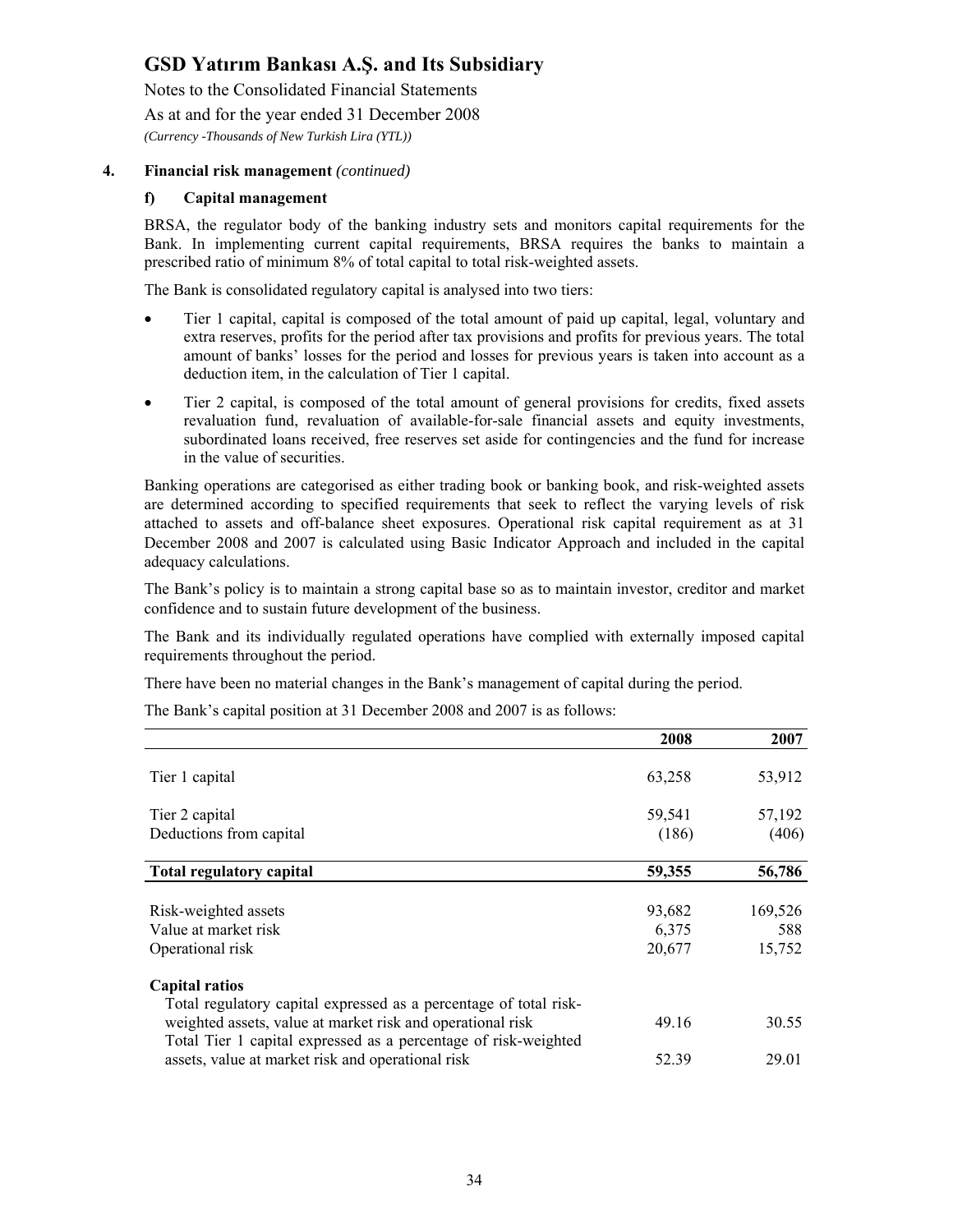Notes to the Consolidated Financial Statements

As at and for the year ended 31 December 2008

*(Currency -Thousands of New Turkish Lira (YTL))* 

#### **5. Financial assets and liabilities**

#### **Accounting classification and fair values**

The determination of fair values of financial assets and financial liabilities is based on quoted market prices or dealer price quotations for financial instruments traded in active markets or valuation techniques. However, the Group expects no significant difference between the fair value and carrying value of the financial instruments below since their maturities are short-term.

The table below sets out the Group's classification of each class of financial assets and liabilities and their fair values.

|                                     |              |                          |                          |                          | Other                    | <b>Total</b>       |                   |
|-------------------------------------|--------------|--------------------------|--------------------------|--------------------------|--------------------------|--------------------|-------------------|
|                                     | <b>Notes</b> | Trading                  | Loans and<br>receivables | Available<br>-for-sale   | amortised<br>cost        | carrying<br>amount | <b>Fair value</b> |
| 2008                                |              |                          |                          |                          |                          |                    |                   |
| Cash and balances with Central Bank | 11           |                          | 1,362                    |                          |                          | 1,362              | 1,362             |
| Due from banks                      | 12           |                          | 26,231                   |                          | -                        | 26,231             | 26,231            |
| Trading assets                      | 13           | 1,776                    |                          |                          | -                        | 1,776              | 1,776             |
| Derivative financial instruments    | 14           | 1,115                    |                          |                          | -                        | 1,115              | 1,115             |
| Loans and advances to customers     | 15           | $\overline{\phantom{0}}$ | 38,306                   |                          | -                        | 38,306             | 38,306            |
| Investment securities               | 16           | ٠                        | ٠                        | 3,115                    | $\overline{\phantom{a}}$ | 3,115              | 3,115             |
|                                     |              |                          |                          |                          |                          |                    |                   |
|                                     |              | 2,891                    | 65,899                   | 3,115                    |                          | 71,905             | 71,905            |
|                                     |              |                          |                          |                          |                          |                    |                   |
| Derivative financial instruments    | 14           | 1,252                    |                          |                          |                          | 1,252              | 1,252             |
| Current account of loan customers   | 21           | -                        | $\overline{\phantom{0}}$ |                          | 1,223                    | 1.223              | 1,223             |
| Funds borrowed                      | 22           | ٠                        | $\overline{\phantom{a}}$ | $\overline{\phantom{a}}$ | 12,696                   | 12,696             | 12,696            |
|                                     |              | 1,252                    |                          |                          | 13,919                   | 15,171             | 15,171            |

|                                     | <b>Notes</b> | Trading                  | Loans and<br>receivables | Available<br>-for-sale   | Other<br>amortised<br>cost | Total<br>carrying<br>amount | <b>Fair value</b> |
|-------------------------------------|--------------|--------------------------|--------------------------|--------------------------|----------------------------|-----------------------------|-------------------|
| 2007                                |              |                          |                          |                          |                            |                             |                   |
| Cash and balances with Central Bank | 11           | $\overline{\phantom{a}}$ | 11,409                   |                          |                            | 11,409                      | 11,409            |
| Due from banks                      | 12           |                          | 9,693                    |                          |                            | 9.693                       | 9,693             |
| Trading assets                      | 13           | 460                      | $\overline{\phantom{a}}$ |                          |                            | 460                         | 460               |
| Derivative financial instruments    | 14           | 21                       | $\overline{\phantom{a}}$ | $\overline{\phantom{a}}$ | $\overline{\phantom{0}}$   | 21                          | 21                |
| Loans and advances to customers     | 1.5          | ٠                        | 127,297                  |                          | -                          | 127,297                     | 127,297           |
| Investment securities               | 16           |                          |                          | 10,102                   | -                          | 10,102                      | 10,102            |
|                                     |              | 481                      | 148,399                  | 10,102                   | -                          | 158,982                     | 158,982           |
|                                     |              |                          |                          |                          |                            |                             |                   |
| Derivative financial instruments    | 14           | 89                       | $\overline{\phantom{0}}$ |                          |                            | 89                          | 89                |
| Current account of loan customers   | 21           | ٠                        | ٠                        |                          | 41,620                     | 41,620                      | 41,620            |
| Funds borrowed                      | 22           | ٠                        | $\overline{\phantom{a}}$ |                          | 57,606                     | 57,606                      | 57,606            |
|                                     |              | 89                       |                          | $\overline{\phantom{a}}$ | 99,226                     | 99,315                      | 99,315            |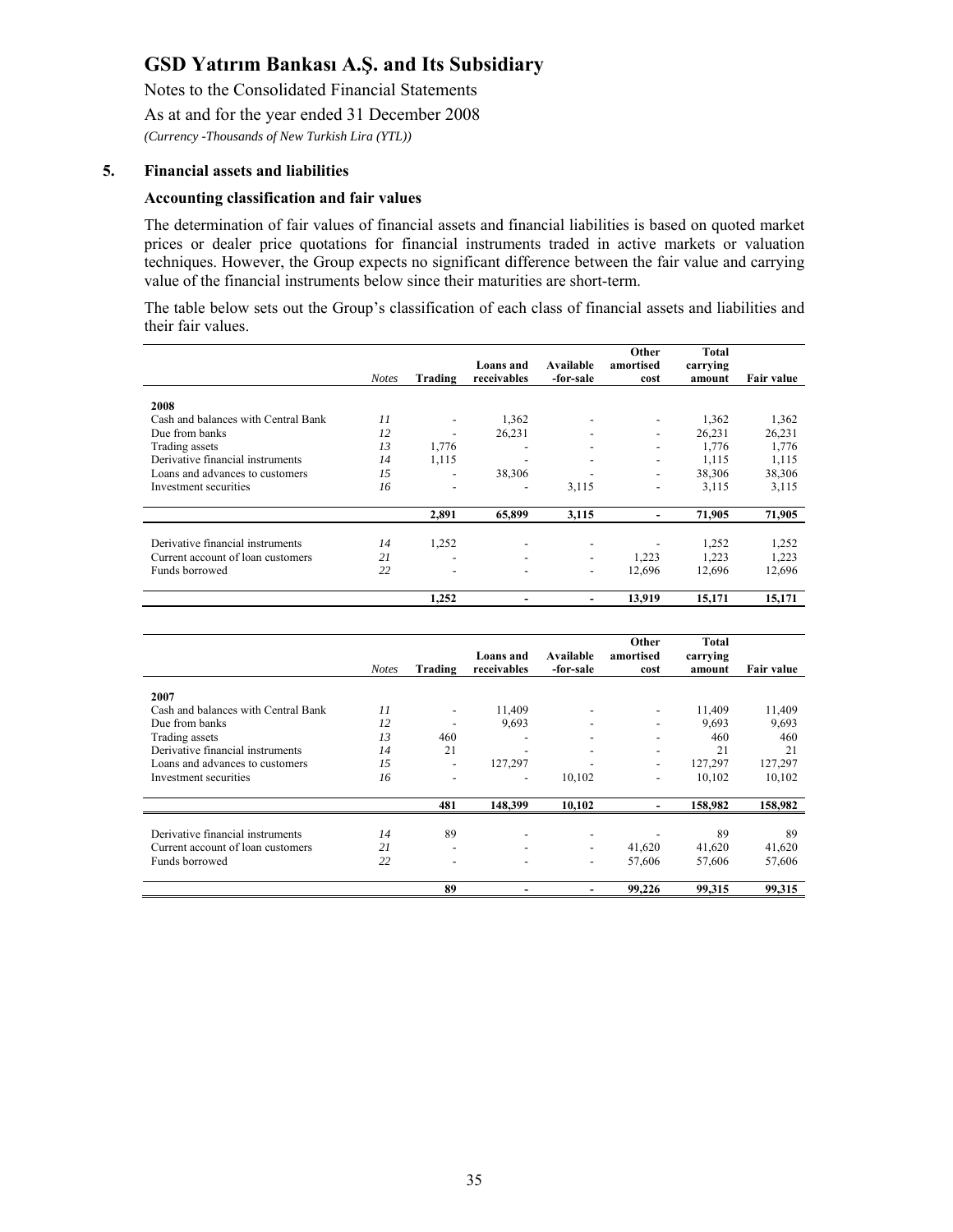Notes to the Consolidated Financial Statements As at and for the year ended 31 December 2008 *(Currency -Thousands of New Turkish Lira (YTL))* 

#### **6. Net fee and commission income**

|                                                              | 2008  | 2007  |
|--------------------------------------------------------------|-------|-------|
| Fee and commission income                                    |       |       |
| Fee and commission income on non-cash loans                  | 754   | 853   |
| Fee on banking services                                      | 529   | 565   |
| Other fees and commissions                                   | 51    | 146   |
|                                                              | 1,334 | 1,564 |
| Fee and commission expense                                   |       |       |
| Fee and commission expense on banks                          | 151   | 51    |
| Fee and commission expense on bonds                          |       | 35    |
| Other                                                        | 10    | 55    |
|                                                              | 161   | 141   |
|                                                              | 1,173 | 1,423 |
| Net trading income / (loss)                                  | 2008  | 2007  |
| Derivative financial transactions                            | 214   | (189) |
| Other                                                        |       | (50)  |
|                                                              | 214   | (239) |
| <b>Personnel expenses</b>                                    |       |       |
|                                                              | 2008  | 2007  |
| Wages and salaries                                           | 3,740 | 2,674 |
| Social security premiums                                     | 436   | 301   |
| Bonus provision                                              | 221   | 221   |
| Provision for / (reversal of provision) employee termination |       |       |
| benefits                                                     | 109   | (62)  |
| Provision for vacation pay liability                         | 104   | 39    |
| Other fringe benefits                                        | 148   | 300   |
|                                                              | 4,758 | 3,473 |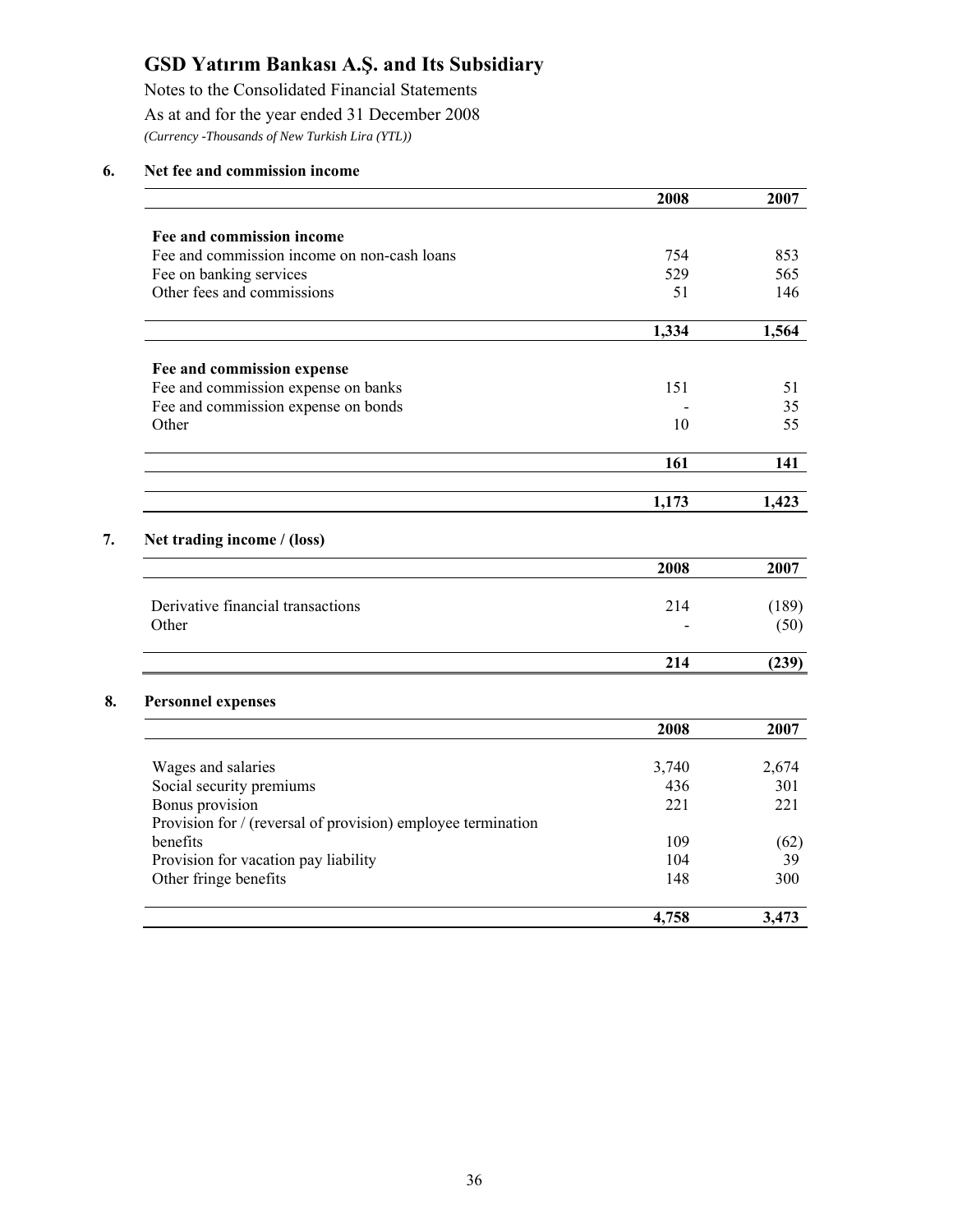Notes to the Consolidated Financial Statements As at and for the year ended 31 December 2008 *(Currency -Thousands of New Turkish Lira (YTL))* 

#### **9. Other operating expenses**

|                                  | 2008  | 2007  |
|----------------------------------|-------|-------|
|                                  |       |       |
| Utilities expense                | 725   | 586   |
| Rent expenses                    | 651   | 387   |
| Vehicle expenses                 | 219   | 152   |
| On line data expenses            | 217   | 209   |
| Auditing and consulting expenses | 186   | 108   |
| Subscription and membership fees | 145   | 130   |
| Other                            | 574   | 243   |
|                                  | 2.717 | 1.815 |

Other includes YTL 30 of impairment loss on assets held for resale.

#### **10. Income tax**

The Group is subject to taxation in accordance with the tax procedures and the legislation effective in Turkey. GSD International is not subject to taxation

As at 31 December 2008, corporate income tax is 20% (2007: 20%) on the statutory corporate income tax base, which is determined by modifying accounting income for certain exclusions and allowances for tax purposes. There is also a withholding tax levied at a certain rate on the dividends paid and is accrued only at the time of such payments. Some of the deduction rates included in the  $15<sup>th</sup>$  and  $30<sup>th</sup>$ articles of the Law no. 5520 on the Corporate Tax, has been redefined according to the cabinet decision numbered 2006/10731, which has been announced at Trade Registry Gazette of 23 July 2006- 26237. In this context, withholding tax rate on dividend payments which are made to the companies except those are settled in Turkey or generate income in Turkey via a business or a regular agent has been increased to 15% from 10%.

Under the Turkish taxation system, tax losses can be carried forward to be offset against future taxable income for up to five years. Tax losses cannot be carried back to offset profits from previous years.

In Turkey, there is no procedure for a final and definitive agreement on tax assessments. Companies file their tax returns within four months following the close of the accounting year to which they relate. Tax returns are open for five years from the beginning of the year that follows the date of filing during which time the tax authorities have the right to audit tax returns, and the related accounting records on which they are based, and may issue re-assessments based on their findings.

In Turkey, the transfer pricing provisions have been stated under the Article 13 of Corporate Tax Law with the heading of "disguised profit distribution via transfer pricing". The General Communiqué on disguised profit distribution via Transfer Pricing, dated 18 November 2007 sets details about implementation.

If a taxpayer enters into transactions regarding sale or purchase of goods and services with related parties, where the prices are not set in accordance with arm's length principle, then related profits are considered to be distributed in a disguised manner through transfer pricing. Such disguised profit distributions through transfer pricing are not accepted as tax deductible for corporate income tax purposes.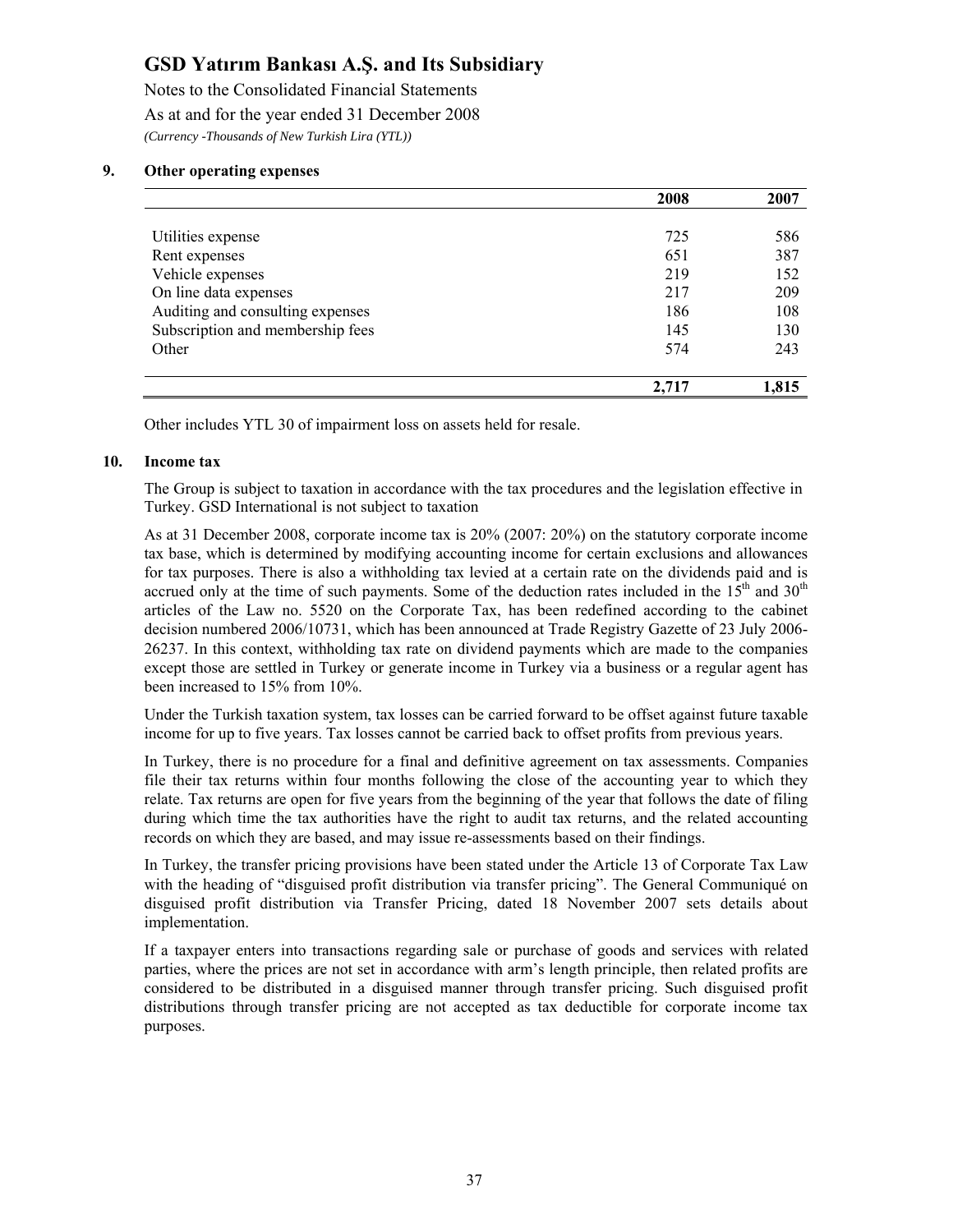Notes to the Consolidated Financial Statements As at and for the year ended 31 December 2008

*(Currency -Thousands of New Turkish Lira (YTL))* 

#### **10. Income tax** *(continued)*

As at 31 December 2008 and 2007, prepaid income taxes are netted off with the current tax liability as stated below:

|                      | 2008    | 2007    |
|----------------------|---------|---------|
|                      |         |         |
| Income tax liability | 1,627   | 2,360   |
| Prepaid income tax   | (1,588) | (1,723) |
| Income taxes payable | 39      | 637     |

#### **Income tax recognised in the income statement**

The components of income tax expense for the years ended 31 December 2008 and 2007 are:

|                                                               | 2008  | 2007  |
|---------------------------------------------------------------|-------|-------|
|                                                               |       |       |
| <b>Current tax</b>                                            |       |       |
| Current income tax                                            | 1.627 | 2,360 |
| Deferred income tax                                           |       |       |
| Relating to origination and reversal of temporary differences | 144   | (180) |
|                                                               | 1.771 | 2,180 |

#### **Reconciliation of effective tax rate**

Reconciliation between tax expense and the accounting profit multiplied by the statutory income tax rate of the Group for the years ended 31 December 2008 and 2007 is as follows:

|                                        | 2008   | $\frac{6}{9}$ | 2007  | $\frac{6}{9}$    |
|----------------------------------------|--------|---------------|-------|------------------|
| <b>Profit before income tax</b>        | 11,038 |               | 9,039 |                  |
| Taxes on income per statutory tax rate | 2,208  | 20            | 1,808 | 20               |
| Tax effect of foreign subsidiary       | (80)   | -             | (71)  | $\left(1\right)$ |
| Tax effect of exempt items             | (654)  | (7)           | (75)  | $\left(1\right)$ |
| Tax effect of disallowable expenses    | 297    |               | 518   | 6                |
|                                        |        | 16            | 2.180 |                  |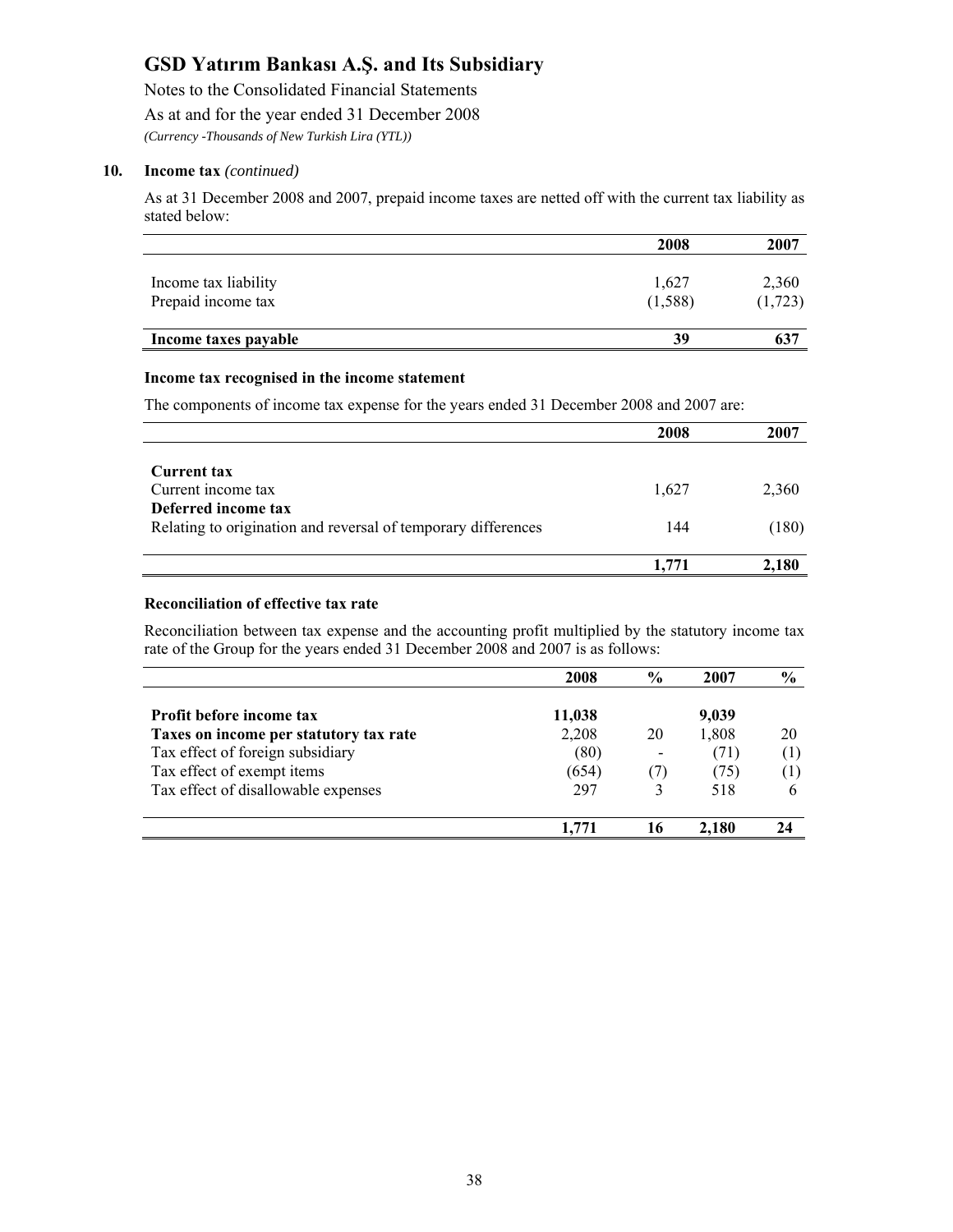Notes to the Consolidated Financial Statements As at and for the year ended 31 December 2008 *(Currency -Thousands of New Turkish Lira (YTL))* 

#### **11. Cash and balances with Central Bank**

|                                                         | 2008  | 2007   |
|---------------------------------------------------------|-------|--------|
|                                                         |       |        |
| Cash on hand                                            | 16    | 131    |
| Cash and balances with Central Bank of Turkish Republic | 548   | 8,578  |
| Reserve deposits at Central Bank of Turkish Republic    | 798   | 2,700  |
|                                                         | 1.362 | 11,409 |

According to the regulations of the Central Bank of Turkish Republic (the "Central Bank"), banks are obliged to reserve a portion of certain liability accounts as specified in the related decree. Such mandatory reserves are not available for use in the Group's day to day operations.

The banks operating in Turkey keep reserve deposits for Turkish currency and foreign currency liabilities in YTL and USD or EUR at the rates of 6% and 9%, respectively as per the Communiqué no. 2005/1 "Reserve Deposits" of the Central Bank of Turkey (2007: 6% for YTL and 11% for USD or EUR).

As at 31 December 2008, the interest rate applied by the Central Bank of Turkey for YTL reserves is 12.00%. The foreign currency reserves do not earn any interests (2007: 11.81% for YTL, 1.95% for USD and 1.80% for EUR).

#### **12. Due from banks**

|                             | 2008   | 2007  |
|-----------------------------|--------|-------|
|                             |        |       |
| Placements with other banks | 26,231 | 9,693 |
| - Demand                    | 1,621  | 471   |
| - Time                      | 24,610 | 9,222 |
|                             | 26,231 | 9,693 |

#### **13. Trading assets**

|                                                       |               | 2008              |       | 2007                   |
|-------------------------------------------------------|---------------|-------------------|-------|------------------------|
|                                                       | Face<br>value | Carrying<br>value | value | Face Carrying<br>value |
| Debt and other instruments<br>Government bonds in YTL | 2,000         | 1.776             | 500   | 460                    |
|                                                       | 2,000         | 1.776             | 500   | 460                    |

As at 31 December 2008, government bonds with carrying values of YTL 1,776 (2007: YTL 460) are pledged to the Central Bank and the Istanbul Menkul Kıymetler Borsası Takas ve Saklama Bankası Anonim Şirketi (Istanbul Stock Exchange Clearing and Custody Incorporation) for regulatory requirements and as a guarantee for stock exchange and money market operations.

As at 31 December 2008 and 2007, there is not any debt instrument given as collateral under repurchase agreements.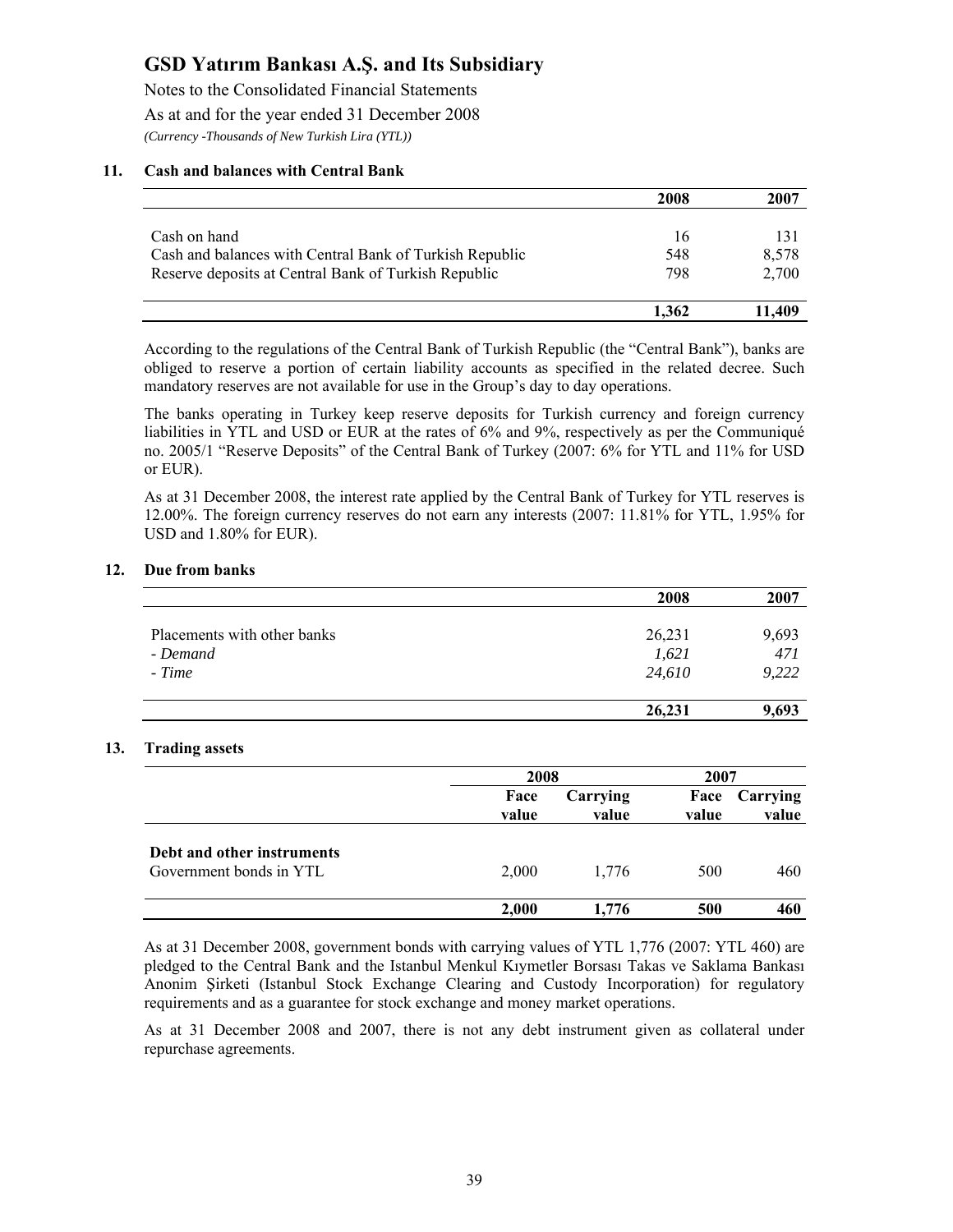Notes to the Consolidated Financial Statements

As at and for the year ended 31 December 2008

*(Currency -Thousands of New Turkish Lira (YTL))* 

#### **14. Derivative financial instruments**

In the ordinary course of business, the Group enters into various types of transactions that involve derivative financial instruments. A derivative financial instrument is a financial contract between two parties where payments are dependent upon movements in price in one or more underlying financial instruments, reference rates or indices. Derivative financial instruments include forwards and swaps.

|                                         | 2008  | 2007 |
|-----------------------------------------|-------|------|
|                                         |       |      |
| <b>Derivative financial assets</b>      |       |      |
| Forwards                                | 1,115 | 21   |
| Currency swaps                          |       |      |
|                                         |       |      |
|                                         | 1,115 | 21   |
|                                         |       |      |
| <b>Derivative financial liabilities</b> |       |      |
| Forwards                                | 1,155 | 33   |
| Currency swaps                          | 97    | 56   |
|                                         |       |      |
|                                         | 1,252 | 89   |

The table below shows the notional amounts of derivative instruments analyzed by the term to maturity. The notional amount is the amount of a derivative's underlying asset, reference rate or index and is the basis upon which changes in the value of derivatives are measured. The notional amounts indicate the volume of transactions outstanding at year-end and are neither indicative of the market risk nor credit risk.

|                              | 2008             |                  |                          |                   |                                                                                                                                                   |              |
|------------------------------|------------------|------------------|--------------------------|-------------------|---------------------------------------------------------------------------------------------------------------------------------------------------|--------------|
|                              | Up to 1<br>month | 1 to 3<br>months | 3 to 6<br>months         | 6 to 12<br>months | Over 1<br>year                                                                                                                                    | <b>Total</b> |
| Currency swaps:              |                  |                  |                          |                   |                                                                                                                                                   |              |
| Purchases                    | 4,282            |                  |                          |                   |                                                                                                                                                   | 4,282        |
| <b>Sales</b>                 | 4,372            | ۰                | $\,$                     | $\,$              | $\overline{\phantom{a}}$                                                                                                                          | 4,372        |
| <b>Currency forwards:</b>    |                  |                  |                          |                   |                                                                                                                                                   |              |
| Purchases                    | 14,710           |                  |                          |                   |                                                                                                                                                   | 14,710       |
| <b>Sales</b>                 | 14,749           |                  |                          |                   | $\overline{\phantom{a}}$                                                                                                                          | 14,749       |
| <b>Total of purchases</b>    | 18,992           |                  |                          |                   |                                                                                                                                                   | 18,992       |
| <b>Total of sales</b>        | 19,121           |                  | $\overline{\phantom{0}}$ |                   | $\hskip1.6pt\hskip1.6pt\hskip1.6pt\hskip1.6pt\hskip1.6pt\hskip1.6pt\hskip1.6pt\hskip1.6pt\hskip1.6pt\hskip1.6pt\hskip1.6pt\hskip1.6pt\hskip1.6pt$ | 19,121       |
| <b>Total of transactions</b> | 38,113           |                  |                          |                   |                                                                                                                                                   | 38,113       |

|                              | 2007                     |                              |                  |                              |                          |              |
|------------------------------|--------------------------|------------------------------|------------------|------------------------------|--------------------------|--------------|
|                              | Up to $1$<br>month       | 1 to 3<br>months             | 3 to 6<br>months | 6 to 12<br>months            | Over 1<br>year           | <b>Total</b> |
| Currency swaps:              |                          |                              |                  |                              |                          |              |
| Purchases                    | 2,329                    | $\overline{\phantom{a}}$     | ۰                | $\overline{\phantom{a}}$     |                          | 2,329        |
| <b>Sales</b>                 | 2,400                    | $\overline{\phantom{a}}$     | -                | $\overline{\phantom{a}}$     | ٠                        | 2,400        |
| <b>Currency forwards:</b>    |                          |                              |                  |                              |                          |              |
| Purchases                    | $\overline{\phantom{a}}$ | $\overline{\phantom{a}}$     | 15,838           | ۰                            | ۰                        | 15,838       |
| <b>Sales</b>                 | $\blacksquare$           | $\overline{\phantom{a}}$     | 16,101           | ٠                            | ٠                        | 16,101       |
| <b>Total of purchases</b>    | 2,329                    | $\qquad \qquad \blacksquare$ | 15,838           | $\qquad \qquad \blacksquare$ | $\overline{\phantom{0}}$ | 18,167       |
| <b>Total of sales</b>        | 2,400                    | $\blacksquare$               | 16,101           | $\overline{\phantom{a}}$     | $\overline{\phantom{a}}$ | 18,501       |
| <b>Total of transactions</b> | 4,729                    |                              | 31,939           |                              |                          | 36,668       |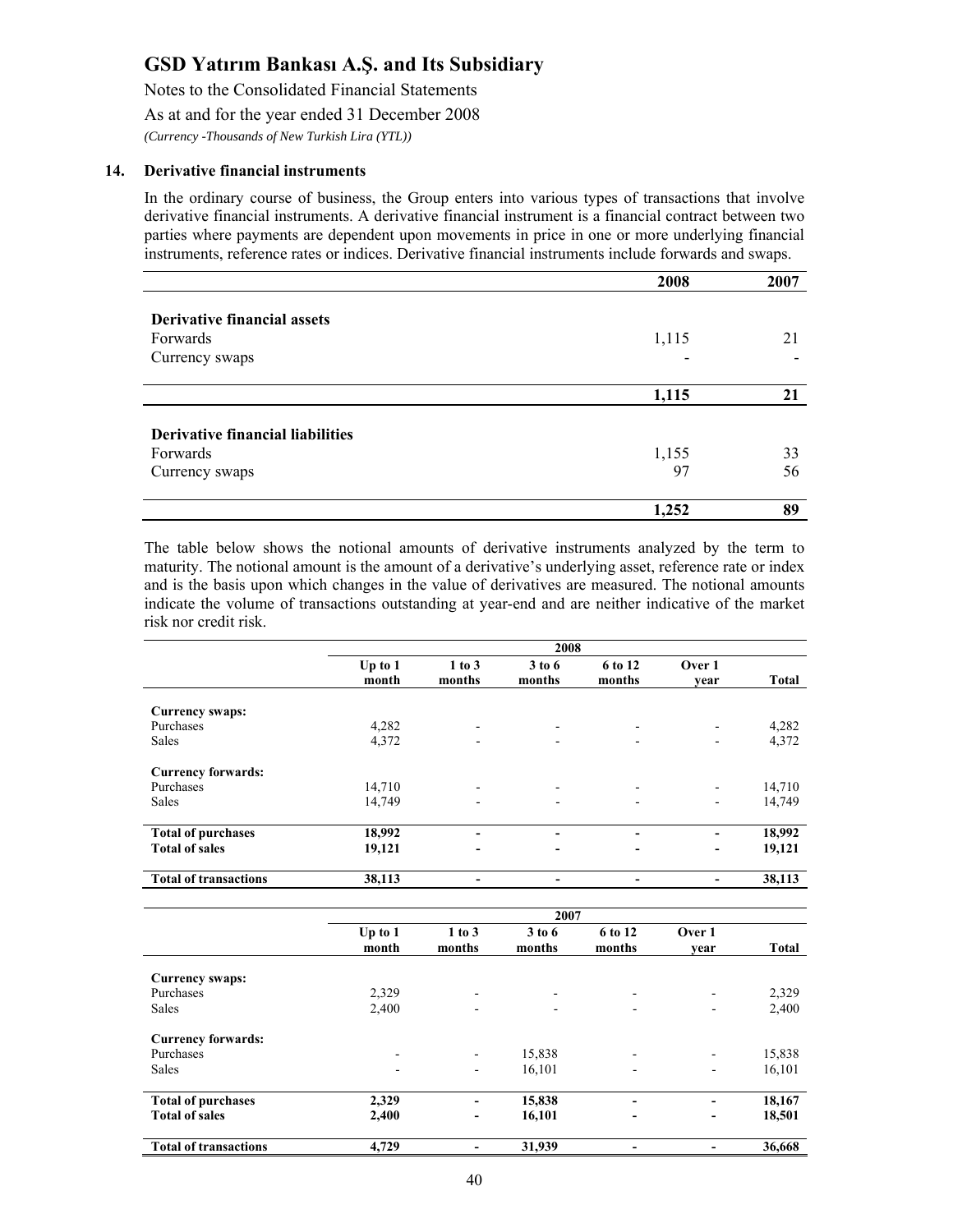Notes to the Consolidated Financial Statements As at and for the year ended 31 December 2008 *(Currency -Thousands of New Turkish Lira (YTL))* 

#### **15. Loans and advances to customers**

|                                                                                                   | <b>Gross</b><br>amount | Impairment<br>allowance<br>2008 | Carrying<br>amount | <b>Gross</b><br>amount | Impairment<br>allowance<br>2007 | Carrying<br>amount |
|---------------------------------------------------------------------------------------------------|------------------------|---------------------------------|--------------------|------------------------|---------------------------------|--------------------|
| Consumer loans<br>- Other lending                                                                 | 24                     |                                 | 24                 | 57                     |                                 | 57                 |
|                                                                                                   |                        |                                 |                    |                        |                                 |                    |
| Corporate customers:                                                                              |                        |                                 |                    |                        |                                 |                    |
| - Finance leases                                                                                  | 11                     |                                 | 11                 | 1,556                  |                                 | 1,556              |
| - Other lending                                                                                   | 41,348                 | (3,077)                         | 38,271             | 128,210                | (2,526)                         | 125,684            |
|                                                                                                   | 41,383                 | (3,077)                         | 38,306             | 129,823                | (2,526)                         | 127,297            |
| <b>Specific allowances for impairment</b><br>Balance at 1 January<br>Impairment loss for the year |                        |                                 |                    |                        | 1,322                           | 2,415              |
| - Charge for the year                                                                             |                        |                                 |                    |                        | 1,604                           | 259                |
| - Recoveries                                                                                      |                        |                                 |                    |                        | (190)                           | (1, 352)           |
| <b>Balance at 31 December</b>                                                                     |                        |                                 |                    |                        | 2,736                           | 1,322              |
| <b>Collective allowances for impairment</b><br>Balance at 1 January                               |                        |                                 |                    |                        | 1,204                           | 522                |
| Impairment loss for the year                                                                      |                        |                                 |                    |                        |                                 |                    |
| - Charge for the year                                                                             |                        |                                 |                    |                        |                                 | 682                |
| - Recoveries                                                                                      |                        |                                 |                    |                        | (863)                           |                    |
| <b>Balance at 31 December</b>                                                                     |                        |                                 |                    |                        | 341                             | 1,204              |
|                                                                                                   |                        |                                 |                    |                        | 3,077                           | 2,526              |

#### **Finance lease receivables**

Loans and advances to customers include the following finance lease receivables for leases of certain property and equipment where the Group is lessor:

|                                                | 2008 | 2007  |
|------------------------------------------------|------|-------|
|                                                |      |       |
| Less than one year                             | 11   | 1,624 |
| Between one and five years                     |      |       |
|                                                |      |       |
| Finance lease receivables, gross               | 11   | 1,632 |
|                                                |      |       |
| Less: Unearned future income on finance leases |      | (76)  |
|                                                |      |       |
| Finance lease receivables, net                 | 11   | 1.556 |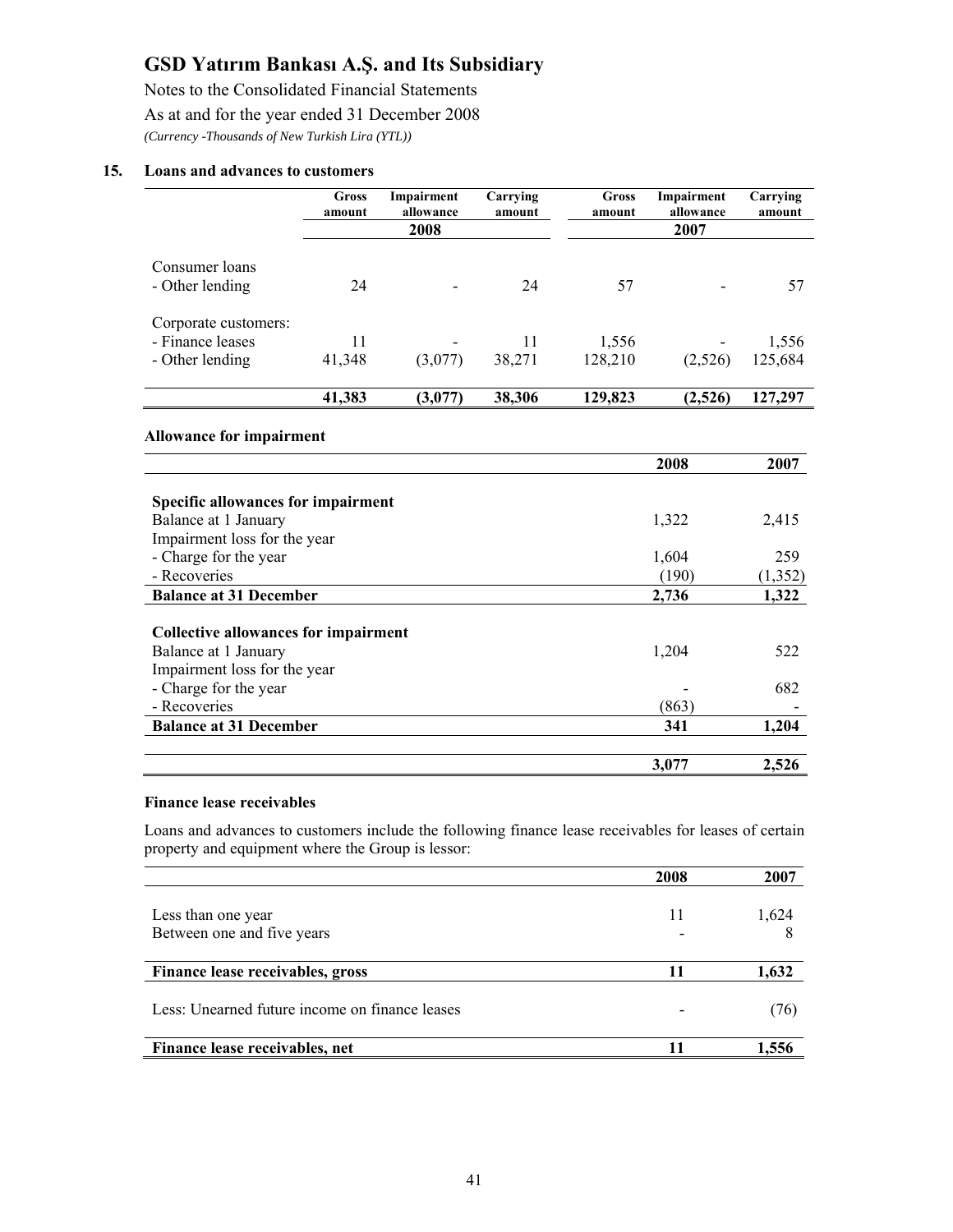Notes to the Consolidated Financial Statements As at and for the year ended 31 December 2008 *(Currency -Thousands of New Turkish Lira (YTL))* 

#### **16. Investment securities**

#### **Available-for-sale investment securities**

|                                    | 2008  | 2007   |
|------------------------------------|-------|--------|
| Equity securities                  | 3,115 | 10,102 |
| <b>Total investment securities</b> | 3,115 | 10,102 |

Equity securities comprised GSD Holding's shares which are stated at fair value.

#### **17. Property and equipment**

|                                    | <b>Motor</b><br>vehicles | <b>Furniture</b><br>and fixtures | <b>Leased</b> | Leasehold    |              |
|------------------------------------|--------------------------|----------------------------------|---------------|--------------|--------------|
|                                    |                          |                                  | assets        | improvements | <b>Total</b> |
| Cost                               |                          |                                  |               |              |              |
| Balance at 1 January 2007          | 264                      | 203                              | 408           | 478          | 1,353        |
| <b>Additions</b>                   |                          | 193                              |               | 176          | 369          |
| Disposals                          |                          |                                  |               |              |              |
| <b>Balance at 31 December 2007</b> | 264                      | 396                              | 408           | 654          | 1,722        |
|                                    |                          |                                  |               |              |              |
| Balance at January 2008            | 264                      | 396                              | 408           | 654          | 1,722        |
| <b>Additions</b>                   |                          | 150                              |               | 84           | 234          |
| Disposals                          | (35)                     | (30)                             |               | (235)        | (300)        |
| <b>Balance at 31 December 2008</b> | 229                      | 516                              | 408           | 503          | 1,656        |
|                                    |                          |                                  |               |              |              |
| <b>Depreciation</b>                |                          |                                  |               |              |              |
| Balance at 1 January 2007          | 127                      | 182                              | 404           | 477          | 1,190        |
| Depreciation for the year          | 51                       | 29                               |               | 17           | 98           |
| Disposals                          |                          |                                  |               |              |              |
| <b>Balance at 31 December 2007</b> | 178                      | 211                              | 405           | 494          | 1,288        |
|                                    |                          |                                  |               |              |              |
| Balance at January 2008            | 178                      | 211                              | 405           | 494          | 1,288        |
| Depreciation for the year          | 45                       | 56                               |               | 5            | 106          |
| Disposals                          | (24)                     | (1)                              |               | (16)         | (41)         |
| <b>Balance at 31 December 2008</b> | 199                      | 266                              | 405           | 483          | 1,353        |
|                                    |                          |                                  |               |              |              |
| <b>Carrying amounts</b>            |                          |                                  |               |              |              |
| Balance at 1 January 2007          | 137                      | 21                               | 4             | 1            | 163          |
| Balance at 31 December 2007        | 86                       | 185                              | 3             | 160          | 434          |
| Balance at 31 December 2008        | 30                       | 250                              | 3             | 20           | 303          |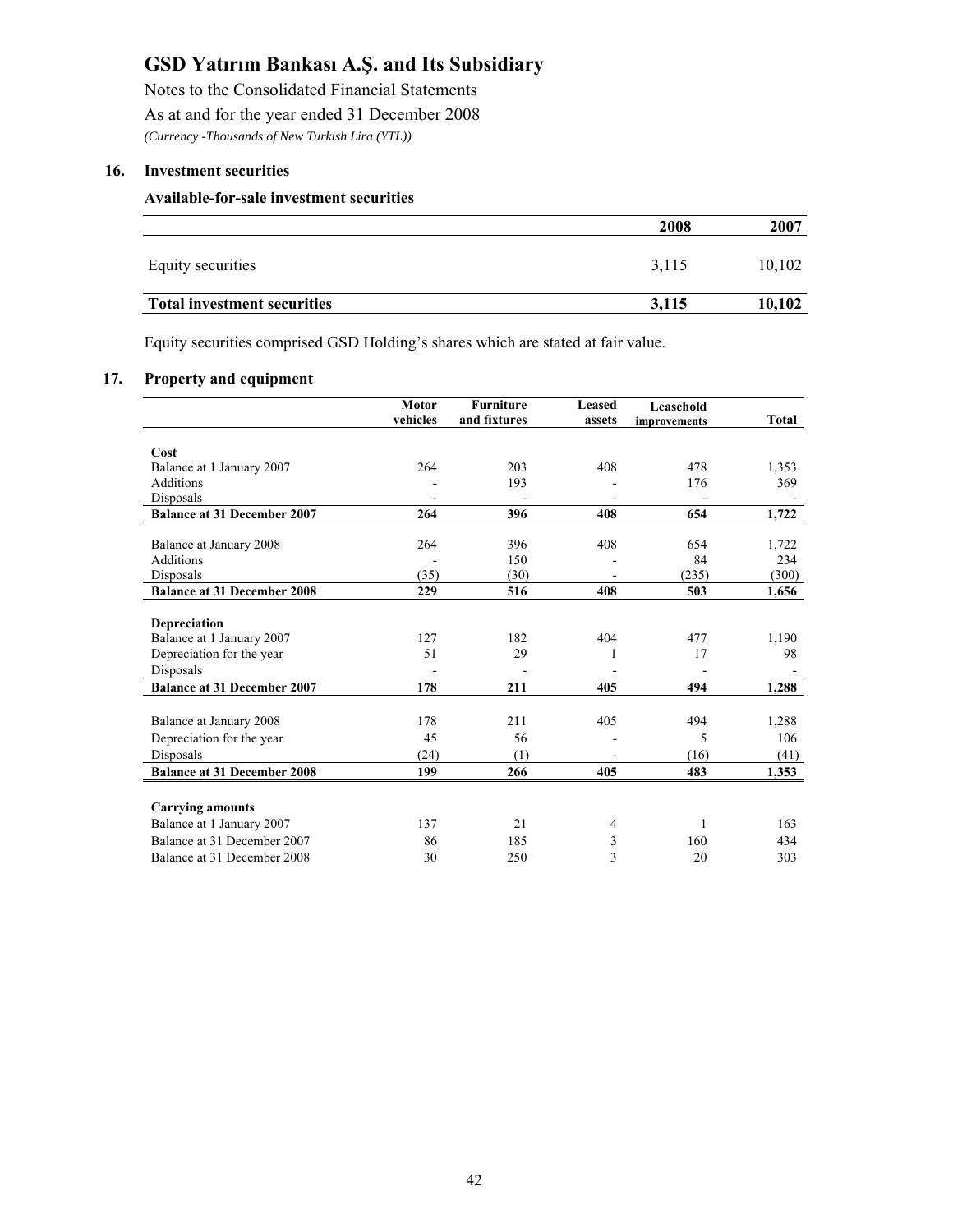Notes to the Consolidated Financial Statements As at and for the year ended 31 December 2008 *(Currency -Thousands of New Turkish Lira (YTL))* 

#### **18. Intangible assets**

|                                    | <b>Software</b> |
|------------------------------------|-----------------|
|                                    |                 |
| Cost                               |                 |
| Balance at 1 January 2007          | 815             |
| Additions                          | 35              |
| Disposals                          |                 |
| <b>Balance at 31 December 2007</b> | 850             |
|                                    |                 |
| Balance at January 2008            | 850             |
| <b>Additions</b>                   | 30              |
| Disposals                          | (3)             |
| <b>Balance at 31 December 2008</b> | 877             |
|                                    |                 |
| Amortisation                       |                 |
| Balance at 1 January 2007          | 811             |
| Amortisation for the year          | 6               |
| Disposals                          |                 |
| <b>Balance at 31 December 2007</b> | 817             |
|                                    |                 |
| Balance at January 2008            | 817             |
| Amortisation for the year          | 7               |
| Disposals                          |                 |
| <b>Balance at 31 December 2008</b> | 824             |
|                                    |                 |
| <b>Carrying amounts</b>            |                 |
| Balance at 1 January 2007          | $\overline{4}$  |
| Balance at 31 December 2007        | 33              |
| Balance at 31 December 2008        | 53              |
|                                    |                 |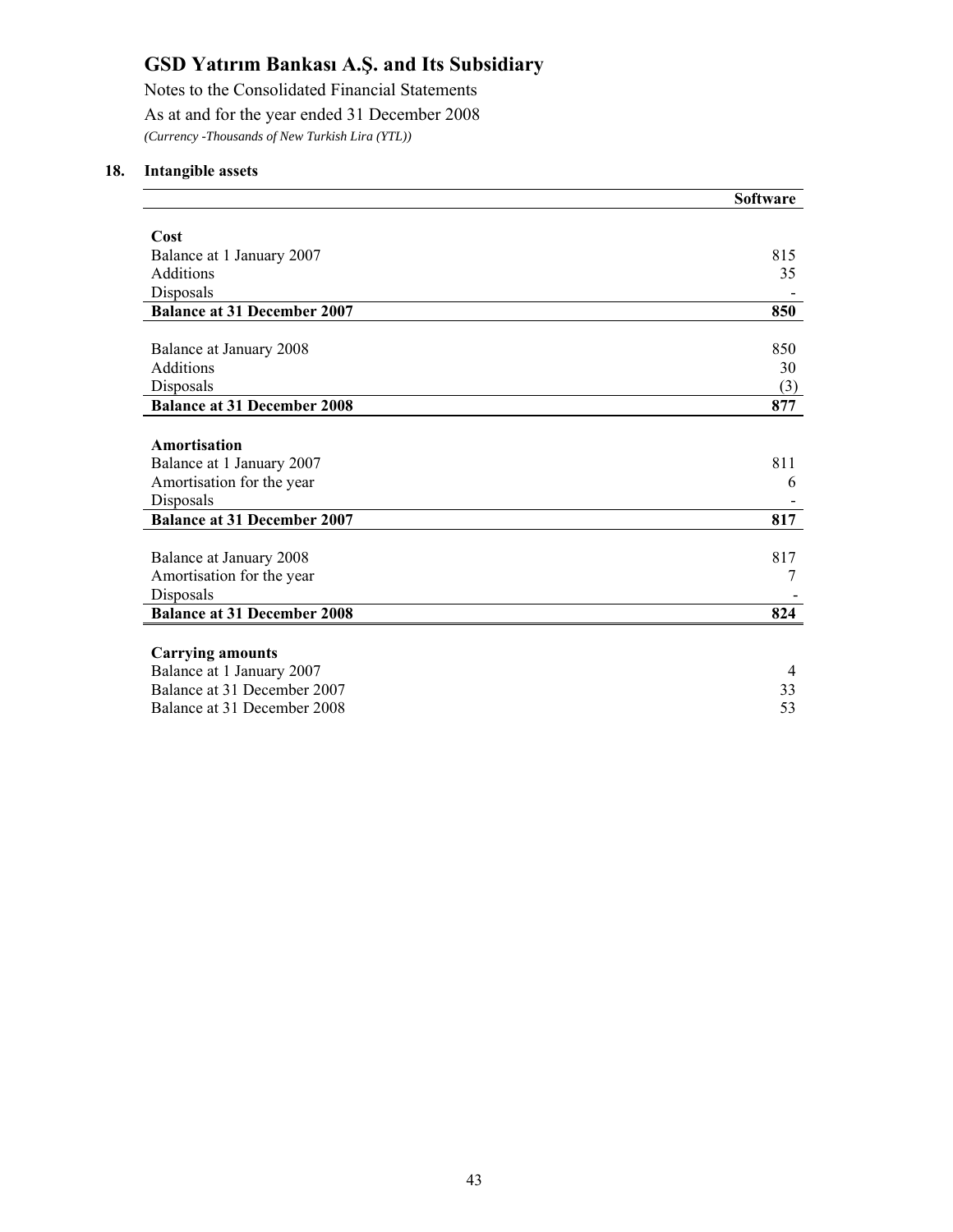Notes to the Consolidated Financial Statements

As at and for the year ended 31 December 2008

*(Currency -Thousands of New Turkish Lira (YTL))* 

#### **19. Deferred tax assets and liabilities**

|                                                                       |                                 | 2008                                |                     |                                 | 2007                                |                     |
|-----------------------------------------------------------------------|---------------------------------|-------------------------------------|---------------------|---------------------------------|-------------------------------------|---------------------|
|                                                                       | <b>Deferred</b><br>tax<br>asset | <b>Deferred</b><br>tax<br>liability | Income<br>statement | <b>Deferred</b><br>tax<br>asset | <b>Deferred</b><br>tax<br>liability | Income<br>statement |
|                                                                       |                                 |                                     |                     |                                 |                                     |                     |
| Impairment losses on loans and                                        |                                 |                                     |                     |                                 |                                     |                     |
| advances to customers                                                 | 68                              | $\overline{\phantom{a}}$            | (173)               | 241                             |                                     | 137                 |
| Reserve for employee severance                                        |                                 |                                     |                     |                                 |                                     |                     |
| indemnity                                                             | 20                              |                                     | 4                   | 16                              |                                     | (13)                |
| Vacation pay liability                                                | 39                              |                                     | 17                  | 22                              |                                     | 8                   |
| Bonus provision                                                       | 44                              |                                     |                     | 44                              |                                     | 44                  |
| Derivative financial instruments                                      | 250                             | (224)                               | 12                  | 14                              |                                     | 14                  |
| Depreciation methodology differences<br>on property and equipment and |                                 |                                     |                     |                                 |                                     |                     |
| intangible assets                                                     |                                 | (14)                                | (4)                 |                                 | (10)                                | (10)                |
|                                                                       | 421                             | (238)                               | (144)               | 337                             | (10)                                | 180                 |

#### **20. Other assets**

|                        | 2008  | 2007 |
|------------------------|-------|------|
|                        |       |      |
| Assets held for resale | 3,015 |      |
| Court case receivables | 274   |      |
| Prepaid expenses       | 125   | 60   |
| VAT deductible         |       | 23   |
| Others                 | 25    | 46   |
|                        |       |      |
| <b>Total</b>           | 3,439 | 129  |

The Group provided an impairment loss amounting YTL 30 for assets held for resale.

#### **21. Current accounts of loan customers**

|                     | 2008  | 2007   |
|---------------------|-------|--------|
|                     |       |        |
| Corporate customers |       |        |
| - Demand            | 591   | 4,495  |
| - Time              | 632   | 37,125 |
|                     | 1,223 | 41,620 |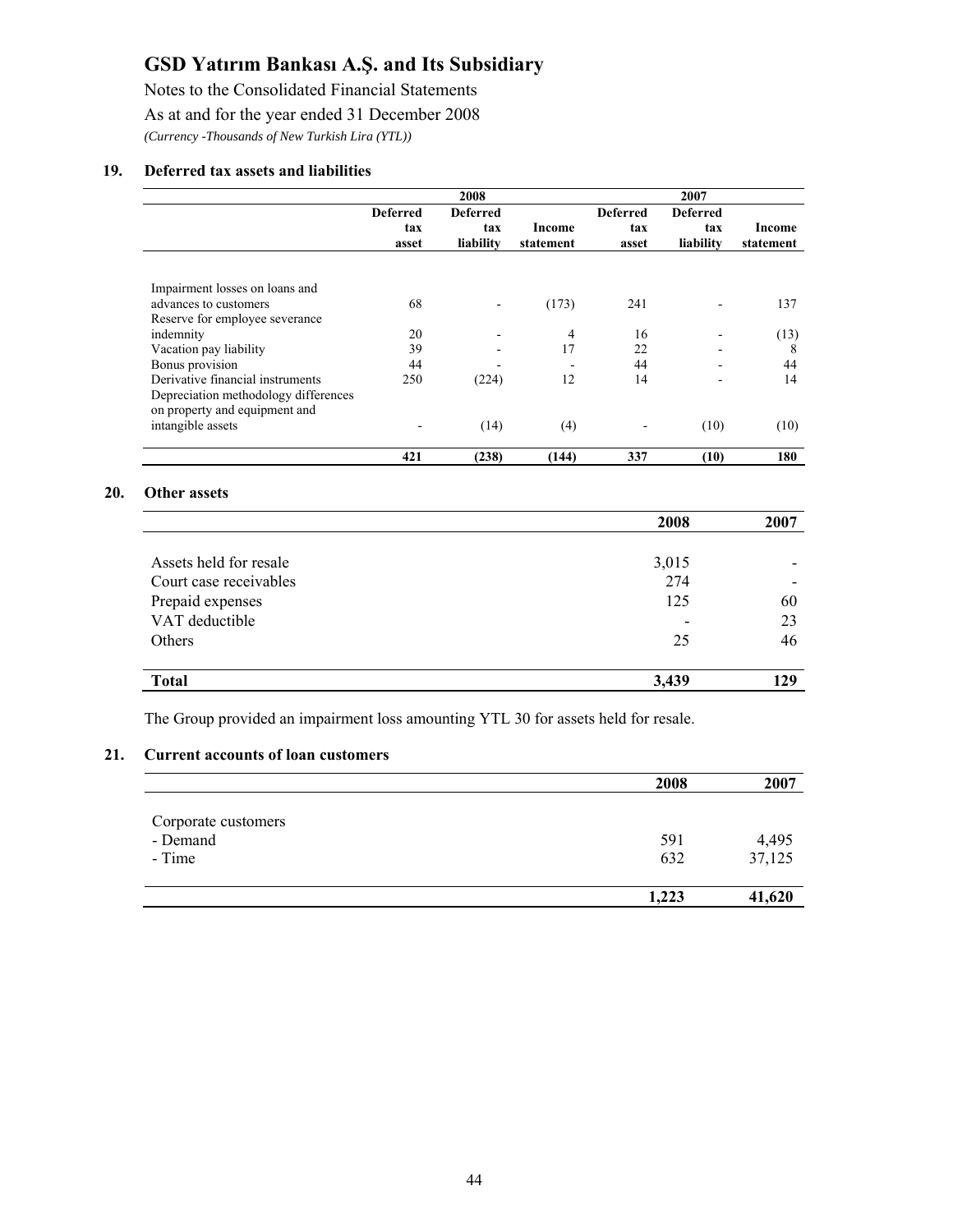Notes to the Consolidated Financial Statements As at and for the year ended 31 December 2008 *(Currency -Thousands of New Turkish Lira (YTL))* 

#### **22. Funds borrowed**

|                   |        | 2008                           |           |
|-------------------|--------|--------------------------------|-----------|
|                   |        | <b>Effective interest rate</b> |           |
|                   |        | <b>New Turkish</b>             | Foreign   |
|                   | Amount | Lira                           | currency  |
|                   |        |                                |           |
| <b>Short-term</b> |        |                                |           |
| Fixed interest    | 9,577  |                                | USD 4.33% |
|                   |        | $\overline{\phantom{0}}$       | EUR 6.64% |
| Medium/long-term  |        |                                |           |
| Fixed interest    | 3,119  | $\overline{\phantom{0}}$       | USD 4.53% |
|                   |        |                                |           |
| <b>Total</b>      | 12,696 |                                |           |

|                   |        | 2007                           |           |
|-------------------|--------|--------------------------------|-----------|
|                   |        | <b>Effective interest rate</b> |           |
|                   |        | <b>New Turkish</b>             | Foreign   |
|                   | Amount | Lira                           | currency  |
| <b>Short-term</b> |        |                                |           |
| Fixed interest    | 55,175 | 17.31%                         | USD 5.57% |
|                   |        |                                | EUR 5.08% |
| Medium/long-term  |        |                                |           |
| Fixed interest    | 2,431  |                                | USD 5.57% |
| <b>Total</b>      | 57,606 |                                |           |

Repayment plan of medium and long-term borrowings is as follows:

|      | 2008                     | 2007           |
|------|--------------------------|----------------|
|      |                          |                |
| 2009 | $\overline{\phantom{a}}$ |                |
| 2010 |                          | 1,286<br>1,145 |
| 2011 | 2,185<br>934             |                |
|      | 3,119                    | 2,431          |

Funds borrowed are unsecured.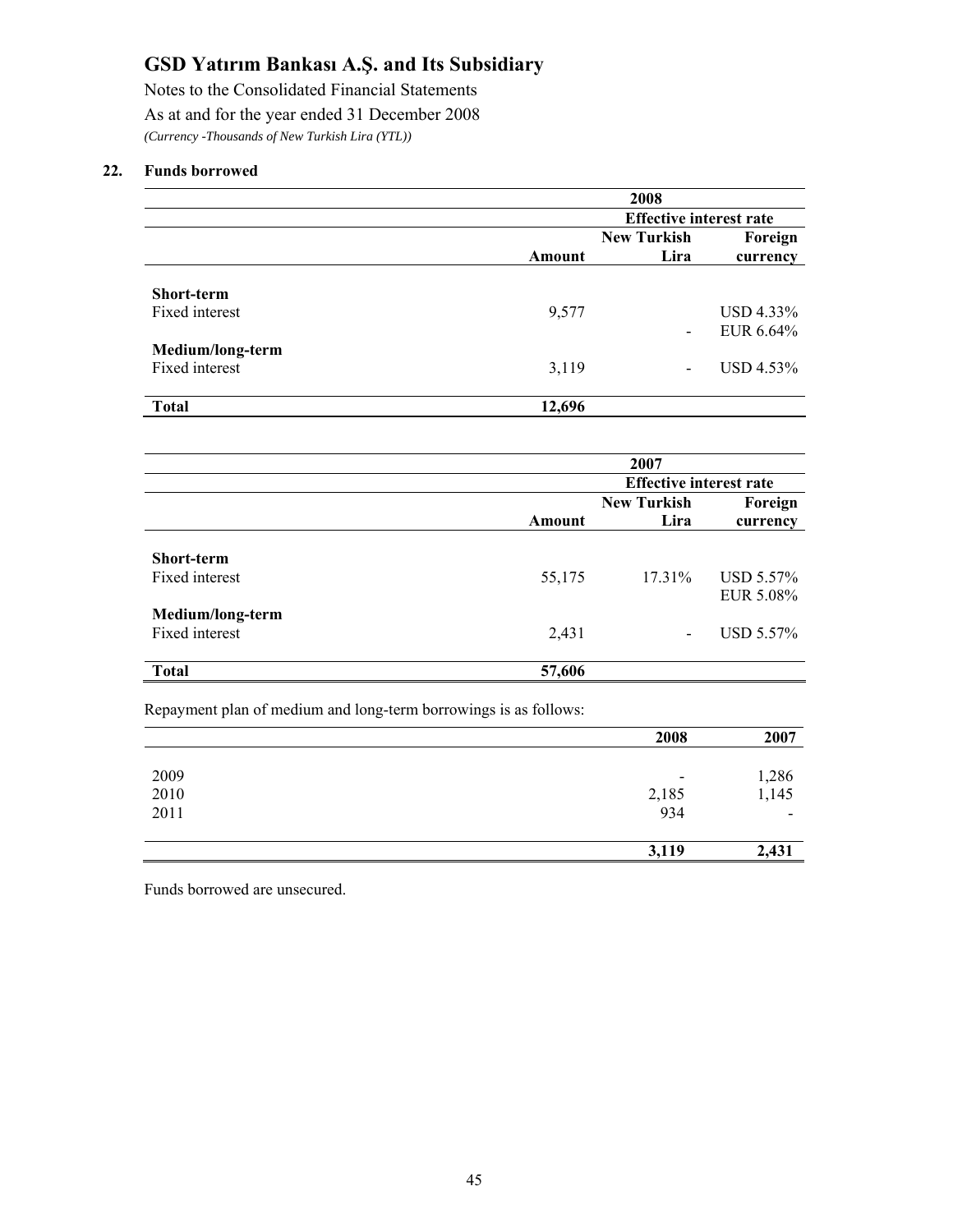Notes to the Consolidated Financial Statements As at and for the year ended 31 December 2008 *(Currency -Thousands of New Turkish Lira (YTL))* 

#### **23. Provisions**

|                               | 2008 | 2007 |
|-------------------------------|------|------|
|                               |      |      |
| Bonus provision               | 221  | 221  |
| Vacation pay liability        | 191  | 108  |
| Employee termination benefits | 100  | 82   |
|                               |      |      |
| <b>Total</b>                  | 512  | 411  |

#### **Vacation pay liability**

In accordance with existing social legislation in Turkey, the Bank is required to make payments to employees whose employment is terminated for any reason for their vested unused vacation days. Such payments are calculated on the basis of the salary of the employee at the date of termination. Vacation pay liability is the total undiscounted liability of vested unused vacation days of the employees as at 31 December 2008 and 2007.

For the years ended 31 December, movements in the vacation pay liability is as follows:

|                          | 2008 | 2007                     |
|--------------------------|------|--------------------------|
|                          |      |                          |
| At 1 January             | 108  | 69                       |
| Increase during the year | 104  | 39                       |
| Paid                     | (21) | $\overline{\phantom{a}}$ |
|                          |      |                          |
| At 31 December           | 191  | 108                      |

#### **Employee termination benefits**

In accordance with existing social legislation in Turkey, the Group is required to make lump-sum payments to employees whose employment is terminated due to retirement or for reasons other than resignation or misconduct. Such payments are calculated on the basis of 30 days' pay, maximum of YTL 2.17 at 31 December 2008 (2007: YTL 2.03) per year of employment at the rate of pay applicable at the date of retirement or termination. The principal assumption used in the calculation of the total liability is that the maximum liability for each year of service will increase in line with inflation semi-annually.

The liability is not funded, as there is no funding requirement.

The movement in provision for employee termination benefits is as follows:

|                          | 2008 | 2007 |
|--------------------------|------|------|
| At 1 January             | 82   | 144  |
| Increase during the year | 109  |      |
| Paid                     | (91) | (62) |
| At 31 December           | 100  |      |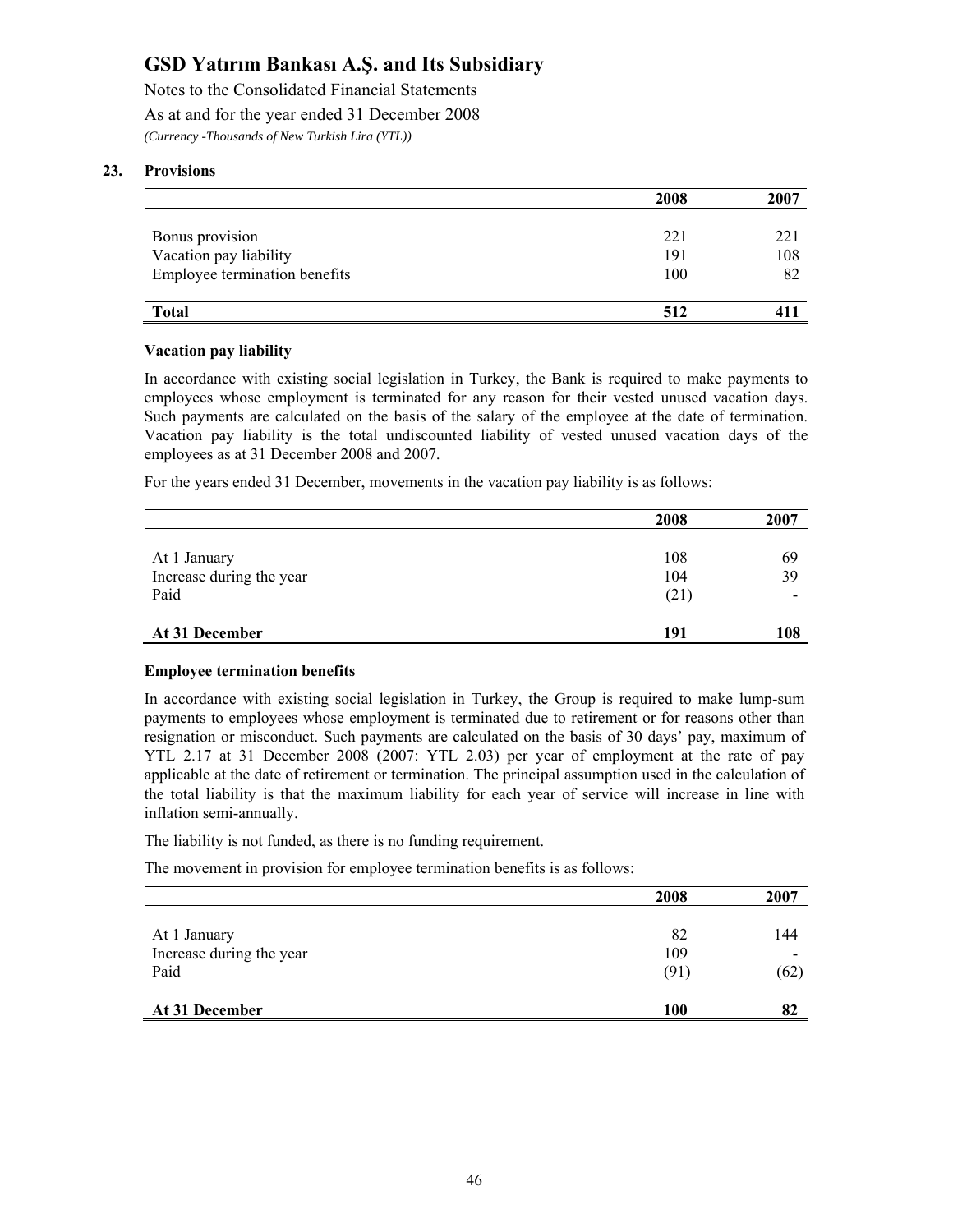Notes to the Consolidated Financial Statements

As at and for the year ended 31 December 2008

*(Currency -Thousands of New Turkish Lira (YTL))* 

#### **23. Provisions** *(continued)*

**24.** 

#### **Employee termination benefits** *(continued)*

International Accounting Standard No: 19 ("IAS 19") requires actuarial valuation methods to be developed to estimate the enterprise's obligation under defined benefit plans. The reserve has been calculated by estimating the present value of future probable obligation of the Company arising from the retirement of the employees. Accordingly, the following statistical assumptions were used in the calculation of the following liability:

|                                                                                                      | 2008   | 2007     |
|------------------------------------------------------------------------------------------------------|--------|----------|
| Discount rate                                                                                        | 6.26%  | $5.71\%$ |
|                                                                                                      |        |          |
| Expected rate of salary/limit increase<br>Estimated rate of obtaining right for employee termination | 5.40%  | $5.00\%$ |
| indemnity                                                                                            | 86.65% | 88.27%   |
| <b>Other liabilities</b>                                                                             |        |          |
|                                                                                                      | 2008   | 2007     |
| Transitory accounts                                                                                  | 502    | 417      |
| Taxes and funds payable                                                                              | 301    | 426      |
| VAT payable                                                                                          | 3      | 13       |
| <b>Others</b>                                                                                        | 264    | 191      |
|                                                                                                      | 1,070  | 1,047    |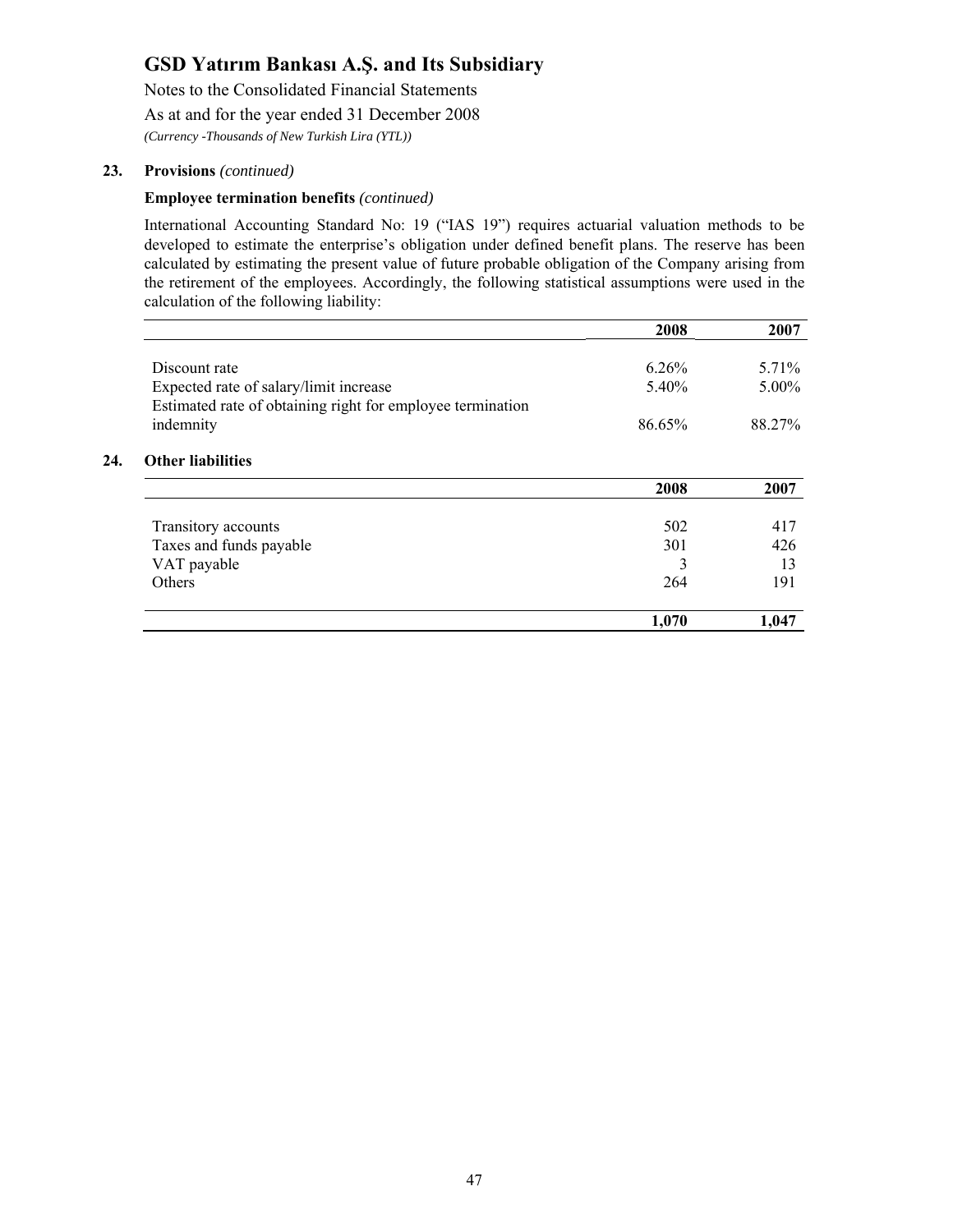Notes to the Consolidated Financial Statements As at and for the year ended 31 December 2008 *(Currency -Thousands of New Turkish Lira (YTL))* 

#### **25. Capital and reserves**

|                                                          | 2008        | 2007        |
|----------------------------------------------------------|-------------|-------------|
|                                                          |             |             |
| Total number of shares, YTL 0.1 (in full YTL), par value | 250.000.000 | 250,000,000 |

As at 31 December 2008, the Bank's historical subscribed and issued share capital is YTL 25,000.

As at 31 December 2008 and 2007, the composition of shareholders and their respective ownership percentages are summarised as follows:

|                                   | 2008   |               | 2007   |               |
|-----------------------------------|--------|---------------|--------|---------------|
|                                   | Amount | $\frac{6}{9}$ | Amount | $\frac{6}{9}$ |
| <b>GSD</b> Holding                | 25,000 | 100           | 25,000 | 100           |
| Adjustment to share capital $(*)$ | 16,813 |               | 16,813 |               |
|                                   | 41,813 |               | 41,813 |               |

(\*) Adjustment to share capital represents the restatement effect of share capital until 31 December 2005.

GSD Dış Ticaret A.Ş., Tekstil Factoring Hizmetleri A.Ş, GSD Sigorta Aracılık Hizmetleri A.Ş. and Tekstil Finansal Kiralama A.Ş. have shares amounting less then 1 YTL.

#### **Available-for-sale reserve**

This reserve includes the cumulative net change in the fair value of available-for-sale investment securities until the investment is derecognised or impaired.

#### **Legal reserves**

The legal reserves consist of first and second legal reserves in accordance with the Turkish Commercial Code. The first legal reserve is appropriated out of the statutory profits at the rate of 5%, until the total reserve reaches a maximum of 20% of the entity's share capital. The second legal reserve is appropriated at the rate of 10% of all distributions in excess of 5% of the entity's share capital. The first and second legal reserves are not available for distribution unless they exceed 50% of the share capital, but may be used to absorb losses in the event that the general reserve is exhausted.

#### **Dividends paid and proposed**

The Group did not declare or pay dividends out of the profits for the year ended 31 December 2008 as at the date of preparation of these consolidated financial statements.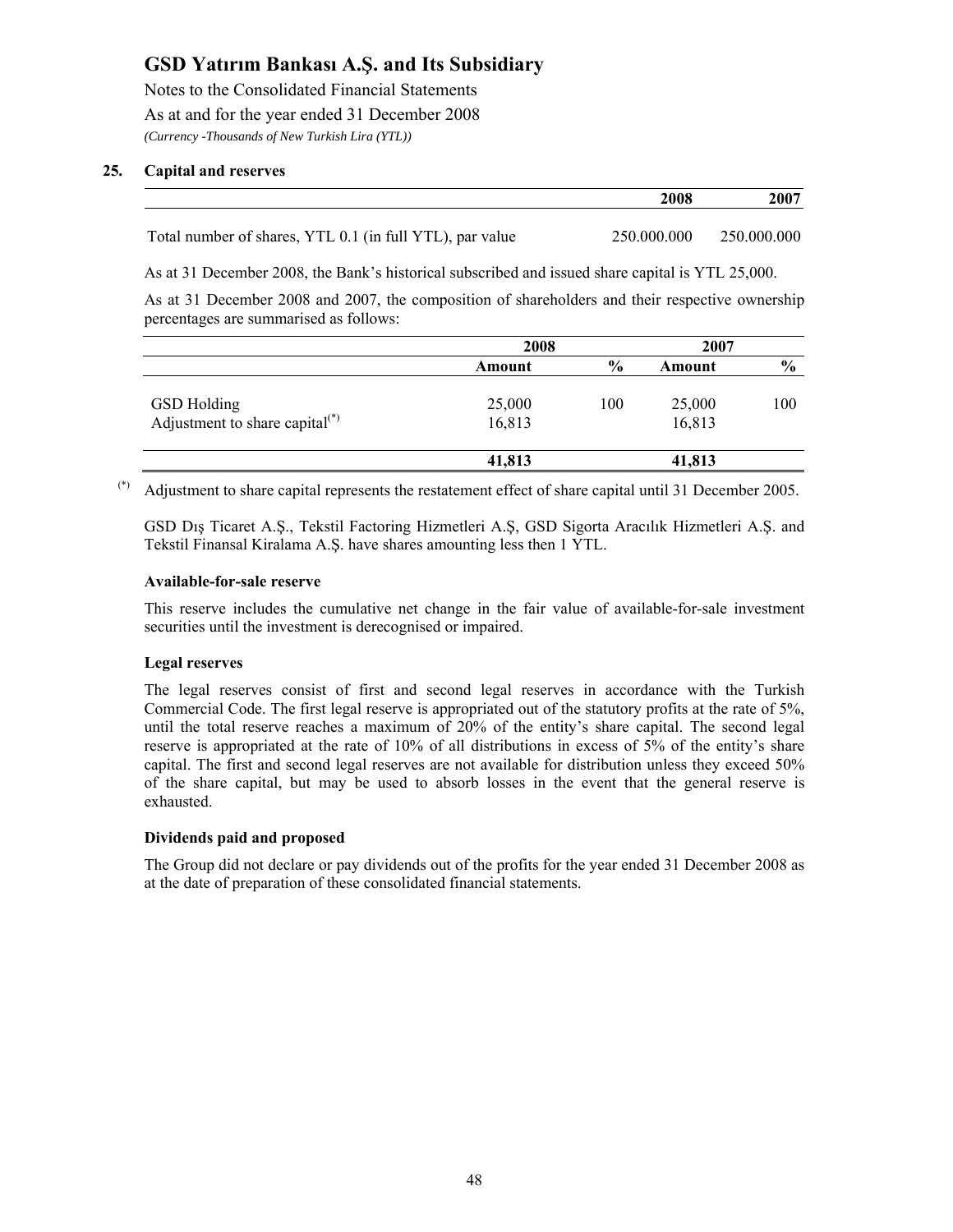Notes to the Consolidated Financial Statements As at and for the year ended 31 December 2008 *(Currency -Thousands of New Turkish Lira (YTL))* 

#### **26. Cash and cash equivalents**

|                                                | <b>Notes</b> | 2008   | 2007   |
|------------------------------------------------|--------------|--------|--------|
|                                                |              |        |        |
| Cash on hand                                   | 11           | 16     | 131    |
| Cash and balances with Central Bank of Turkish |              |        |        |
| Republic                                       | 11           | 548    | 8,578  |
| Placement with other banks                     | 12           | 26,231 | 9,693  |
|                                                |              | 26,795 | 18,402 |
| Interest accruals on cash and cash equivalents |              | (432)  | (364)  |
|                                                |              | 26,363 | 18,038 |

The reserve deposits at Central Bank are not available to finance the Bank's day-to-day operations and therefore are not part of cash and cash equivalents.

#### **27. Commitments and contingencies**

#### **Litigation**

There is no legal proceeding outstanding against the Group as at 31 December 2008.

In the normal course of business activities, the Bank and its subsidiaries undertake various commitments and incur certain contingent liabilities that are not presented in the financial statements including:

|                      | 2008   | 2007   |
|----------------------|--------|--------|
|                      |        |        |
| Letters of guarantee | 71,633 | 50,386 |
| Letters of credit    | 2,374  | 17,743 |
| Acceptance credits   |        | 71     |
| Other guarantees     | 280    | 92     |
|                      |        |        |
| <b>Total</b>         | 74,287 | 68,292 |

#### **28. Related parties**

Parties are considered to be related if one party has the ability to control the other party or exercise significant influence over the other party in making the financial and operating decisions. The Group is controlled by GSD Holding, which owns 100% of ordinary shares. For the purpose of these consolidated financial statements, shareholders of the Bank, GSD Holding, its subsidiaries (Tekstil Bankası A.Ş., GSD Dış Ticaret A.Ş., GSD Faktoring Hizmetleri A.Ş., Tekstil Finansal Kiralama A.Ş., Tekstil Menkul Değerler A.Ş., Tekstil Faktoring Hizmetleri A.Ş., Tekstil Bilişim Hizmetleri A.Ş., GSD Eğitim Vakfı, GSD Sigorta Aracılık Hizmetleri A.Ş. and Eurobank Offshore) are referred to as related parties. Related parties also include individuals that are principal owners, management and members of the Group's Board of Directors and their families.